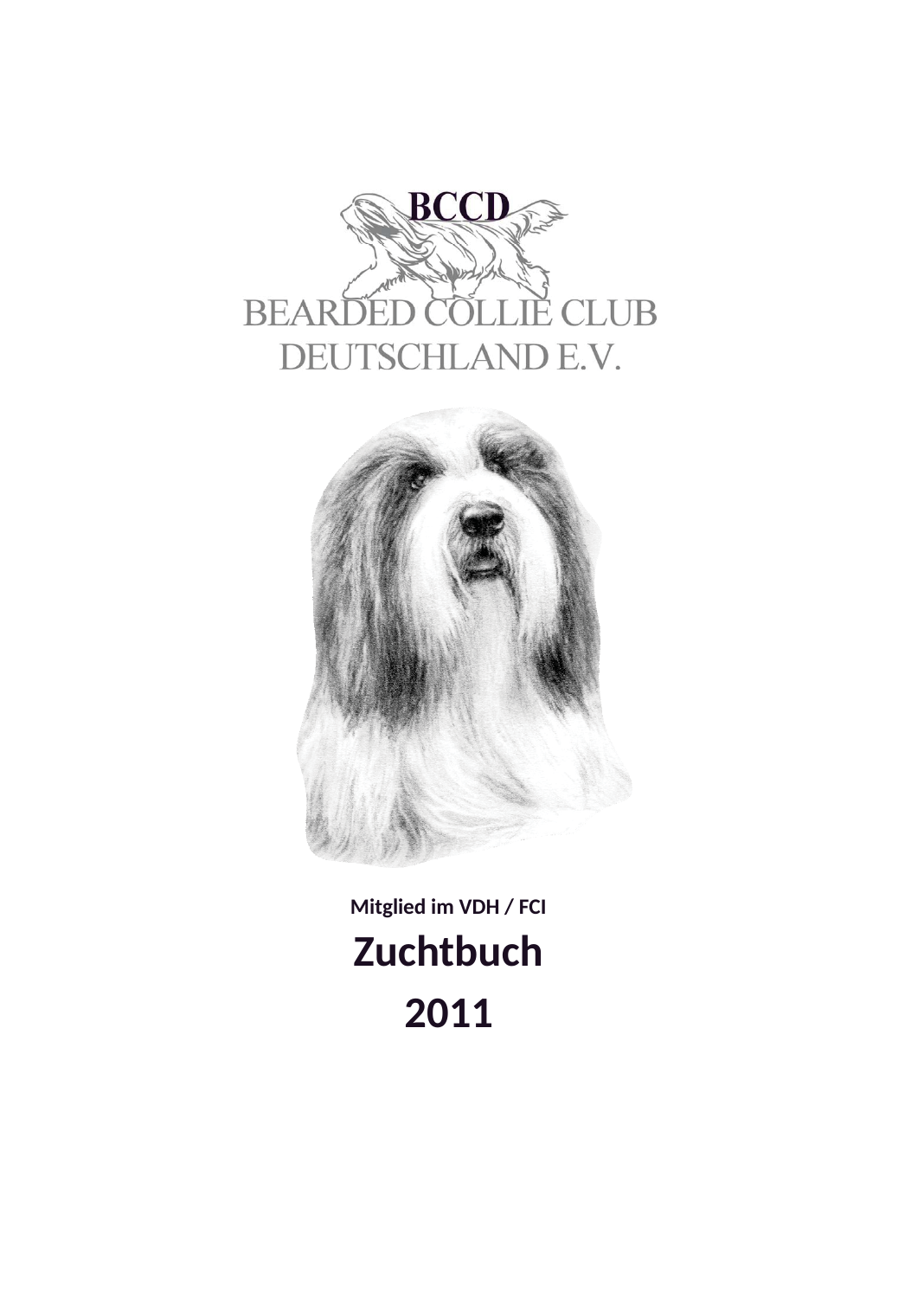Copyright 2012

Herausgeber: Bearded Collie Club Deutschland e.V.(BCCD)

EDV und Manuskript: TG-Verlag Beuing GmbH, Giessen

Diese Zuchtbuch einschließlich aller seiner Teile ist urheberrechtlich geschützt. Jede Verwertung ausserhalb der engen Grenzen des Urheberrechtsgesetzes ist ohne Zustimmung des Herausgebers bzw. Verlages unzulässig und strafbar. Das gilt insbesondere für Vervielfältigungen, Übersetzungen, Mikroverfilmungen sowie die Einspeicherung und Verarbeitung des Inhaltes oder von Teilinformationen aus dem Inhalt in elektronischen Systemen.

Grundlage dieser Ausgabe sind die Informationen, die der Zuchtbuchstelle im BCCD bekannt und in der EDV-Anlage des TG-Verlags gespeichert sind. Informationslücken können durch die aufmerksame Mithilfe der Züchter geschlossen werden. Meldungen werden an die Zuchtbuchstelle: Heike Becher, Rehweg 6, 57223 Kreuztalerbeten.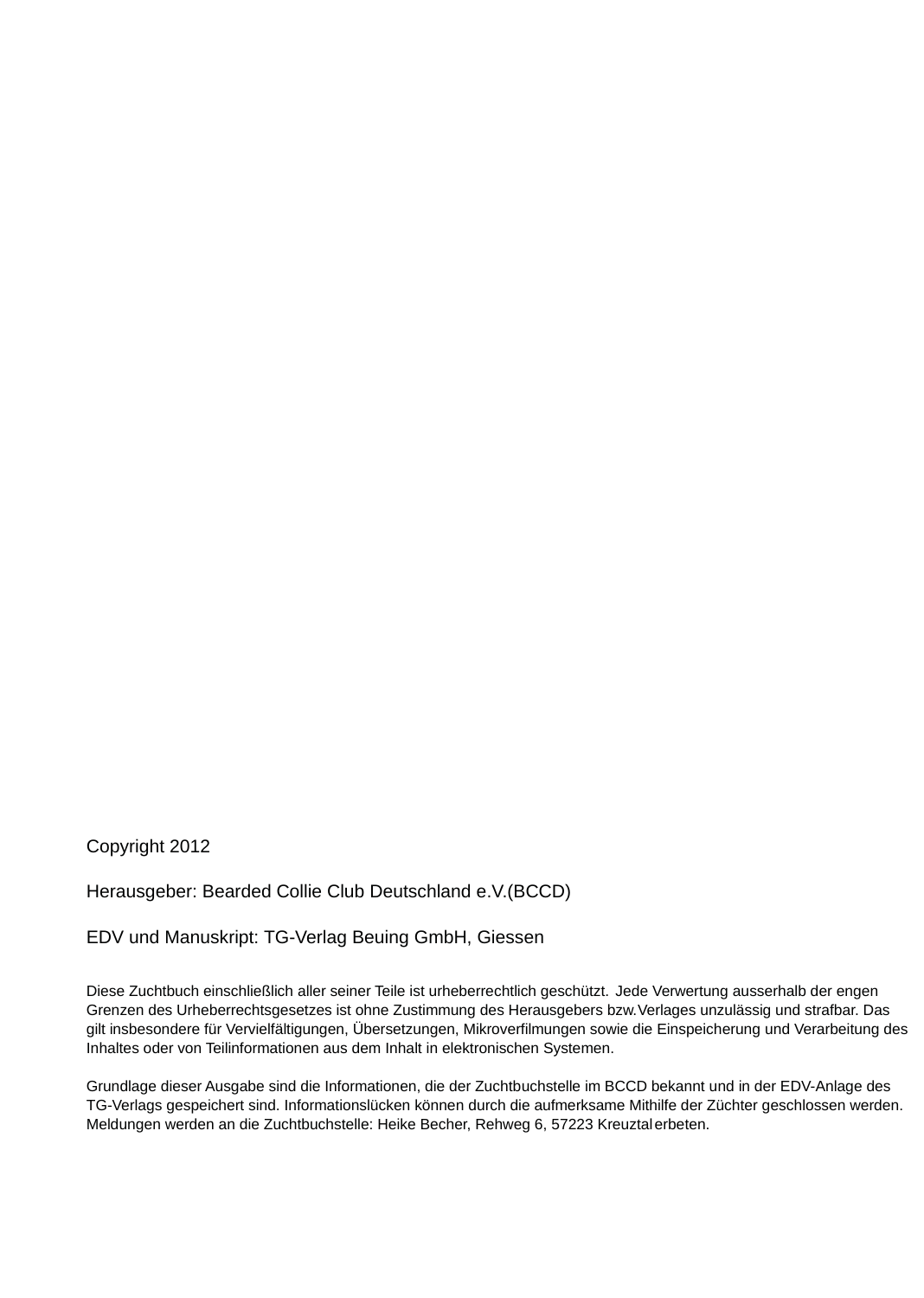# Inhaltsverzeichnis

|               |                  | 1 Liste der geschützten Zwinger                 | $\overline{4}$ |
|---------------|------------------|-------------------------------------------------|----------------|
| $\mathcal{P}$ |                  | Alphabetisches Verzeichnis der Wurfeintragungen | 6              |
| 3             |                  | Eintragungen                                    | 8              |
|               | 3.1              |                                                 |                |
|               | 3.2 <sub>2</sub> |                                                 |                |
| 4             |                  | Ergebnisse                                      | 36             |
|               | 4.1              |                                                 | 36             |
| 5             |                  | Liste der Vatertiere                            | 37             |
| 6             | Statistik        |                                                 | 40             |
|               | 6.1              |                                                 |                |
|               | 6.2              |                                                 |                |
|               | 6.3              |                                                 |                |
|               | 6.4              |                                                 |                |
|               | 6.5              |                                                 |                |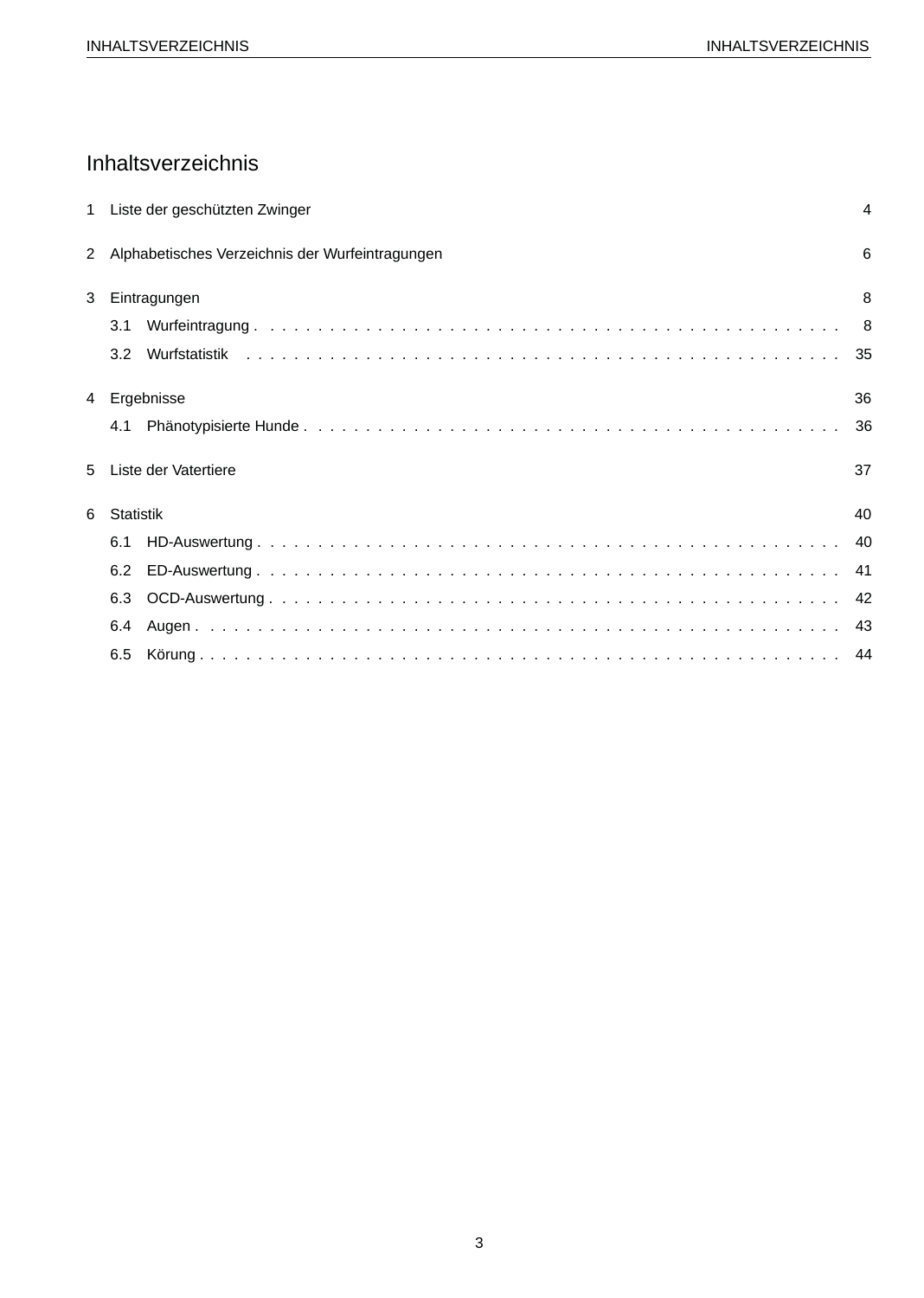| 1  | Liste der geschützten Zwinger    |                                                                                                       |
|----|----------------------------------|-------------------------------------------------------------------------------------------------------|
| 61 | <b>BABBACOMBE (FCI)</b>          | Marie José & Jos Volkers, Nordeschstr. 7,<br>49779 Niederlangen, Tel.05933/923267                     |
| 82 | <b>BARNYARDS BEARDED BANDITS</b> | Uta Pack, Schürsdorfer Fieth 10, 23684<br>Scharbeutz, Tel.04524/7008936                               |
| 68 | <b>BORN FOR YOU (FCI)</b>        | Petra Peschke-Jörg, Teichstr.<br>5, 89520<br>Heidenheim, Tel.07326/919901                             |
| 3  | OF CALEDONIAN TANNACH (FCI)      | Susanne, Anna &<br>Dr. Thomas<br>Martin,<br>Krankenhausstr. 22, 64823 Groÿ-Umstadt,<br>Tel.06078-5602 |
| 4  | CELTSDALE (FCI)                  | Diana Ringpfeil, Im Mühlengrund 40, 06188<br>Braschwitz-Plöÿnitz, Tel.034604-20078                    |
| 10 | <b>CLASSIC STYLE (FCI)</b>       | Susanne & Sarah-Ann Brakhage, Milanweg 2,<br>32602 Vlotho, Tel.05733/2145                             |
| 11 | <b>CORRALHOBO (FCI)</b>          | Marco del Corral & Petra Hähner, Steinweg<br>10, 34253 Lohfelden, Tel.05608/959389                    |
| 34 | DOWNTOWN'S                       | Christa Binner, Rudolf-Virchow-Str. 22a,<br>45768 Marl, Tel.02365/68776                               |
| 58 | FAITHFUL COMPANION (FCI)         | Andrea Mittendorf, Fallsteinstr. 3, 38835<br>Osterode am Fallstein, Tel.039421/61278                  |
| 87 | <b>GENTLE GUARDS</b>             | Daniela Pulkus, Sandbochumerweg 32a,<br>59192 Bergkamen, Tel.02389/923570                             |
| 81 | <b>GENTLE SOULS</b>              | Doris Ohsenbrügge, Heideage<br>32, 21684<br>Agathenburg, Tel.04141/64467                              |
| 77 | <b>GLENLYRIC (FCI)</b>           | Sylvia Lewandowski, Markendorfer Str. 48,<br>13439 Berlin, Tel.030/4155979                            |
| 45 | VOM GOETHSBACH (FCI)             | Bernd & Renate Weinmann, Ostendstr. 30,<br>64291 Darmstadt, Tel.06150/83694                           |
| 78 | <b>GUARDIAN PAWS (FCI)</b>       | Heinrich-Sticker-Weg 8,<br>Hannah Richter,<br>58640 Iserlohn                                          |
| 44 | LE GUIGNOL FAUVE (FCI)           | Astrid Gellersen, Ernst-Reuter-Str. 22, 34253<br>Lohfelden, Tel.0561/512340                           |
| 16 | <b>HAPPY BEARDED'S (FCI)</b>     | Renate Grelka, Unterdorfstraÿe 17a, 50389<br>Wesseling, Tel.02236/47276                               |
| 18 | <b>HILLBILLY</b>                 | Dr. Doris Baumgarten, Sulzmühle, 56290<br>Buch, Tel.06762/6578                                        |
| 89 | <b>JELLY BABES</b>               | Sihler,<br>Marion<br>Nelkenstr.<br>79,<br>71723<br>Groÿbottwar                                        |
| 19 | <b>JOLLY JOKER'S</b>             | Heike Becher, Rehweg 6, 57223 Kreuztal,<br>Tel.02732/27494                                            |
| 43 | LITTLEBIGFOOTS (FCI)             | Rebekka Peine & Michael Frohlo, Mühlenstr.<br>46, 30826 Garbsen, Tel.0173/6214073                     |
| 8  | MACMALAMENT (FCI)                | Janine und Roswitha Bierwirth, Bruchweg 24,<br>29693 Ahlden, Tel.05164/802478                         |
| 66 | MAGIC CLOWNS (FCI)               | Hüttenfeldstr. 11,<br>Kerstin & Frank Wittig,<br>37520 Osterode, Tel.05522/84338                      |
| 67 | OF MY DESTINY HEAVEN (FCI)       | Sebastian Winter, Hees 27a, 47807 Krefeld,<br>Tel.02151/3659584                                       |
| 21 | MY LIGHT-HEARTED FRIEND (FCI)    | Ulrike Klauke-Schaeer,<br>Briloner Str. 19,<br>59955 Winterberg, Tel.02983/908824                     |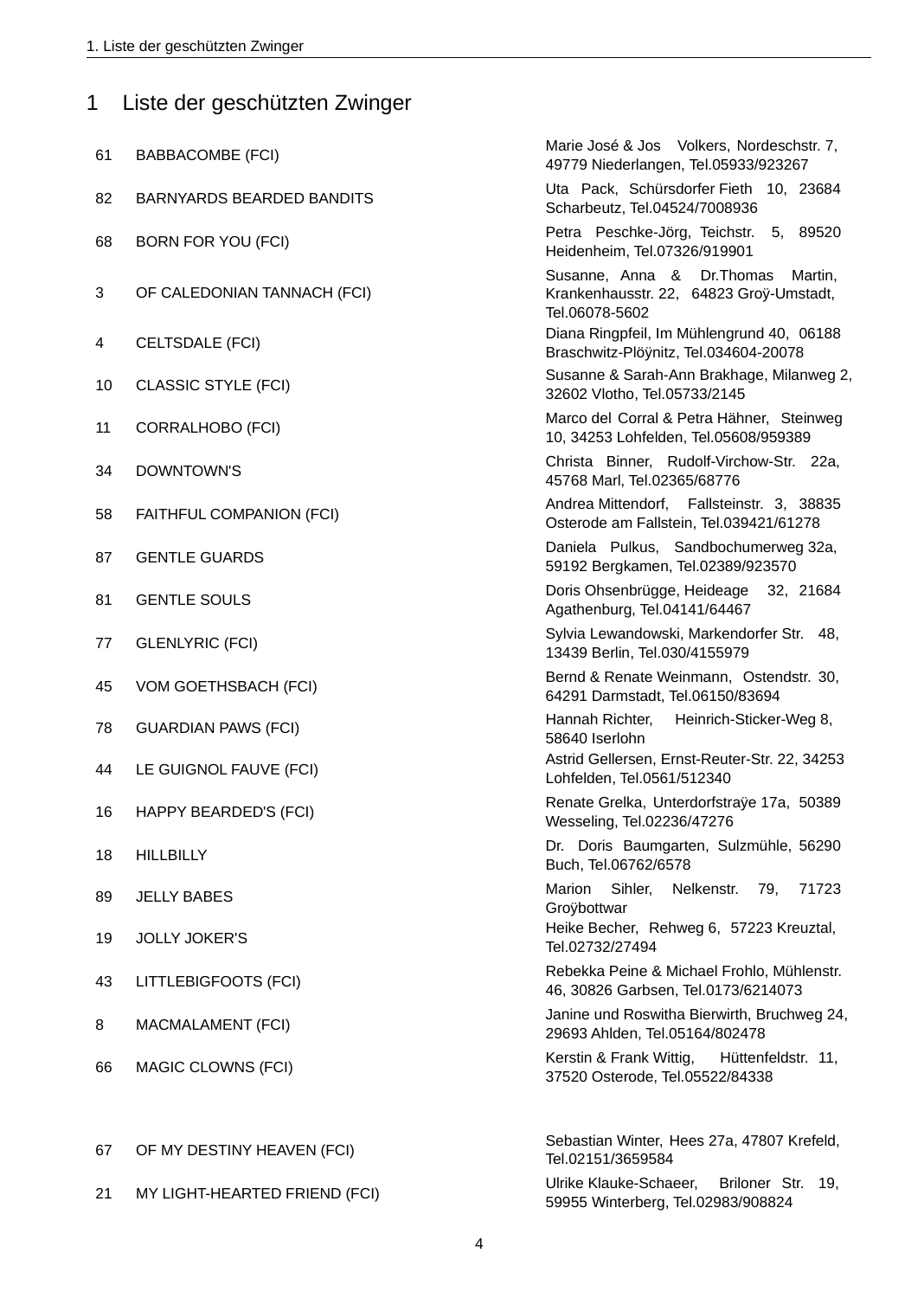| $\overline{c}$ | <b>NOBILITY</b>                    | Birgit und Manfred Ufer, Am Steeger Berg 12,<br>51674 Wiehl, Tel.02262-727372                                |
|----------------|------------------------------------|--------------------------------------------------------------------------------------------------------------|
| 60             | PAWS FOR FUN (FCI)                 | Bertram, Em Trengel<br>3, 52385<br>Otto<br>Nideggen, Tel.02425/7183                                          |
| 90             | OF THE PEPPERMINT PASSION          | Sabrina Franzen &<br>Christian Jablonski,<br>Adolphstr. 36, 50679 Köln                                       |
| 69             | VOM QUAKENSCHLOSS (FCI)            | Karin Wunder, Engelhardsberg 5, 91346<br>Wiesenttal, Tel.09196/1545                                          |
| 15             | OF RAM AND TAURUS (FCI)            | Sylvia Kaminski, Schlesierstraye16, 48739<br>Legden, Tel.02566/3621                                          |
| 23             | RAVING SPIRIT (FCI)                | Dr. Christiane Grosser, Römergartenstraÿe 4,<br>68519 Viernheim, Tel.06204/76645                             |
| 84             | OF REDHAIR MOUNTAINS               | Dieter Prochowski, Hochstr. 49a, 57319 Bad<br>Berleburg, Tel.02751/6876                                      |
| 71             | VOM RHEIN-NECKAR-ECK (FCI)         | Sandra Helmstädter, Fichtenstr. 35, 68535<br>Edingen-Necharshausen, Tel.06203/5155                           |
| 6              | VOM SAALE UNSTRUT TAL (FCI)        | Linda Hamann, Georgenberg 5b,<br>06618<br>Naumburg a.d. Saale, Tel.03445/261281                              |
| 12             | <b>SERGEANT PEPPER'S</b>           | Sabine Müller, Brunslarer Straÿe 63, 34302<br>Guxhagen, Tel.05665/30698                                      |
| 28             | SHANTI'S (FCI)                     | Birgit Klement, Hollernstraÿe 143, 21723<br>Hollern, Tel.04141/7187                                          |
| 14             | STROKE OF LUCK (FCI)               | Andrea Welsch, Kranenburger Straye 218,<br>47574 Goch, Tel.02827/863                                         |
| 30             | VON DEN STUTZÄCKERN (FCI)          | Anita Rosenauer, Burghaldenweg 36, 75378<br>Bad Liebenzell, Tel.07052/1302                                   |
| 1              | VON DER TEUFELSBANDE (FCI)         | &<br>Gabriele Fox<br>Rosemarie Stocksieker,<br>Wiesenstr.<br>46446<br>Emmerich,<br>1.<br>Tel.02822/980332    |
| 5              | VOM THERAPIE HUNDE HOF (FCI)       | Friedrich<br>Dieter<br>und<br>Karin<br>Kockel,<br>Rönnebecker Weg 5, 16775 Sonnenberg,<br>Tel.033083-89119   |
| 9              | <b>TOLKIEN'S DREAM (FCI)</b>       | Monja Lückemeier, Unterm Berge 2, 32479<br>Hille, Tel.05734/4447                                             |
| 65             | OF THE UNIQUE HIGHLANDBEAUTY (FCI) | Sill,<br>Katrin<br>Strümpel<br>&<br>Christian<br>Havelberger Weg 21c, 19339 Plattenburg,<br>Tel.038796/40233 |
| 20             | OF THE UNIQUE SHADED DREAMS (FCI)  | Kerstin Kirsch, Fröndenberger Straye 55,<br>59199 Bönen, Tel.02383/9365149                                   |
| 64             | <b>VENTURE OF LIFE (FCI)</b>       | Silvio Strahl, Siedlungsstr. 5, 08209 Auerbach,<br>Tel.0173/4485997                                          |
| 80             | <b>WENZEL CLAN</b>                 | Diana Schreiber, Dreschaer Dorfstr. 1b, 04600<br>Altenburg, Tel.03447/507667                                 |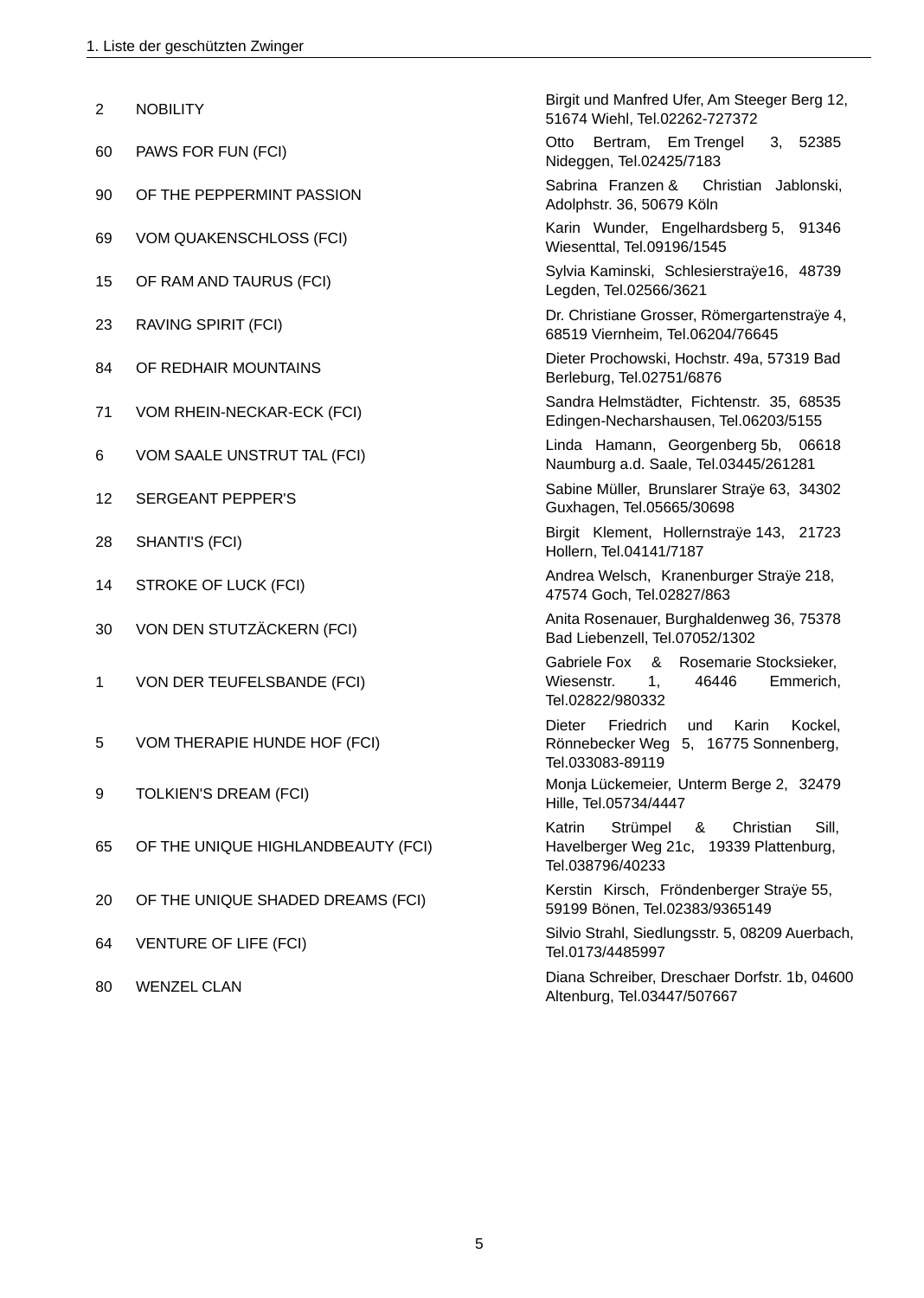### Alphabetisches Verzeichnis der Wurfeintragungen  $\overline{2}$

| <b>BABBACOMBE (FCI)</b> | Marie José & Jos Volkers, Nordeschstr. 7, 49779 Niederlangen                                             |                                                |
|-------------------------|----------------------------------------------------------------------------------------------------------|------------------------------------------------|
|                         | VDH/BCCD 0491 - VDH/BCCD 0496                                                                            | C-Wurf vom 13.03.2011                          |
|                         | <b>BARNYARDS BEARDED BANDITS</b><br>Uta Pack, Schürsdorfer Fieth 10, 23684 Scharbeutz                    |                                                |
|                         | VDH/BCCD 0549                                                                                            | A-Wurf vom 06.06.2011                          |
|                         | OF CALEDONIAN TANNACH (FCI)<br>Susanne, Anna & Dr. Thomas Martin, Krankenhausstr. 22, 64823 Groÿ-Umstadt |                                                |
|                         | VDH/BCCD 0597 - VDH/BCCD 0603                                                                            | L-Wurf vom 21.10.2011                          |
| CELTSDALE (FCI)         | Diana Ringpfeil, Im Mühlengrund 40, 06188 Braschwitz-Plöÿnitz                                            |                                                |
|                         | VDH/BCCD 0569 - VDH/BCCD 0576                                                                            | J-Wurf vom 21.07.2011                          |
| <b>CORRALHOBO (FCI)</b> | Marco del Corral & Petra Hähner, Steinweg 10, 34253 Lohfelden                                            |                                                |
|                         | VDH/BCCD 0515 - VDH/BCCD 0520<br>VDH/BCCD 0627 - VDH/BCCD 0630                                           | D-Wurf vom 23.04.2011<br>E-Wurf vom 11.12.2011 |
| <b>GENTLE SOULS</b>     | Doris Ohsenbrügge, Heideage 32, 21684 Agathenburg                                                        |                                                |
|                         | VDH/BCCD 0588                                                                                            | C-Wurf vom 21.09.2011                          |
| <b>GLENLYRIC (FCI)</b>  | Sylvia Lewandowski, Markendorfer Str. 48, 13439 Berlin                                                   |                                                |
|                         | VDH/BCCD 0507 - VDH/BCCD 0514                                                                            | A-Wurf vom 08.04.2011                          |
|                         | HAPPY BEARDED'S (FCI)<br>Renate Grelka, Unterdorfstraÿe 17a, 50389 Wesseling                             |                                                |
|                         | VDH/BCCD 0521 - VDH/BCCD 0528<br>VDH/BCCD 0631 - VDH/BCCD 0640                                           | Y-Wurf vom 02.05.2011<br>Z-Wurf vom 11.12.2011 |
| <b>JOLLY JOKER'S</b>    | Heike Becher, Rehweg 6, 57223 Kreuztal                                                                   |                                                |
|                         | VDH/BCCD 0614 - VDH/BCCD 0626                                                                            | N-Wurf vom 08.12.2011                          |
| LITTLEBIGFOOTS (FCI)    | Rebekka Peine & MichaelFrohlo, Mühlenstr. 46, 30826 Garbsen                                              |                                                |
|                         | VDH/BCCD 0484 - VDH/BCCD 0490                                                                            | A-Wurf vom 11.02.2011                          |
|                         | MY LIGHT-HEARTED FRIEND (FCI)<br>Ulrike Klauke-Schaeer, Briloner Str. 19, 59955 Winterberg               |                                                |
|                         | VDH/BCCD 0529 - VDH/BCCD 0538                                                                            | C-Wurf vom 25.05.2011                          |
| <b>NOBILITY</b>         | Birgit und Manfred Ufer, Am Steeger Berg 12, 51674 Wiehl                                                 |                                                |
|                         | VDH/BCCD 0550 - VDH/BCCD 0559<br>VDH/BCCD 0649 - VDH/BCCD 0652                                           | U-Wurf vom 06.06.2011<br>V-Wurf vom 19.12.2011 |
| PAWS FOR FUN (FCI)      | Otto Bertram, Em Trengel 3, 52385 Nideggen                                                               |                                                |
|                         | VDH/BCCD 0581 - VDH/BCCD 0587                                                                            | B-Wurf vom 11.09.2011                          |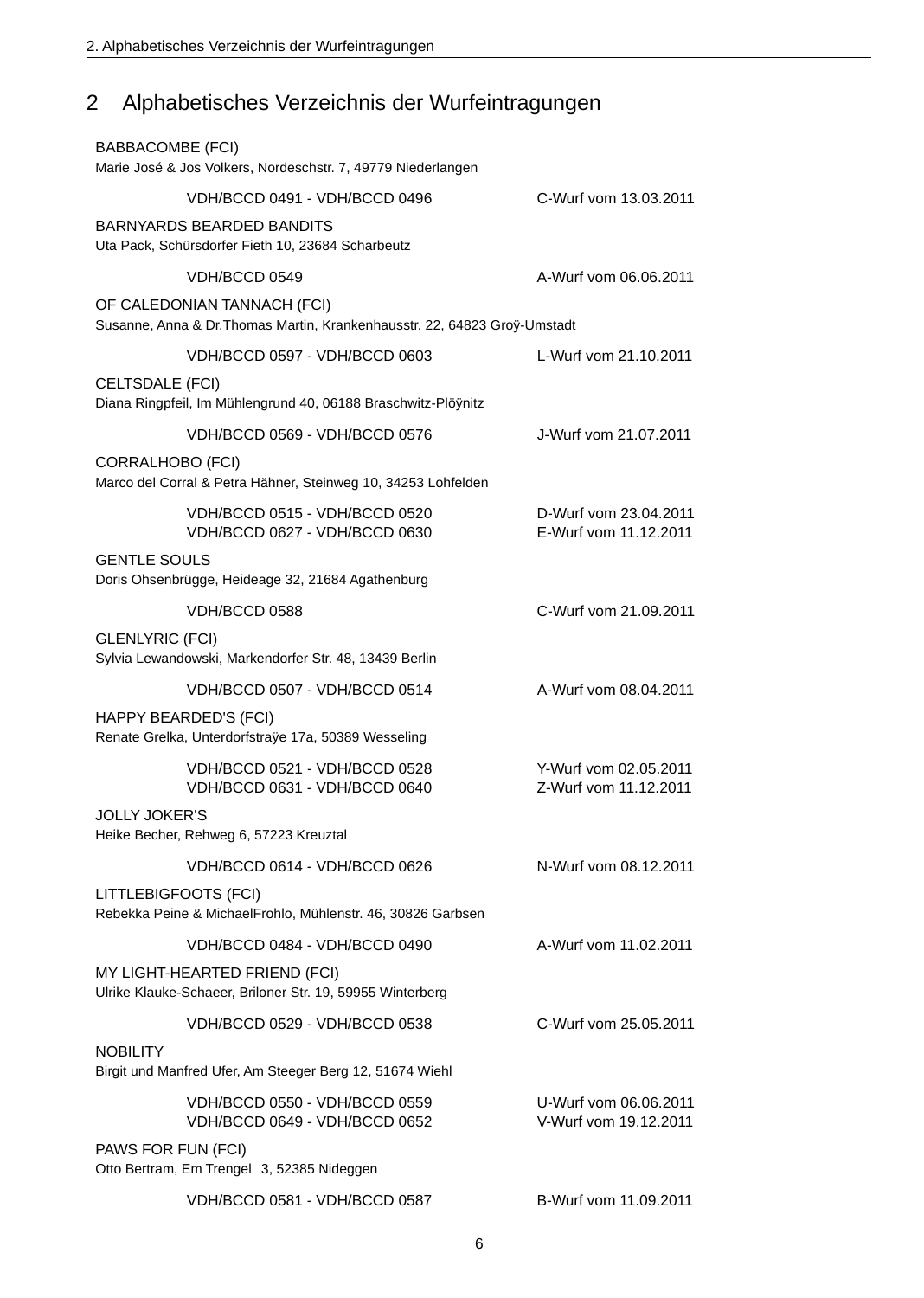| OF RAM AND TAURUS (FCI)<br>Sylvia Kaminski, Schlesierstraÿe 16, 48739 Legden                           |                                                |  |  |
|--------------------------------------------------------------------------------------------------------|------------------------------------------------|--|--|
| VDH/BCCD 0560 - VDH/BCCD 0568                                                                          | X-Wurf vom 29.06.2011                          |  |  |
| SHANTI'S (FCI)<br>Birgit Klement, Hollernstraÿe 143, 21723 Hollern                                     |                                                |  |  |
| VDH/BCCD 0542 - VDH/BCCD 0548                                                                          | V-Wurf vom 25.05.2011                          |  |  |
| STROKE OF LUCK (FCI)<br>Andrea Welsch, Kranenburger Straÿe 218, 47574 Goch                             |                                                |  |  |
| VDH/BCCD 0641 - VDH/BCCD 0648                                                                          | J-Wurf vom 14.12.2011                          |  |  |
| VON DER TEUFELSBANDE (FCI)<br>Gabriele Fox & Rosemarie Stocksieker, Wiesenstr. 1, 46446 Emmerich       |                                                |  |  |
| VDH/BCCD 0478 - VDH/BCCD 0483<br>VDH/BCCD 0589 - VDH/BCCD 0596                                         | C-Wurf vom 03.02.2011<br>D-Wurf vom 21.09.2011 |  |  |
| VOM THERAPIE HUNDE HOF (FCI)<br>Dieter Friedrich und Karin Kockel, Rönnebecker Weg 5, 16775 Sonnenberg |                                                |  |  |
| VDH/BCCD 0539 - VDH/BCCD 0541<br>VDH/BCCD 0577 - VDH/BCCD 0580                                         | D-Wurf vom 03.06.2011<br>E-Wurf vom 26.08.2011 |  |  |
| TOLKIEN'S DREAM (FCI)<br>Monja Lückemeier, Unterm Berge 2, 32479 Hille                                 |                                                |  |  |
| VDH/BCCD 0471 - VDH/BCCD 0477<br>VDH/BCCD 0498 - VDH/BCCD 0506                                         | I-Wurf vom 14.01.2011<br>J-Wurf vom 25.03.2011 |  |  |
| OF THE UNIQUE SHADED DREAMS (FCI)<br>Kerstin Kirsch, Fröndenberger Straÿe 55, 59199 Bönen              |                                                |  |  |
| VDH/BCCD 0497<br>VDH/BCCD 0604 - VDH/BCCD 0613                                                         | Q-Wurf vom 25.03.2011<br>R-Wurf vom 21.11.2011 |  |  |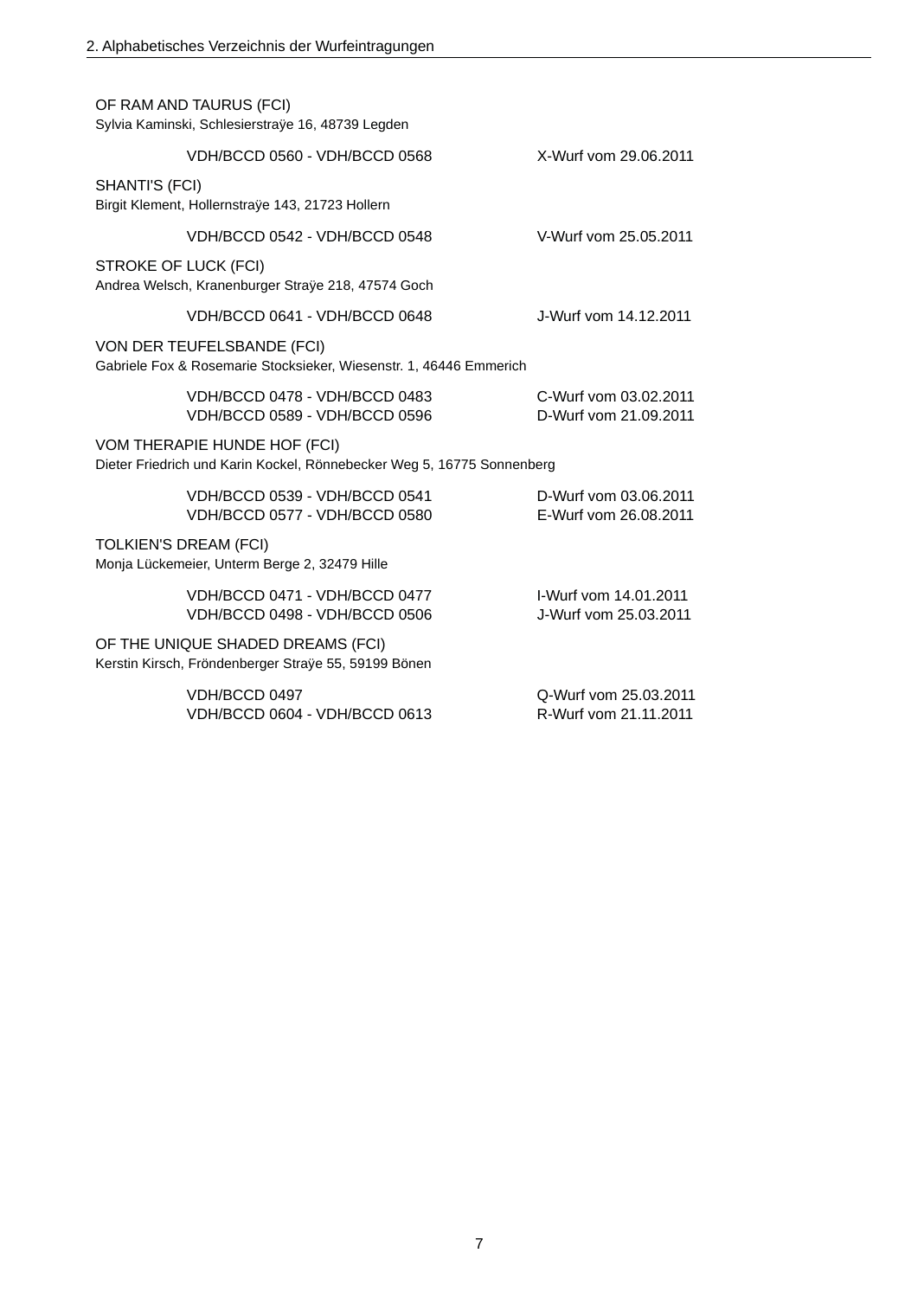### $\overline{3}$ Eintragungen

# 3.1 Wurfeintragung

|         | I-Wurf TOLKIEN'S DREAM (FCI)<br>am 14.01.2011 geb. Welpen 5/ 3 eingetragen 4/ 3 Inzucht 0,78 %<br>Z: Monja Lückemeier, Unterm Berge 2, 32479 Hille |                       |
|---------|----------------------------------------------------------------------------------------------------------------------------------------------------|-----------------------|
|         | VATER: PURZEL VON DEN WALDGEISTERN<br>Chip-Nr.276097200570714 schw/w Dt.Jgd.(CfBH)-CH. HD-B AUoB-11/08                                             | VDH/ZBRH BEC 20874    |
|         | VV: DRESSY ALWIN DUKE OF RAM AND TAURUS<br>HD-AAUoB-12/96                                                                                          | VDH/ZBRH 9824         |
| VM:     | MOMO VON DEN WALDGEISTERN<br>schw/w HD-B                                                                                                           | VDH/ZBRH 18268        |
| MUTTER: | TOLKIEN'S DREAM GONDOLIN<br>Chip-Nr.276097200568861 bl/w Dt.(BCCD)-CH. HD-B AUoB-11/07                                                             | VDH/ZBRH BEC 20729    |
|         | MV: KINDLE PASSION OFF THE PEG<br>Chip-Nr.977200001251449 schw/w INT. /Pl. /Dt.(CfBH)- /Österr.CH. ÖBSgr'05 HD-A AUoB-12/02                        | VDH/ZBRH 16966        |
| MM:     | <b>TOLKIEN'S DREAM ALFIRIN</b><br>schw/w Dt.Vet.CH. HD-A                                                                                           | <b>VDH/ZBRH 14405</b> |
|         | VDH/BCCD 0471 TOLKIEN'S DREAM ILLUIN<br>R Chip-Nr.276096909068780 schw/w                                                                           |                       |
|         | <b>VDH/BCCD 0472 TOLKIEN'S DREAM ILMO</b><br>R Chip-Nr.276096909068745 schw/w                                                                      |                       |
|         | VDH/BCCD 0473 TOLKIEN'S DREAM IRMO<br>R Chip-Nr.276096909063619 schw/w                                                                             |                       |
|         | VDH/BCCD 0474 TOLKIEN'S DREAM ISILDUR<br>R Chip-Nr.276096909069304 schw/w                                                                          |                       |
|         | VDH/BCCD 0475 TOLKIEN'S DREAM ILWA<br>H Chip-Nr.276096909062094 tric.                                                                              |                       |
|         | <b>VDH/BCCD 0476 TOLKIEN'S DREAM INDIS</b><br>H Chip-Nr.276096909068447 schw/w                                                                     |                       |
|         | <b>VDH/BCCD 0477 TOLKIEN'S DREAM IVY</b><br>H Chip-Nr.276096909068673 schw/w                                                                       |                       |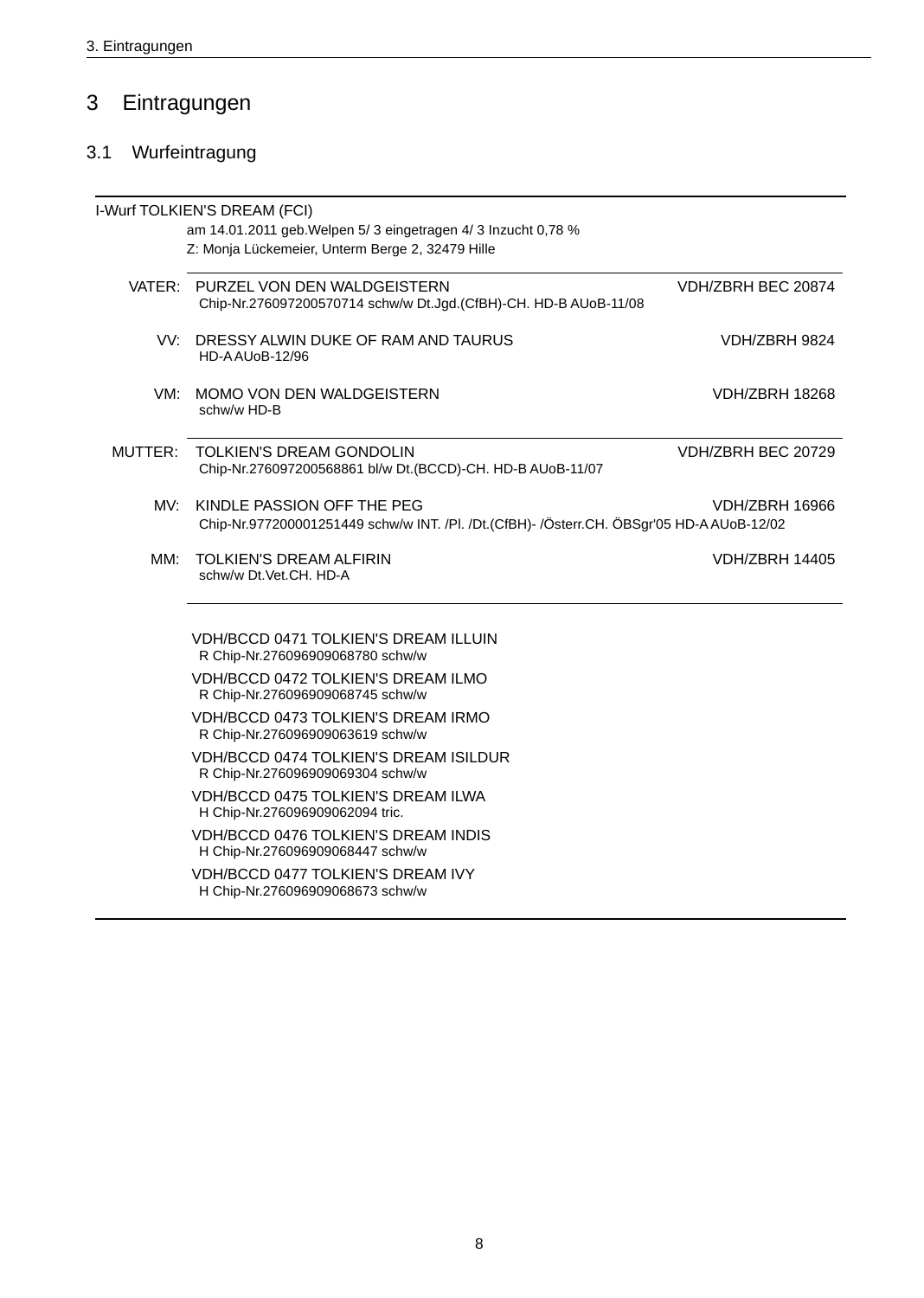|     | C-Wurf VON DER TEUFELSBANDE (FCI)<br>am 03.02.2011 geb. Welpen 2/ 5 eingetragen 2/ 4 Inzucht 0,00 %<br>Z: Gabriele Fox & Rosemarie Stocksieker, Wiesenstr. 1, 46446 Emmerich |                       |
|-----|------------------------------------------------------------------------------------------------------------------------------------------------------------------------------|-----------------------|
|     | VATER: CLAN OF STORK'S HURRICANE<br>Chip-Nr.528140000271113 schw/w Dt.(VDH)-CH. HD-AAUoB-12/10                                                                               | NHSB 2651323          |
|     | VV: VICTOR HUGO DES BERGERS DES MILLE ET UNE NUIT<br>Jgd. Winner'05 HD-A                                                                                                     | LOF 021362/02882      |
|     | VM: CLAN OF STORK'S CHAMPAGNE<br>Nl. /Bel. /Lux.CH. HD-A                                                                                                                     | NHSB 2370267          |
|     | MUTTER: AIYANA VON DER TEUFELSBANDE<br>Chip-Nr.276098102434776 schw/w HD-A ED-0 OCD-F AUoB-07/09                                                                             | VDH/BCCD 0005         |
| MV: | SERGEANT PEPPER'S HELLO, HERE AM HOOMER<br>br/w HD-AAUoB-09/06                                                                                                               | <b>VDH/ZBRH 15118</b> |
|     | MM: HILLBILLY MOLLY MALONE<br>Chip-Nr.276098510110741 schw/w HD-A ED-0 AUoB-06/08                                                                                            | <b>VDH/ZBRH 18671</b> |
|     | VDH/BCCD 0478 CAPPA VON DER TEUFELSBANDE<br>R Chip-Nr.276093400107525 schw/w                                                                                                 |                       |
|     | VDH/BCCD 0479 CONNER THE DUKE VON DER TEUFELSBANDE<br>R Chip-Nr.276093400102581 schw/w                                                                                       |                       |
|     | VDH/BCCD 0480 CARLOTTA VON DER TEUFELSBANDE<br>H Chip-Nr.276093400107445 schw/w                                                                                              |                       |
|     | VDH/BCCD 0481 CHARMING CHICA VON DER TEUFELSBANDE<br>H Chip-Nr.276093400107751 schw/w                                                                                        |                       |
|     | VDH/BCCD 0482 COBBER JILLEROO VON DER TEUFELSBANDE<br>H Chip-Nr.276093400098400 schw/w                                                                                       |                       |
|     | VDH/BCCD 0483 COOL LADY CHICA VON DER TEUFELSBANDE<br>H Chip-Nr.276093400104821 schw/w                                                                                       |                       |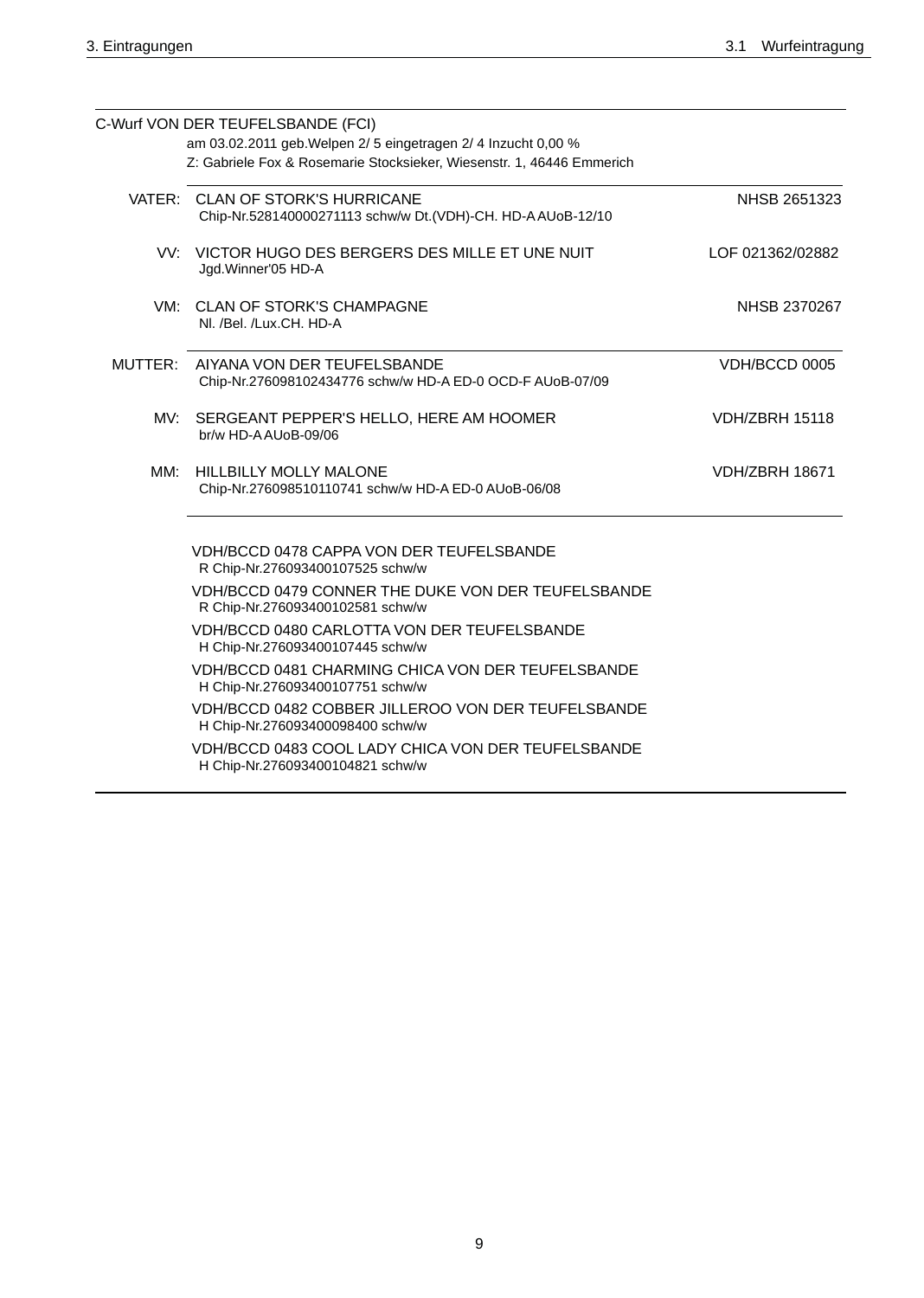|         | A-Wurf LITTLEBIGFOOTS (FCI)<br>am 11.02.2011 geb. Welpen 7/ 1 eingetragen 6/ 1 Inzucht 0,00 %<br>Z: Rebekka Peine & MichaelFrohlo, Mühlenstr. 46, 30826 Garbsen |                       |  |
|---------|-----------------------------------------------------------------------------------------------------------------------------------------------------------------|-----------------------|--|
|         |                                                                                                                                                                 |                       |  |
|         | VATER: PAPAWS YANKEE DOODLE<br>VDH/ZBRH 17147<br>bl/w Pl. /Dt.(VDH)- /Dt.Jgd. /Pl.Jgd. /Dt.(CfBH)-CH. KJgd.Sgr BJgd.Sgr HD-AAUoB-12/02                          |                       |  |
| VV:     | BRIGADOON'S WIZARD OF OZ<br>schw/w CH.                                                                                                                          | AKC DL804791/02       |  |
| VM:     | DAYBAR SHAKEN NOT STIRRED<br>schw/w CH.                                                                                                                         | AKC DL795135/09       |  |
| MUTTER: | BONNY AND CLYDE'S MISS DIOR CHERIE<br>Chip-Nr.276096100195683 schw/w HD-A                                                                                       | VDH/ZBRH BEC 21025    |  |
| MV:     | NOBILITY MR. MASON<br>br/w Dt.(VDH)-CH. HD-AAUoB-12/95                                                                                                          | <b>VDH/ZBRH 10095</b> |  |
| MM:     | BONNY AND CLYDE'S WONDER OF YOU<br>schw/w Pl. /Dt.(VDH)- /Dt.(CfBH)-CH. HD-B                                                                                    | <b>VDH/ZBRH 18868</b> |  |
|         | <b>VDH/BCCD 0484 LITTLEBIGFOOTS ACHILLES</b><br>R schw/w                                                                                                        |                       |  |
|         | <b>VDH/BCCD 0485 LITTLEBIGFOOTS AMOR</b><br>R schw/w                                                                                                            |                       |  |
|         | VDH/BCCD 0486 LITTLEBIGFOOTS AMUN-RA<br>R schw/w                                                                                                                |                       |  |
|         | <b>VDH/BCCD 0487 LITTLEBIGFOOTS ANUBIS</b><br>R schw/w                                                                                                          |                       |  |
|         | VDH/BCCD 0488 LITTLEBIGFOOTS APOLLO<br>R schw/w                                                                                                                 |                       |  |
|         | VDH/BCCD 0489 LITTLEBIGFOOTS ATLAS<br>R schw/w                                                                                                                  |                       |  |
|         | VDH/BCCD 0490 LITTLEBIGFOOTS ARTEMIS<br>H schw/w                                                                                                                |                       |  |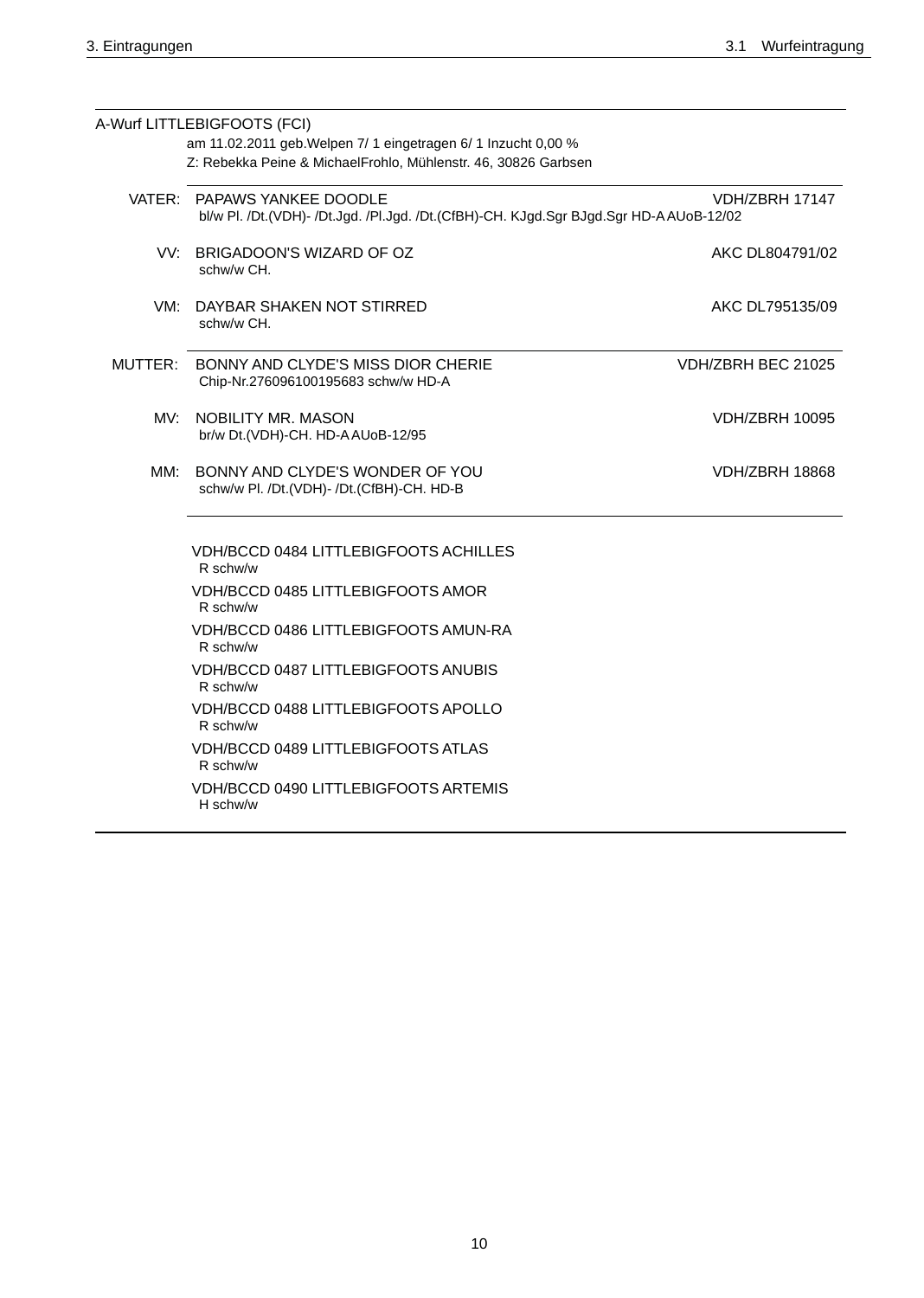|     | C-Wurf BABBACOMBE (FCI)<br>am 13.03.2011 geb. Welpen 3/ 3 eingetragen 3/ 3 Inzucht 0,00 %<br>Z: Marie José & Jos Volkers, Nordeschstr. 7, 49779 Niederlangen |                       |
|-----|--------------------------------------------------------------------------------------------------------------------------------------------------------------|-----------------------|
|     | VATER: BABBACOMBE IMAGINATION<br>Chip-Nr.528140001075985 schw/w HD-TC                                                                                        | NHSB 2266577          |
|     | VV: CHARNCROFT CALEB<br>schw/w Nl. /Dt.(VDH)- /Dt.(CfBH)-CH. CSgr'93 WSgr'91 Jgd.Winner'90 HD-TC AUoB-12/93                                                  | NHSB 1700102          |
|     | VM: COALACRE INTRIGUE<br>HD-TC                                                                                                                               | NHSB 1999854          |
|     | MUTTER: BONNY AND CLYDE'S VELVET TOUCH<br>Chip-Nr.276098100422254 schw/w HD-A AUoB-10/04                                                                     | <b>VDH/ZBRH 18228</b> |
| MV: | ORSAY DE CHESTER<br>schw/w CH. HD-A                                                                                                                          | <b>PKR 31522</b>      |
| MM: | CHARNCROFT COPEIKA FOR GILDENMEDE<br>br/w Pl. /Dt.(VDH)-CH. Pl.KJgd.Sgr'02 HD-AAUoB-12/00                                                                    | <b>VDH/ZBRH 15477</b> |
|     | VDH/BCCD 0491 BABBACOMBE CANNED HEAT<br>R <sub>b</sub> r/w                                                                                                   |                       |
|     | VDH/BCCD 0492 BABBACOMBE CARTOUCHE<br>R schw/w                                                                                                               |                       |
|     | VDH/BCCD 0493 BABBACOMBE CROSSING DELANCEY<br>R schw/w                                                                                                       |                       |
|     | <b>VDH/BCCD 0494 BABBACOMBE CALENDER GIRL</b><br>H schw/w                                                                                                    |                       |
|     | VDH/BCCD 0495 BABBACOMBE COSI CELESTE<br>H schw/w                                                                                                            |                       |
|     | VDH/BCCD 0496 BABBACOMBE CUPCAKE<br>H schw/w                                                                                                                 |                       |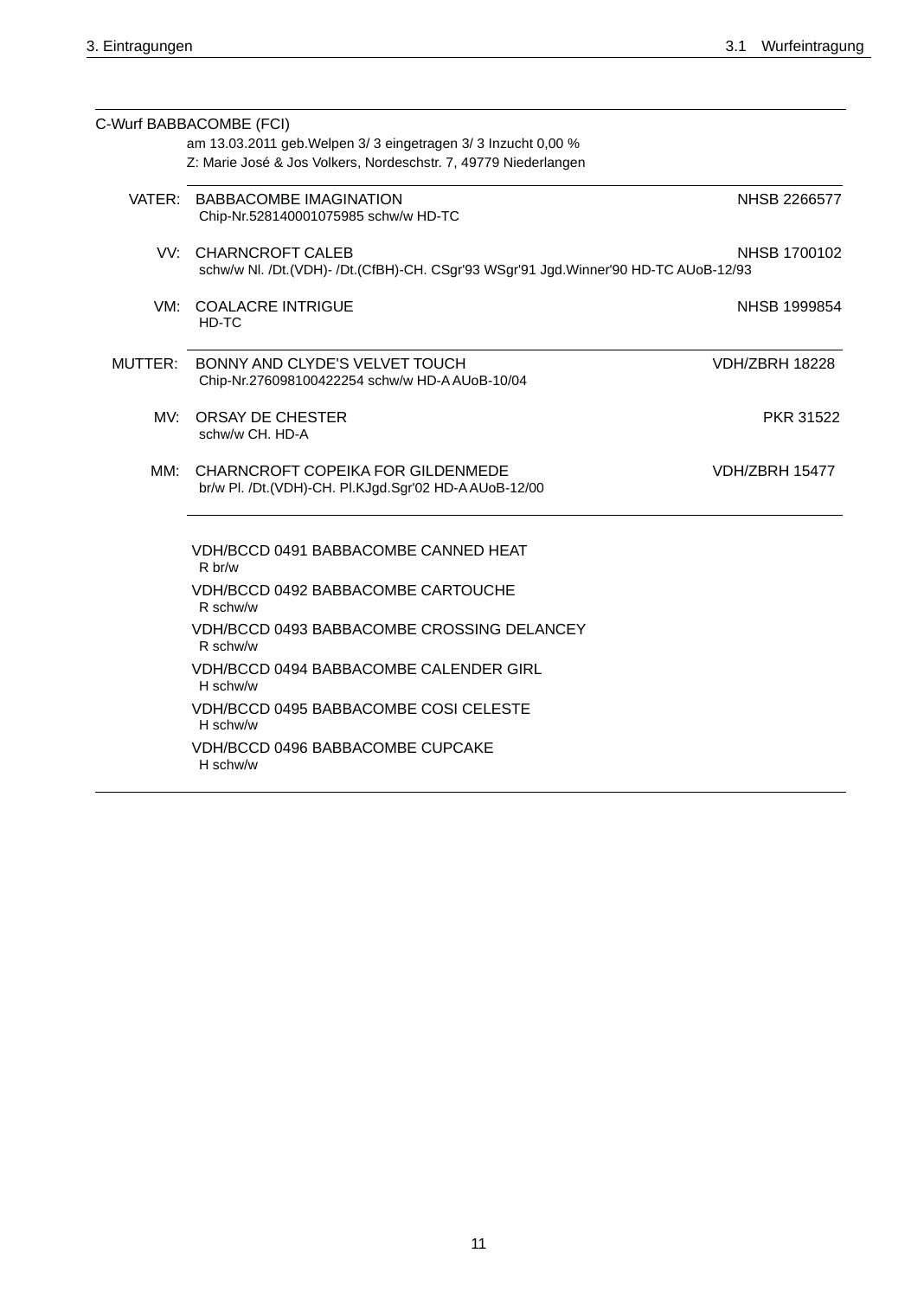|                 | Q-Wurf OF THE UNIQUE SHADED DREAMS (FCI)<br>am 25.03.2011 geb. Welpen 1/0 eingetragen 1/0 Inzucht 0,00 %<br>Z: Kerstin Kirsch, Fröndenberger Straÿe 55, 59199 Bönen |                       |
|-----------------|---------------------------------------------------------------------------------------------------------------------------------------------------------------------|-----------------------|
|                 | VATER: WHISTBRAE VENTURE SCOUT<br>Chip-Nr.981000000834557 schw/w Dt.Jgd.(CfBH)-CH. HD-A ED-0 OCD-F AUoB-10/11 MDR(N/N)                                              | VDH/ZBRH BEC 21100    |
| VV.             | MAGEDAD ANAKIN SKYWALKER<br>schw/w                                                                                                                                  | <b>KCSB 2299CM</b>    |
| VM:             | WHISTBRAF TRES BELLE<br>schw/w                                                                                                                                      | KCR AB01482202        |
| MUTTER:         | LU KARO BLUE OF THE UNIQUE SHADED DREAMS<br>Chip-Nr.945000000574353 bl/w HD-A ED-0 OCD-F                                                                            | VDH/BCCD 0066         |
| MV <sup>.</sup> | NOTTING HILL-BILLY OF HAPPY ISLAND<br>Täto-Nr.15102 schw/w HD-AAUoB-05/09 MDR(N/N)                                                                                  | <b>VDH/ZBRH 15102</b> |
| MM:             | DARKNESS LANE OF THE UNIQUE SHADED DREAMS<br>Chip-Nr.276097200162152 br/w HD-A AUoB-10/04                                                                           | <b>VDH/ZBRH 18011</b> |
|                 | VDH/BCCD 0497 QUINTUS QUIJOU-AHEO OF THE UNIQUE SHADED DREAMS<br>R schw/w                                                                                           |                       |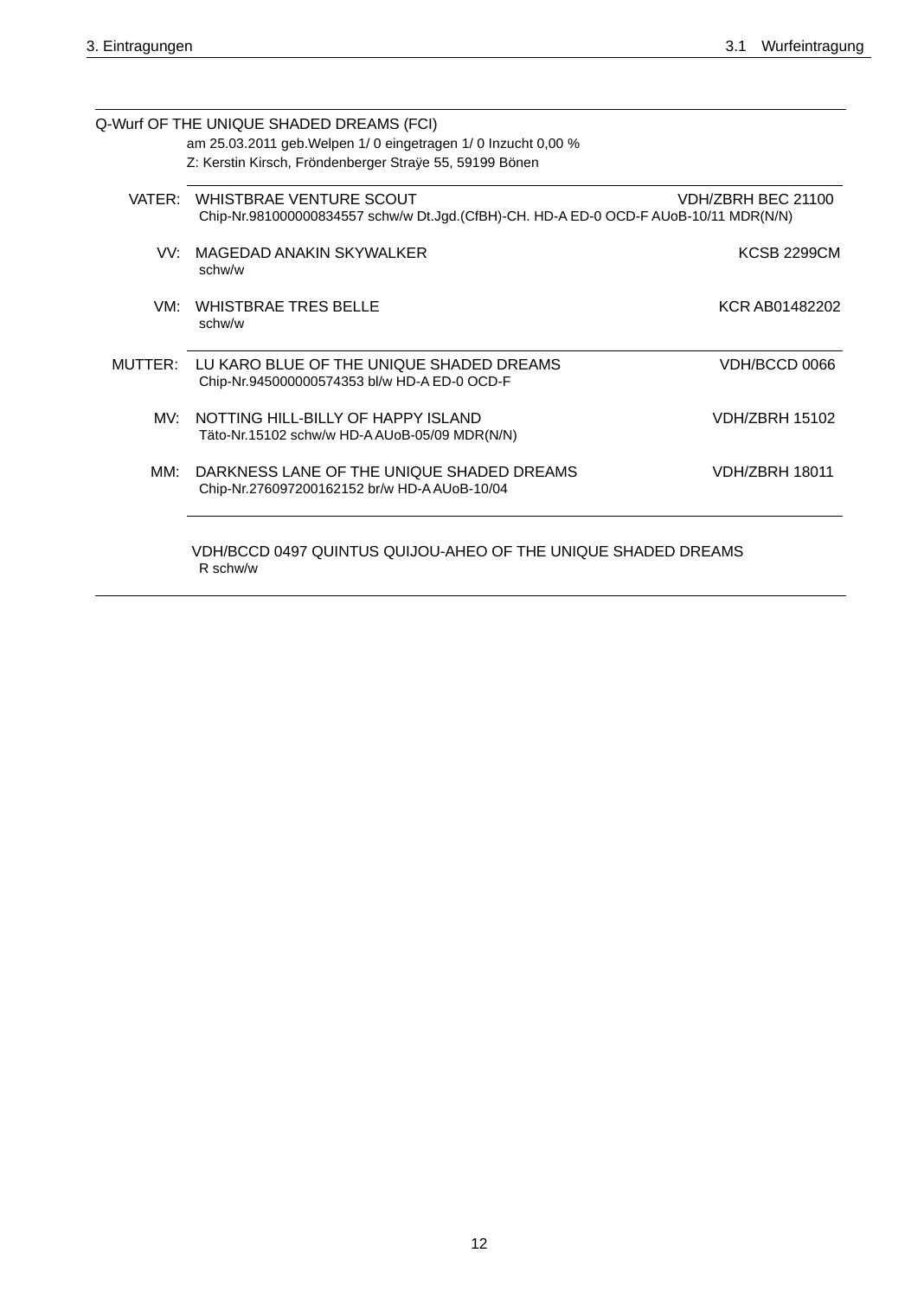H br/w

H br/w

|     | J-Wurf TOLKIEN'S DREAM (FCI)<br>am 25.03.2011 geb. Welpen 5/ 4 eingetragen 5/ 4 Inzucht 0,20 %<br>Z: Monja Lückemeier, Unterm Berge 2, 32479 Hille |                       |
|-----|----------------------------------------------------------------------------------------------------------------------------------------------------|-----------------------|
|     | VATER: ARCHIBALD BEATNIK FROM MAGPIE VALLEY<br>br/w Dt.(VDH)- /Tschech.CH. HD-AAUoB-06/00                                                          | VDH/ZBRH 13389        |
|     | VV: ZOTTI-FLOPPY QUAMOCLIT BROWN<br>br/w HD-AAUoB-12/93                                                                                            | VDH/ZBRH 6189         |
|     | VM: BLACK DREAM DARLING VON DER STEINSKLÖBE<br>schw/w HD-A AUoB-12/96                                                                              | <b>VDH/ZBRH 10208</b> |
|     | MUTTER: TOLKIEN'S DREAM ELENYA<br>Chip-Nr.276097200196805 br/w HD-A AUoB-12/05                                                                     | <b>VDH/ZBRH 18057</b> |
| MV: | DRESSY ALWIN DUKE OF RAM AND TAURUS<br>HD-AAUoB-12/96                                                                                              | VDH/ZBRH 9824         |
| MM: | NOBILITY TEDDY COOL<br>schw/w HD-C                                                                                                                 | <b>VDH/ZBRH 11999</b> |
|     | VDH/BCCD 0498 TOLKIEN'S DREAM J.R.R. BALAR<br>R <sub>b</sub> r/w                                                                                   |                       |
|     | VDH/BCCD 0499 TOLKIEN'S DREAM J.R.R. BARLEY<br>R <sub>b</sub> r/w                                                                                  |                       |
|     | VDH/BCCD 0500 TOLKIEN'S DREAM J.R.R. GWINDOR<br>R br/w                                                                                             |                       |
|     | VDH/BCCD 0501 TOLKIEN'S DREAM J.R.R. JAGO<br>R br/w                                                                                                |                       |
|     | VDH/BCCD 0502 TOLKIEN'S DREAM J.R.R. JOLLY<br>$R$ fa/w                                                                                             |                       |
|     | VDH/BCCD 0503 TOLKIEN'S DREAM J.R.R. BIRCHES<br>H fa/w                                                                                             |                       |
|     | VDH/BCCD 0504 TOLKIEN'S DREAM J.R.R. BRANDYWINE<br>H br/w                                                                                          |                       |
|     | VDH/BCCD 0505 TOLKIEN'S DREAM J.R.R. JAVANNA                                                                                                       |                       |

VDH/BCCD 0506 TOLKIEN'S DREAM J.R.R. JESSAMINE

13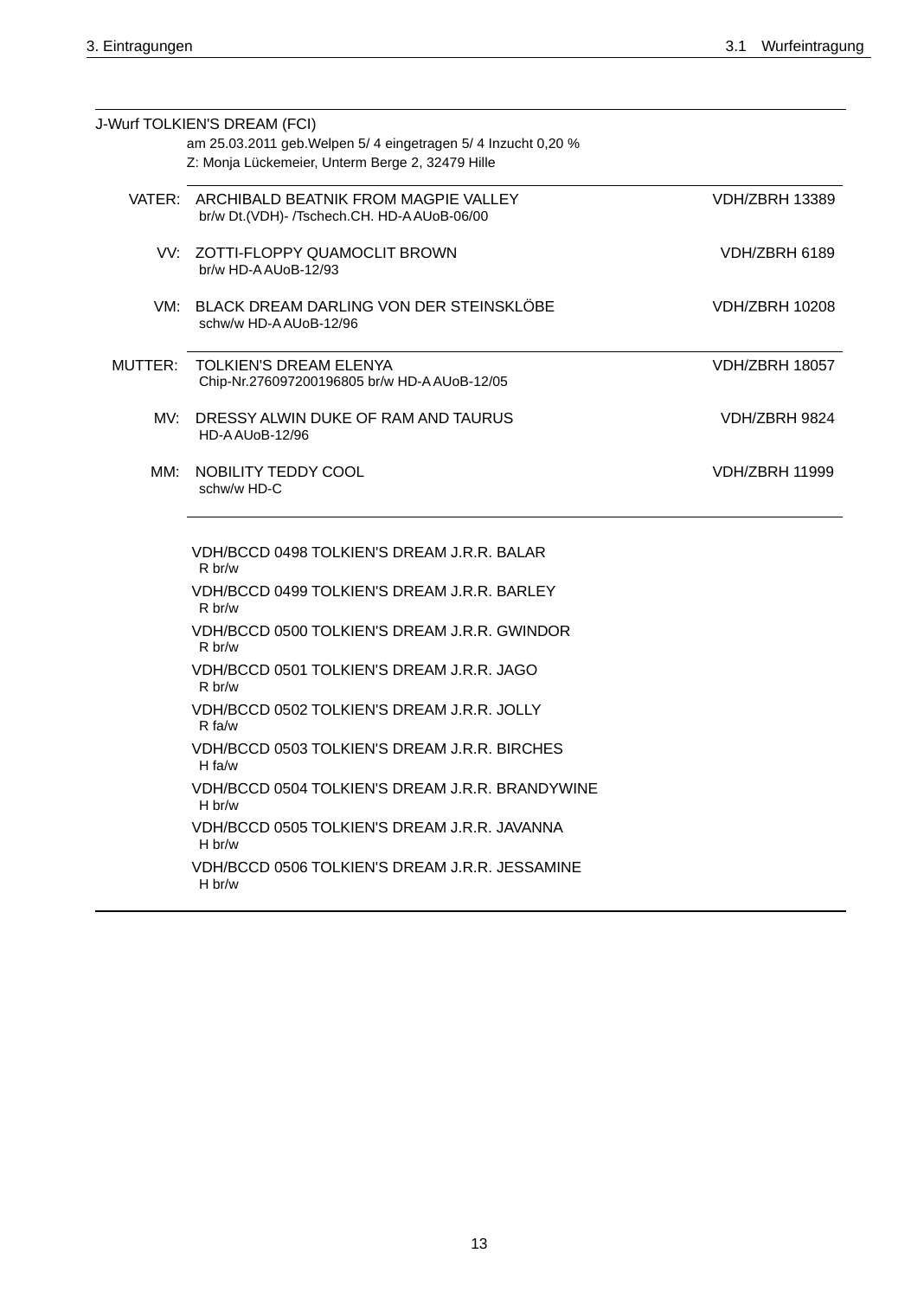| A-Wurf GLENLYRIC (FCI) |                                                                                                                             |                       |
|------------------------|-----------------------------------------------------------------------------------------------------------------------------|-----------------------|
|                        | am 08.04.2011 geb. Welpen 5/ 3 eingetragen 5/ 3 Inzucht 0,00 %<br>Z: Sylvia Lewandowski, Markendorfer Str. 48, 13439 Berlin |                       |
|                        | VATER: ARCHIBALD BEATNIK FROM MAGPIE VALLEY                                                                                 | <b>VDH/ZBRH 13389</b> |
|                        | br/w Dt.(VDH)- /Tschech.CH. HD-AAUoB-06/00                                                                                  |                       |
|                        | VV: ZOTTI-FLOPPY QUAMOCLIT BROWN<br>br/w HD-AAUoB-12/93                                                                     | VDH/ZBRH 6189         |
| VM:                    | BLACK DREAM DARLING VON DER STEINSKLÖBE<br>schw/w HD-A AUoB-12/96                                                           | <b>VDH/ZBRH 10208</b> |
|                        | MUTTER: CELTSDALE FRIENDSHIP N LOVE<br>Chip-Nr.276097200910680 bl/w HD-A                                                    | VDH/BCCD 0204         |
| MV:                    | RAMSGROVE ROADRUNNER<br>Chip-Nr.981000000705877 schw/w Dt.Jgd.(CfBH)- /Dt.(VDH)- /Dt.(CfBH)-CH. HD-AAUoB-03/07              | VDH/ZBRH BEC 20879    |
| MM:                    | PHILEMON TIME TO DREAM<br>Chip-Nr.0977200001666181 schw/w INT. /Dt.(VDH)- Cz.Jgd.CH. HD-AAUoB-12/04 BH-A                    | VDH/ZBRH 17431        |
|                        | VDH/BCCD 0507 GLENLYRIC ABERDONIAN PRIDE<br>R bl/w                                                                          |                       |
|                        | <b>VDH/BCCD 0508 GLENLYRIC ADVENTURER</b><br>R schw/w                                                                       |                       |
|                        | VDH/BCCD 0509 GLENLYRIC AFFECTIONATE SON<br>R schw/w                                                                        |                       |
|                        | VDH/BCCD 0510 GLENLYRIC AGENT OF JOY<br>R bl/w                                                                              |                       |
|                        | <b>VDH/BCCD 0511 GLENLYRIC ALISTAIR</b><br>R bl/w                                                                           |                       |
|                        | VDH/BCCD 0512 GLENLYRIC ADMIRED BEAUTY<br>H bl/w                                                                            |                       |
|                        | VDH/BCCD 0513 GLENLYRIC AGAINST ALL ODDS<br>$Hb$ bl/w                                                                       |                       |
|                        | VDH/BCCD 0514 GLENLYRIC ALMOND EYES<br>H schw/w                                                                             |                       |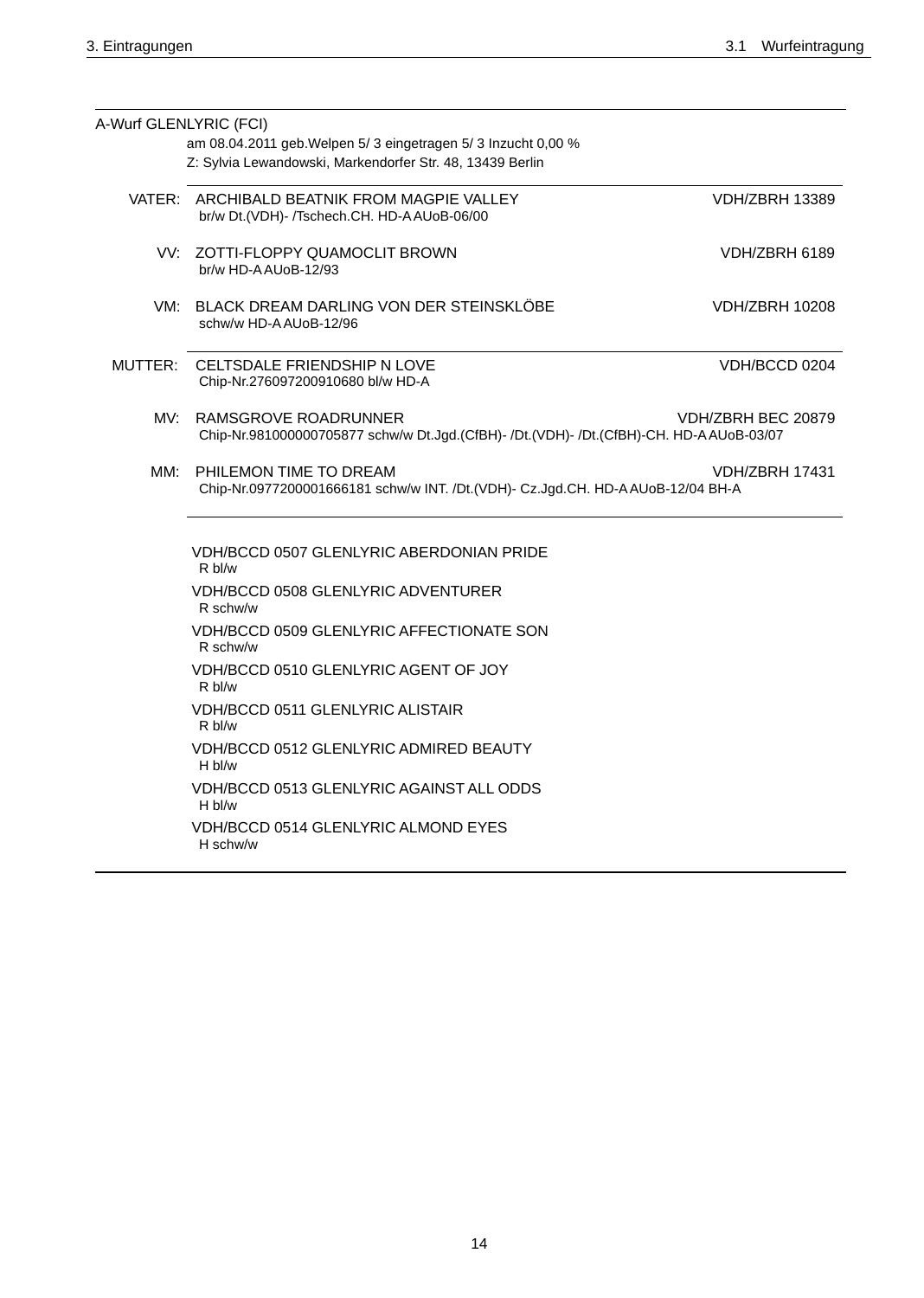|     | D-Wurf CORRALHOBO (FCI)<br>am 23.04.2011 geb. Welpen 4/ 2 eingetragen 4/ 2 Inzucht 3,71 %<br>Z: Marco del Corral & Petra Hähner, Steinweg 10, 34253 Lohfelden |                                                                                                                          |  |
|-----|---------------------------------------------------------------------------------------------------------------------------------------------------------------|--------------------------------------------------------------------------------------------------------------------------|--|
|     |                                                                                                                                                               |                                                                                                                          |  |
|     | VATER: NOBILITY COFFY BAY<br>Täto-Nr.15664 br/w Dt.Jgd.(CfBH)- /Lux. /Dt.(VDH)-CH. KJgd.Sgr'01 ÖBSgr'04 HD-AAUoB-12/03                                        | <b>VDH/ZBRH 15664</b>                                                                                                    |  |
|     | VV: NOBILITY O'CONNOR<br>HD-AAUoB-12/96                                                                                                                       | <b>VDH/ZBRH 10397</b><br>br/w INT. /Schwz. /Dt.(VDH)- /Dt.Jgd. /Dt.(CfBH)- /Österr.CH. ZESgr'98 '00 ÖBSgr'99 ESgr'98 '00 |  |
| VM: | <b>NOBILITY I'M THE I-POINT</b><br>bl/w Dt.Jgd.CH. HD-AAUoB-12/93                                                                                             | VDH/ZBRH 8644                                                                                                            |  |
|     | MUTTER: CORRALHOBO A DREAM GIRL<br>Chip-Nr.276098510222960 bl/w HD-A AUoB-05/10                                                                               | VDH/ZBRH BEC 21553                                                                                                       |  |
| MV: | NOBILITY IT'S A KIND OF MAGIC<br>bl/w Dt.(VDH)-CH. HD-A AUoB-12/05                                                                                            | <b>VDH/ZBRH 18505</b>                                                                                                    |  |
| MM: | NOBILITY JELLY BELLY<br>Chip-Nr.276096900004534 br/w HD-A AUoB-05/06                                                                                          | <b>VDH/ZBRH 18970</b>                                                                                                    |  |
|     | <b>VDH/BCCD 0515 CORRALHOBO DIAMOND BLUE</b><br>R bl/w HD-B                                                                                                   |                                                                                                                          |  |
|     | VDH/BCCD 0516 CORRALHOBO DIAMOND BROWN<br>R br/w                                                                                                              |                                                                                                                          |  |
|     | <b>VDH/BCCD 0517 CORRALHOBO DIAMOND CUTTER</b><br>R <sub>b</sub> r/w                                                                                          |                                                                                                                          |  |
|     | VDH/BCCD 0518 CORRALHOBO DIAMOND DANCER<br>R br/w                                                                                                             |                                                                                                                          |  |
|     | VDH/BCCD 0519 CORRALHOBO DIAMOND DAVINA<br>H br/w                                                                                                             |                                                                                                                          |  |
|     | VDH/BCCD 0520 CORRALHOBO DIAMOND MARA<br>H fa/w HD-A                                                                                                          |                                                                                                                          |  |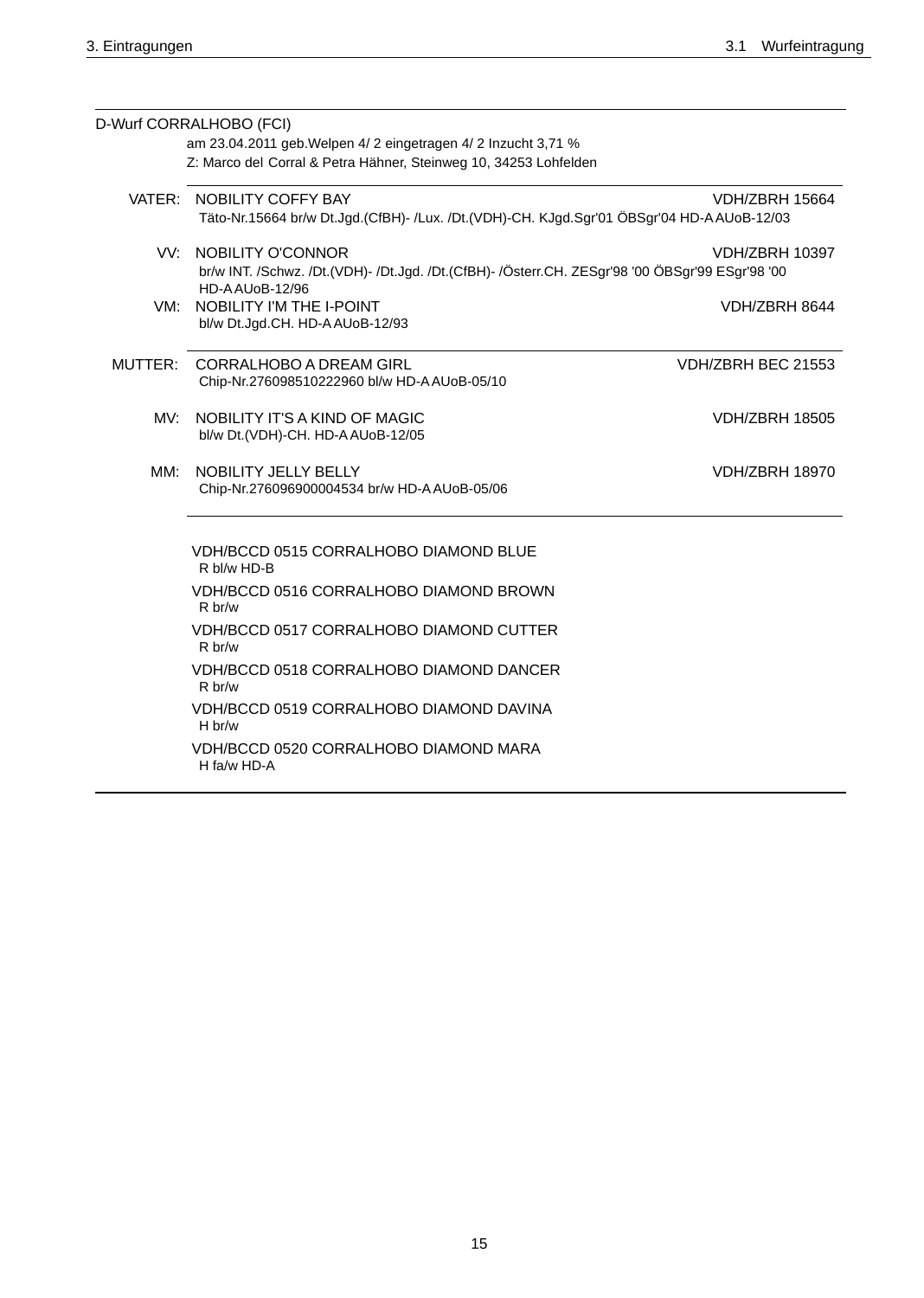|     | Y-Wurf HAPPY BEARDED'S (FCI)<br>am 02.05.2011 geb. Welpen 5/3 eingetragen 5/3 Inzucht 0,20 %    |                       |
|-----|-------------------------------------------------------------------------------------------------|-----------------------|
|     | Z: Renate Grelka, Unterdorfstraÿe 17a, 50389 Wesseling                                          |                       |
|     | VATER: MIDLANDS-CORNER ENCORE<br>Chip-Nr.276098100485770 schw/w HD-AAUoB-03/06                  | <b>VDH/ZBRH 19293</b> |
| VV: | <b>MOONHILL PHILEMON'S CHOICE</b><br>bl/w INT. /Dt.(VDH)- /Dt.(CfBH)-CH. CSgr'96 HD-AAUoB-02/95 | <b>VDH/ZBRH 10000</b> |
| VM: | <b>SCOTTSDALE CELEBRATION</b><br>schw/w HD-B                                                    | <b>VDH/ZBRH 13113</b> |
|     | MUTTER: HAPPY BEARDED'S SUNSHINE BLUE ANGEL<br>Chip-Nr.276098102169495 bl/w HD-B                | VDH/ZBRH BEC 21161    |
|     | MV: CLASSICEL ADVENTURE BENJAMIN<br>schw/w HD-A AUoB-12/99                                      | VDH/ZBRH 13747        |
| MM: | HAPPY BEARDED'S NEW TINKLE BELL<br>br/w HD-AAUoB-12/03                                          | VDH/ZBRH 16862        |
|     | VDH/BCCD 0521 HAPPY BEARDED'S YOUR WELCOME FLORIAN<br>R bl/w                                    |                       |
|     | VDH/BCCD 0522 HAPPY BEARDED'S YOUR WELCOME GARY<br>R bl/w                                       |                       |
|     | VDH/BCCD 0523 HAPPY BEARDED'S YOUR WELCOME JONNY<br>R bl/w                                      |                       |
|     | VDH/BCCD 0524 HAPPY BEARDED'S YOUR WELCOME KEVIN<br>R br/w                                      |                       |
|     | VDH/BCCD 0525 HAPPY BEARDED'S YOUR WELCOME LARS<br>R br/w                                       |                       |
|     | VDH/BCCD 0526 HAPPY BEARDED'S YOUR WELCOME ADINA<br>H bl/w                                      |                       |
|     | VDH/BCCD 0527 HAPPY BEARDED'S YOUR WELCOME ALICE<br>H br/w                                      |                       |
|     | VDH/BCCD 0528 HAPPY BEARDED'S YOUR WELCOME DANNY<br>H br/w                                      |                       |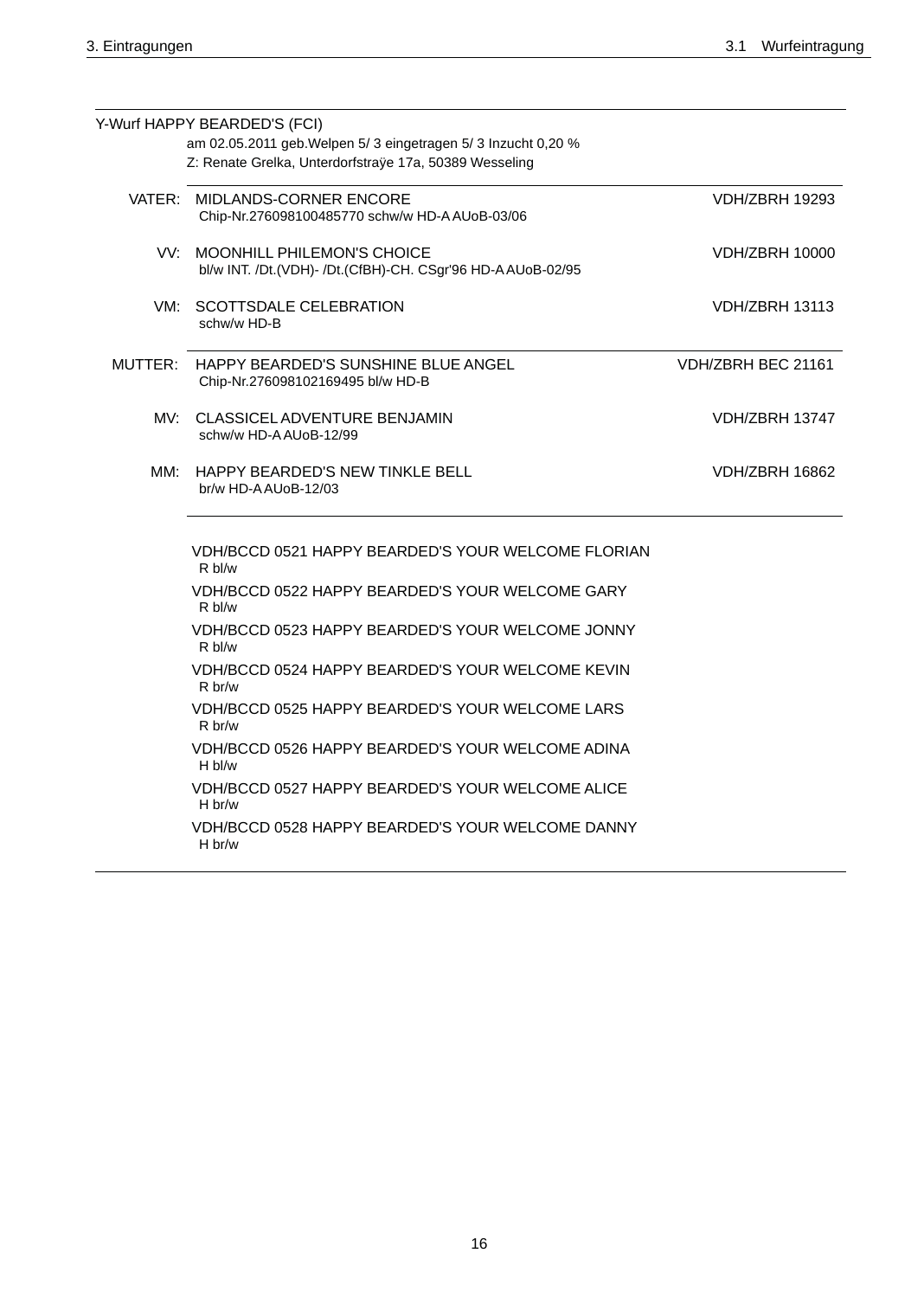|     | C-Wurf MY LIGHT-HEARTED FRIEND (FCI)                                                                                                                           |                       |
|-----|----------------------------------------------------------------------------------------------------------------------------------------------------------------|-----------------------|
|     | am 25.05.2011 geb. Welpen 6/ 4 eingetragen 6/ 4 Inzucht 0,78 %                                                                                                 |                       |
|     | Z: Ulrike Klauke-Schaeer, Briloner Str. 19, 59955 Winterberg                                                                                                   |                       |
|     | VATER: NOBILITY NICE TO LOOK LIKE DADDY<br>Chip-Nr.270697200364561 br/w Dt.Jgd.(CfBH)- /Dt.(VDH)- /Dt.Jgd.(VDH)- /Dt.(BCCD)-CH.<br>BJgd.Sgr'07 HD-A AUoB-08/09 | VDH/ZBRH BEC 20765    |
|     | VV: MOONSPELL MOTIVATION<br>br/w Hipscore 1/1                                                                                                                  | <b>KCSB 0406CN</b>    |
|     | VM: NOBILITY ZINDERELLA ZANDY<br>schw/w INT. /Dt.(VDH)- /Dt.Jgd. /Österr. /Dt.-CH. BSgr'00 (I/II) ZESgr ÖBSgr CSgr ESgr HD-A<br>AUoB-12/01                     | <b>VDH/ZBRH 14229</b> |
|     | MUTTER: ATTRACTIVE ABELINA THE LOVABLE NATURE<br>Chip-Nr.276097200062066 schw/w HD-A AUoB-02/06                                                                | <b>VDH/ZBRH 18963</b> |
| MV: | FAY'S LEADER FROM PEER'S OF MINER'S LAKE<br>schw/w Lux.Jgd-CH. HD-AAUoB-12/04                                                                                  | <b>VDH/ZBRH 17788</b> |
| MM: | WIND-BOURNE EVOLUTION CHELSEA FAWN<br>fa/w HD-A AUoB-12/03                                                                                                     | <b>VDH/ZBRH 16162</b> |
|     | VDH/BCCD 0529 MY LIGHT-HEARTED FRIEND CAMPAGNO COI BAFFI<br>R schw/w                                                                                           |                       |
|     | VDH/BCCD 0530 MY LIGHT-HEARTED FRIEND CARUSO GOT THE BLUES<br>R schw/w                                                                                         |                       |
|     | VDH/BCCD 0531 MY LIGHT-HEARTED FRIEND CHEWIE CHESTNUT<br>R br/w                                                                                                |                       |
|     | VDH/BCCD 0532 MY LIGHT-HEARTED FRIEND CLOONEY COTTON-EYE<br>R schw/w                                                                                           |                       |
|     | VDH/BCCD 0533 MY LIGHT-HEARTED FRIEND CODO DER DRITTE<br>R schw/w Knickrute                                                                                    |                       |
|     | VDH/BCCD 0534 MY LIGHT-HEARTED FRIEND COLLIN KING OF MY HEART<br>R schw/w                                                                                      |                       |
|     | VDH/BCCD 0535 MY LIGHT-HEARTED FRIEND COME ON JULE<br>H br/w                                                                                                   |                       |
|     | VDH/BCCD 0536 MY LIGHT-HEARTED FRIEND CELLINI TEENY-WEENY<br>H schw/w                                                                                          |                       |
|     | VDH/BCCD 0537 MY LIGHT-HEARTED FRIEND COOKIE IN MOTION<br>H br/w                                                                                               |                       |
|     | VDH/BCCD 0538 MY LIGHT-HEARTED FRIEND CRAZY CARLOTTA<br>H schw/w                                                                                               |                       |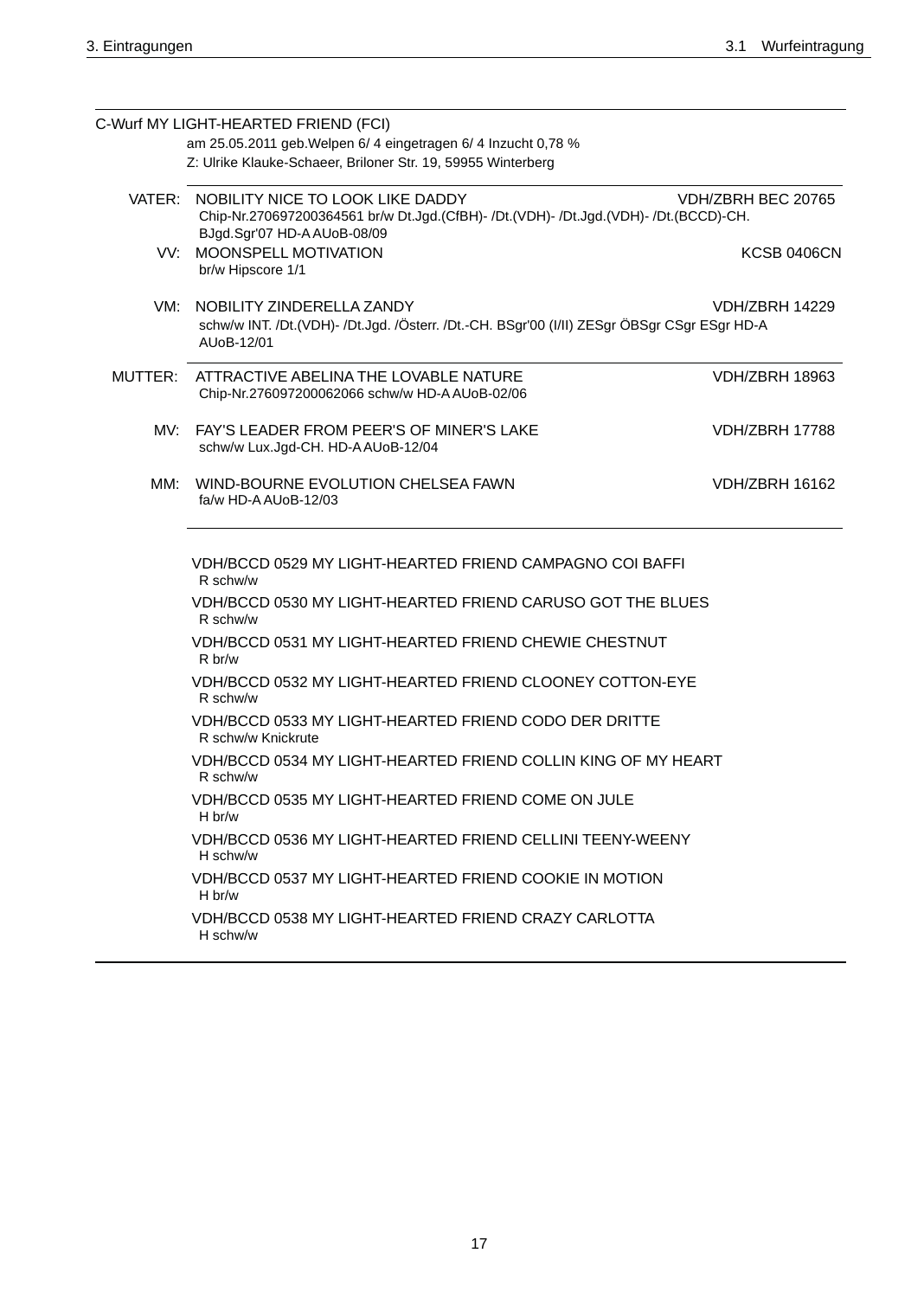|         | D-Wurf VOM THERAPIE HUNDE HOF (FCI)                                                                                                         |                       |
|---------|---------------------------------------------------------------------------------------------------------------------------------------------|-----------------------|
|         | am 03.06.2011 geb. Welpen 2/ 1 eingetragen 2/ 1 Inzucht 0,98 %<br>Z: Dieter Friedrich und Karin Kockel, Rönnebecker Weg 5, 16775 Sonnenberg |                       |
|         | VATER: CINNAMON CID OF FOOLSGARDEN<br>Täto-Nr.16118 schw/w HD-A AUoB-12/02                                                                  | <b>VDH/ZBRH 16118</b> |
|         | VV: THE LOVELY HEARTBREAKER'S CINCINETTI KID<br>schw/w INT. /Dt.(VDH)- /Kro. /Slowak. /Österr.CH. BGH-A1/A2 HD-0 FH I                       | ÖHZB BC 406           |
| VM:     | BLACK BE MY BABY VON DER STEINSKLÖBE<br>schw/w HD-A AUoB-03/94                                                                              | VDH/ZBRH 9108         |
| MUTTER: | OLGA VON DEN WALD-GEISTERN<br>Chip-Nr.276097200368900 schw/w HD-AAUoB-08/10                                                                 | <b>VDH/ZBRH 19224</b> |
| MV.     | MOONHILL PHILEMON'S CHOICE<br>bl/w INT. /Dt.(VDH)- /Dt.(CfBH)-CH. CSgr'96 HD-AAUoB-02/95                                                    | <b>VDH/ZBRH 10000</b> |
| MM:     | YESTERDAY VON DEN WALD-GEISTERN<br>br/w HD-AAUoB-12/98                                                                                      | <b>VDH/ZBRH 12431</b> |
|         | VDH/BCCD 0539 DANILO VOM THERAPIE HUNDE HOF<br>R bl/w<br>VDH/BCCD 0540 DAVID VOM THERAPIE HUNDE HOF                                         |                       |
|         | $Rb$ hl/w<br>VDH/BCCD 0541 DANA VOM THERAPIE HUNDE HOF<br>H schw/w                                                                          |                       |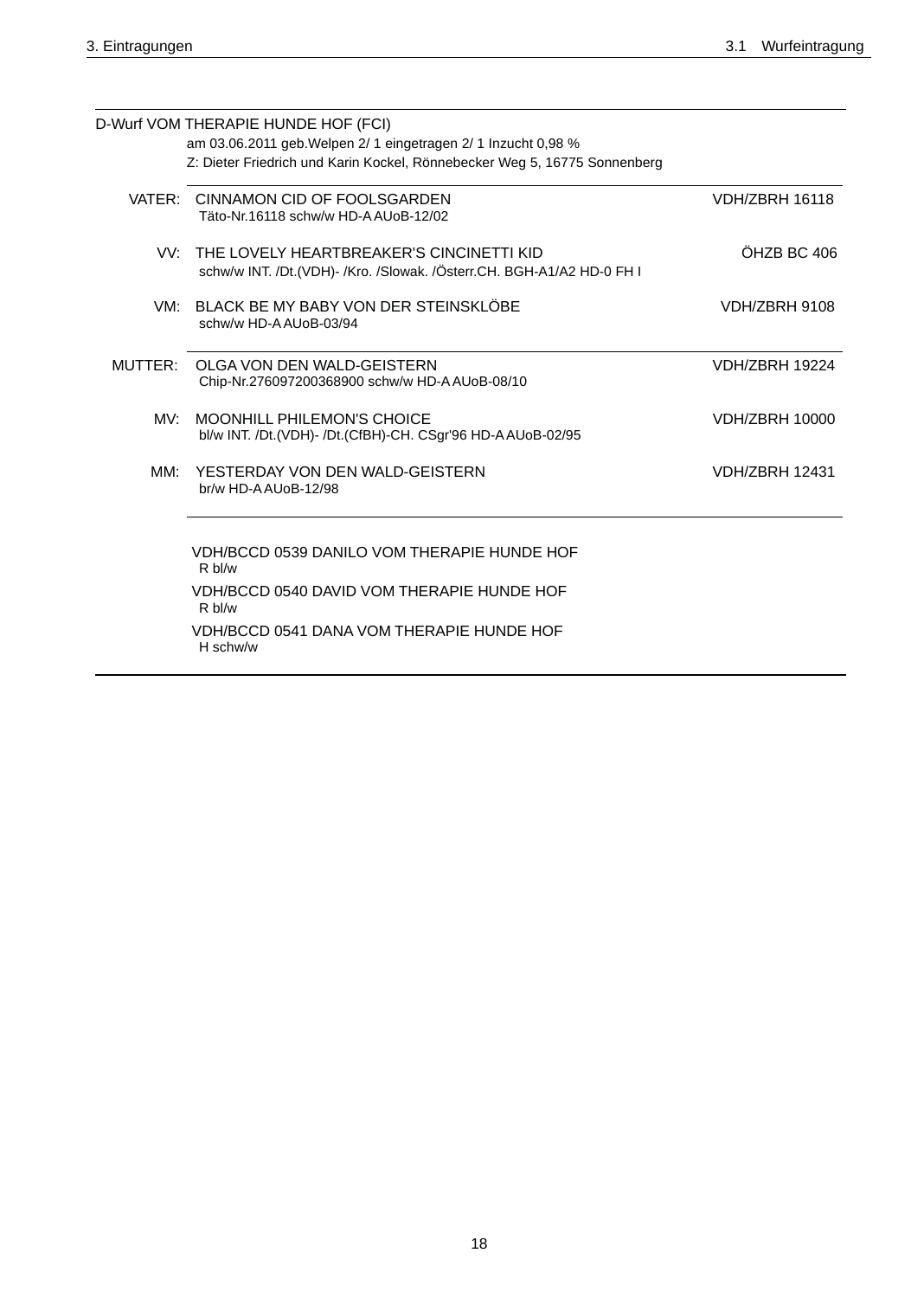| V-Wurf SHANTI'S (FCI) |                                                                                                                                                                              |  |
|-----------------------|------------------------------------------------------------------------------------------------------------------------------------------------------------------------------|--|
|                       | am 25.05.2011 geb. Welpen 4/ 3 eingetragen 4/ 3 Inzucht 3,52 %                                                                                                               |  |
|                       | Z: Birgit Klement, Hollernstraÿe 143, 21723 Hollern                                                                                                                          |  |
|                       | VATER: SHANTI'S O'MALLEY<br><b>VDH/ZBRH 18157</b><br>Chip-Nr.276098506094726 bl/w HD-A AUoB-09/04                                                                            |  |
|                       | VV: NOBILITY ALAMO BAY<br>VDH/ZBRH 14751<br>schw/w INT. /Dt.Jgd.(CfBH)- /Dt.(VDH)-CH. HD-B AUoB-12/00 BH-A/VT                                                                |  |
| VM:                   | NOBILITY QUALITY OF MOLLY<br><b>VDH/ZBRH 11303</b><br>fa/w Dt.Jgd.CH. HD-AAUoB-12/97                                                                                         |  |
|                       | MUTTER: SHANTI'S ULTIMATE TRUTH UMA<br>VDH/BCCD 0088<br>Chip-Nr.276098102540955 schw/w HD-AAUoB-02/10                                                                        |  |
| MV:                   | NOBILITY NICE TO LOOK LIKE DADDY<br>VDH/ZBRH BEC 20765<br>Chip-Nr.270697200364561 br/w Dt.Jgd.(CfBH)- /Dt.(VDH)- /Dt.Jgd.(VDH)- /Dt.(BCCD)-CH.<br>BJgd.Sgr'07 HD-AAUoB-08/09 |  |
| MM:                   | SHANTI'S QUEEN OF MY HEART<br><b>VDH/ZBRH 18593</b><br>Chip-Nr.276098510114667 bl/w HD-B AUoB-09/07                                                                          |  |
|                       | <b>VDH/BCCD 0542 SHANTI'S VAN MORRISON</b><br>R schw/w                                                                                                                       |  |
|                       | <b>VDH/BCCD 0543 SHANTI'S VENI VIDI VICI VASCO</b><br>R schw/w                                                                                                               |  |
|                       | <b>VDH/BCCD 0544 SHANTI'S VIRGIL LOVER'S VOW</b><br>R schw/w                                                                                                                 |  |
|                       | <b>VDH/BCCD 0545 SHANTI'S VIVID BLUE VINCENT</b><br>R bl/w                                                                                                                   |  |
|                       | <b>VDH/BCCD 0546 SHANTI'S VANILLA CREAM</b><br>H fa/w                                                                                                                        |  |
|                       | <b>VDH/BCCD 0547 SHANTI'S VELVET BLACK VIRGINIA</b><br>H schw/w                                                                                                              |  |
|                       | VDH/BCCD 0548 SHANTI'S VIVA LAS VEGAS<br>H s/w/überz                                                                                                                         |  |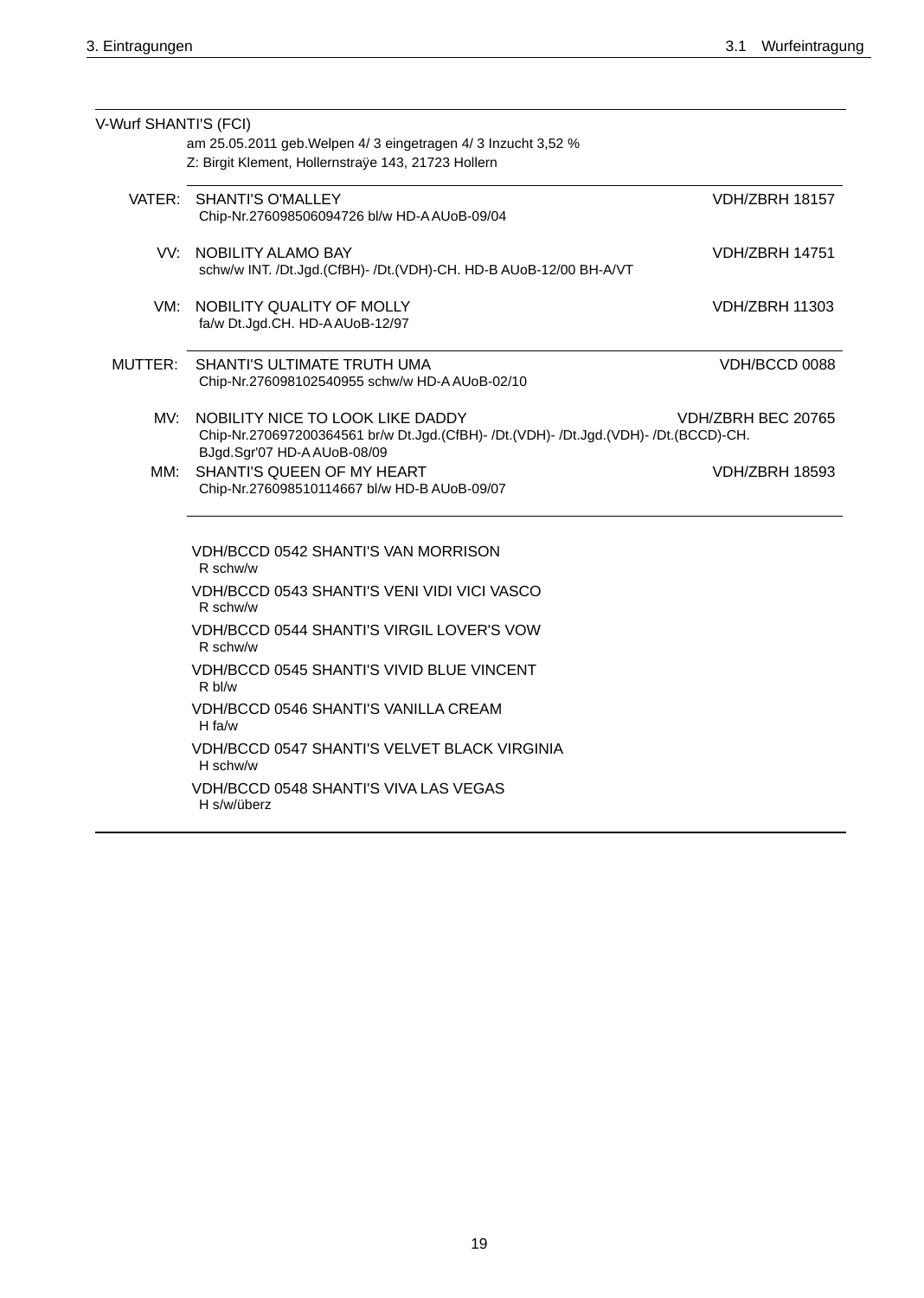|         | A-Wurf BARNYARDS BEARDED BANDITS                                                                                       |                       |
|---------|------------------------------------------------------------------------------------------------------------------------|-----------------------|
|         |                                                                                                                        |                       |
|         | am 06.06.2011 geb. Welpen 0/ 1 eingetragen 0/ 1 Inzucht 0,00 %<br>Z: Uta Pack, Schürsdorfer Fieth 10, 23684 Scharbeutz |                       |
|         |                                                                                                                        |                       |
|         | VATER: WHISTBRAE VENTURE SCOUT<br>Chip-Nr.981000000834557 schw/w Dt.Jgd.(CfBH)-CH. HD-A ED-0 OCD-F AUoB-10/11 MDR(N/N) | VDH/ZBRH BEC 21100    |
| VV.     | MAGEDAD ANAKIN SKYWAI KER<br>schw/w                                                                                    | <b>KCSB 2299CM</b>    |
| VM:     | WHISTBRAF TRES BELLE<br>schw/w                                                                                         | KCR AB01482202        |
| MUTTER: | IJOU-AHEA OF THE UNIQUE SHADED DREAMS<br>Chip-Nr.276097200088503 br/w HD-A                                             | VDH/ZBRH BEC 20276    |
| MV.     | DRESSY ALWIN DUKE OF RAM AND TAURUS<br><b>HD-AAU0B-12/96</b>                                                           | <b>VDH/ZBRH 9824</b>  |
| MM:     | AJOU-AHEA OF THE UNIQUE SHADED DREAMS<br><b>HD-AAUoB-12/01</b>                                                         | <b>VDH/ZBRH 15563</b> |
|         | VDH/BCCD 0549 BARNYARDS BEARDED BANDITS AJILEYA<br>H br/w/überz                                                        |                       |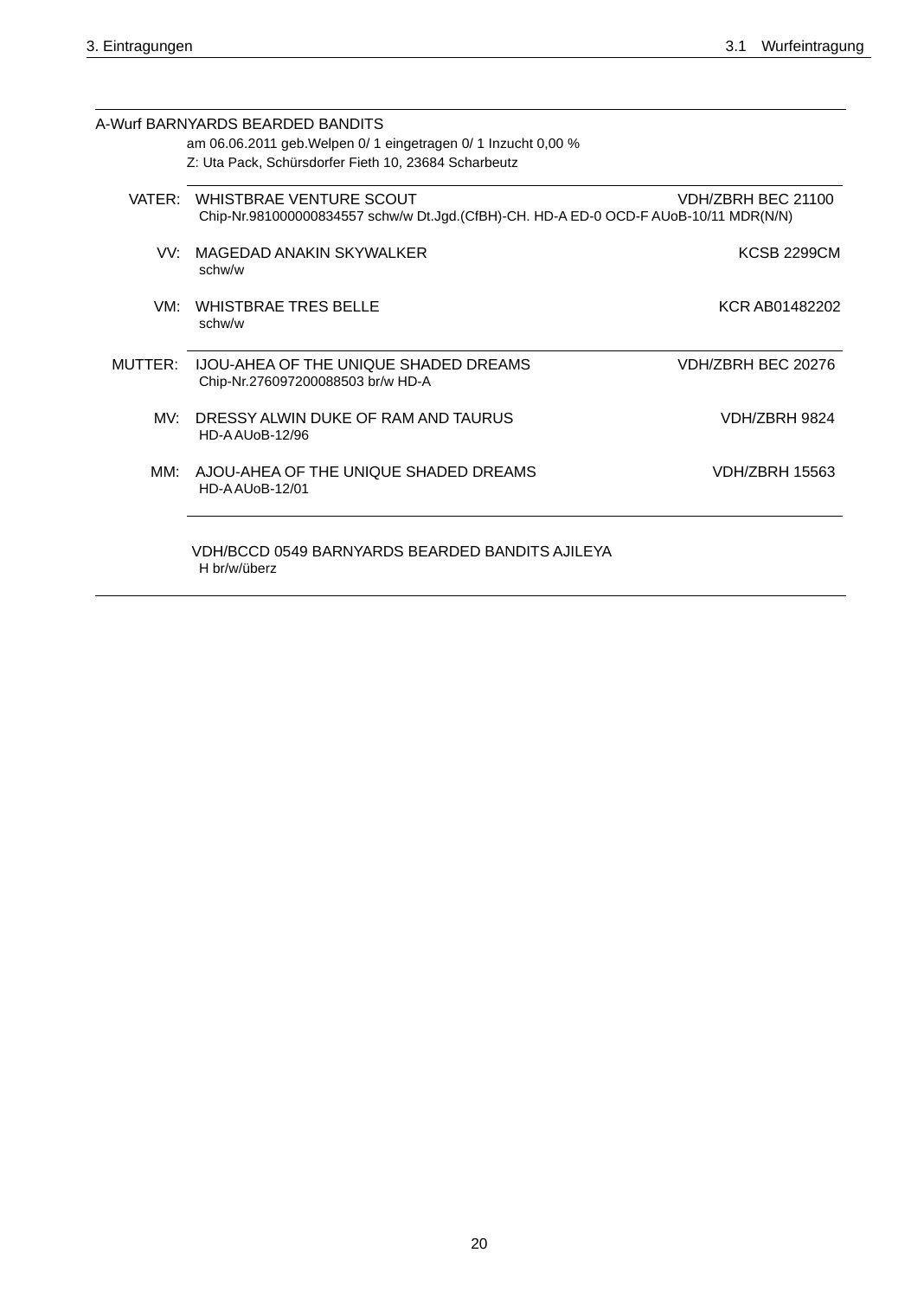| <b>U-Wurf NOBILITY</b> |                                                                                                                                                          |                       |
|------------------------|----------------------------------------------------------------------------------------------------------------------------------------------------------|-----------------------|
|                        | am 06.06.2011 geb. Welpen 6/ 4 eingetragen 6/ 4 Inzucht 7,03 %                                                                                           |                       |
|                        | Z: Birgit und Manfred Ufer, Am Steeger Berg 12, 51674 Wiehl                                                                                              |                       |
| VATER:                 | NOBILITY NICE TO LOOK LIKE DADDY<br>Chip-Nr.270697200364561 br/w Dt.Jgd.(CfBH)- /Dt.(VDH)- /Dt.Jgd.(VDH)- /Dt.(BCCD)-CH.<br>BJgd.Sgr'07 HD-AAUoB-08/09   | VDH/ZBRH BEC 20765    |
|                        | VV: MOONSPELL MOTIVATION<br>br/w Hipscore 1/1                                                                                                            | <b>KCSB 0406CN</b>    |
| VM:                    | NOBILITY ZINDERELLA ZANDY<br>schw/w INT. /Dt.(VDH)- /Dt.Jgd. /Österr. /Dt.-CH. BSgr'00 (I/II) ZESgr ÖBSgr CSgr ESgr HD-A<br>AUoB-12/01                   | <b>VDH/ZBRH 14229</b> |
| MUTTER:                | NOBILITY PEARLYS PEPPER<br>Chip-Nr.276096900179055 br/w HD-B                                                                                             | VDH/ZBRH BEC 21618    |
| MV:                    | NOBILITY KING OF MY HEART<br>Chip-Nr.2760972003871253 schw/w Dt.Jgd.(CfBH)- /Lux. /Dt.(VDH)- /Dt.Jgd.(VDH)- /Dt.(CfBH)-<br>/Schwz.Jgd.CH. HD-AAUoB-05/10 | VDH/ZBRH BEC 19500    |
| MM:                    | NOBILITY EVERSHINE SO PEARLY<br>Chip-Nr.977200001408673 schw/w Dt.Jgd.(CfBH)- /Dt.(VDH)- /Dt.(BCCD)-CH. HD-AAUoB-12/03                                   | <b>VDH/ZBRH 16459</b> |
|                        | VDH/BCCD 0550 NOBILITY ULTIMATE DREAMBOY<br>R br/w                                                                                                       |                       |
|                        | VDH/BCCD 0551 NOBILITY UNCROWNED KING<br>R br/w                                                                                                          |                       |
|                        | VDH/BCCD 0552 NOBILITY UNIQUE BROWN<br>R br/w                                                                                                            |                       |
|                        | VDH/BCCD 0553 NOBILITY UPON MY SAM<br>R br/w                                                                                                             |                       |
|                        | <b>VDH/BCCD 0554 NOBILITY UPPERCLASS BOY</b><br>R br/w                                                                                                   |                       |
|                        | <b>VDH/BCCD 0555 NOBILITY USHER INDAHOUSE</b><br>R br/w                                                                                                  |                       |
|                        | <b>VDH/BCCD 0556 NOBILITY ULTRA SWEET</b><br>H br/w/überz                                                                                                |                       |
|                        | <b>VDH/BCCD 0557 NOBILITY UNDER A CHARM</b><br>H br/w                                                                                                    |                       |
|                        | <b>VDH/BCCD 0558 NOBILITY UNLIMITED LOVE</b><br>H br/w                                                                                                   |                       |
|                        | VDH/BCCD 0559 NOBILITY UPSADAISY MY DEAR<br>H br/w                                                                                                       |                       |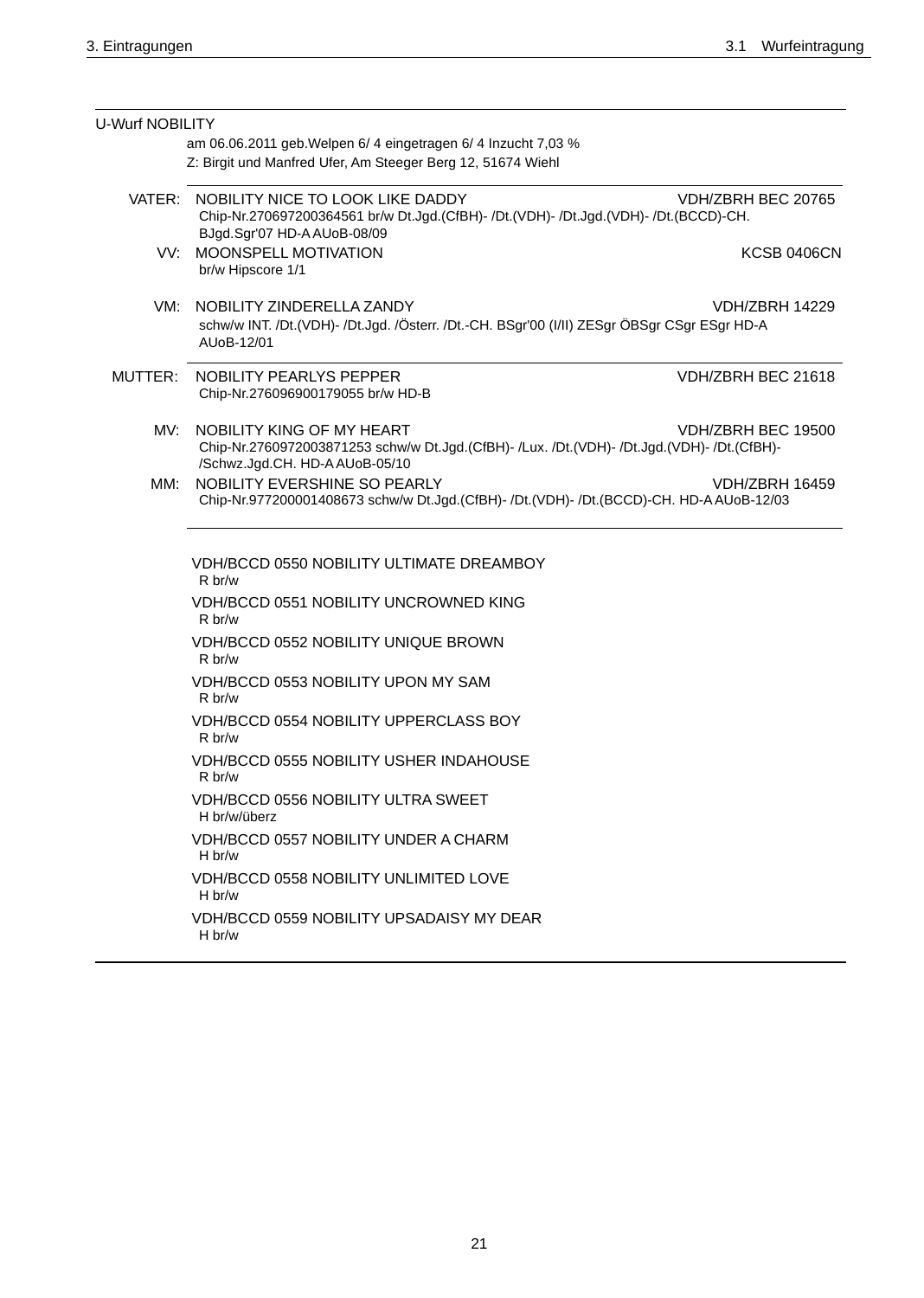|     | X-Wurf OF RAM AND TAURUS (FCI)                                                                                               |                       |
|-----|------------------------------------------------------------------------------------------------------------------------------|-----------------------|
|     | am 29.06.2011 geb. Welpen 4/ 5 eingetragen 4/ 5 Inzucht 2,54 %<br>Z: Sylvia Kaminski, Schlesierstraÿe 16, 48739 Legden       |                       |
|     |                                                                                                                              |                       |
|     | VATER: PURZEL VON DEN WALDGEISTERN<br>Chip-Nr.276097200570714 schw/w Dt.Jgd.(CfBH)-CH. HD-B AUoB-11/08                       | VDH/ZBRH BEC 20874    |
|     | VV: DRESSY ALWIN DUKE OF RAM AND TAURUS<br>HD-AAUoB-12/96                                                                    | VDH/ZBRH 9824         |
|     | VM: MOMO VON DEN WALDGEISTERN<br>schw/w HD-B                                                                                 | VDH/ZBRH 18268        |
|     | MUTTER: VOLCANIC FIDELITY DUCHESS OF RAM AND TAURUS<br>Chip-Nr.276094100129926 schw/w Dt.Jgd.(BCCD)-CH. HD-A ED-0 AUoB-09/10 | VDH/BCCD 0159         |
| MV: | <b>SCOTTSDALE ORIGINAL</b><br>Chip-Nr.276098502107701 schw/w INT. /Nl. /Lux.CH. BSgr'05 HD-A AUoB-06/05                      | <b>VDH/ZBRH 18559</b> |
| MM: | ROARING TEARS DUCHESS OF RAM AND TAURUS<br>Chip-Nr.276097200165262 bl/w Dt.(BCCD)-CH. HD-B                                   | <b>VDH/ZBRH 18302</b> |
|     | VDH/BCCD 0560 XANADOU MERCURY BURNS DUKE OF RAM AND TAURUS<br>R <sub>b</sub> r/w                                             |                       |
|     | <b>VDH/BCCD 0561 XELION MARK ANTONY DUKE OF RAM AND TAURUS</b><br>R schw/w                                                   |                       |
|     | VDH/BCCD 0562 XENON LOVELL JAMES DUKE OF RAM AND TAURUS<br>R schw/w                                                          |                       |
|     | VDH/BCCD 0563 XERXIS LOGAN HURST DUKE OF RAM AND TAURUS<br>R schw/w                                                          |                       |
|     | VDH/BCCD 0564 XARA VICTORIA BECKETT DUCHESS OF RAM AND TAURUS<br>H schw/w                                                    |                       |
|     | VDH/BCCD 0565 XARIA HILARY MAIN DUCHESS OF RAM AND TAURUS<br>H schw/w                                                        |                       |
|     | VDH/BCCD 0566 XARINA NICOLETTA HAZE DUCHESS OF RAM AND TAURUS<br>H br/w                                                      |                       |
|     | VDH/BCCD 0567 XELIA MARGERY DUNE DUCHESS OF RAM AND TAURUS<br>H br/w                                                         |                       |
|     | VDH/BCCD 0568 XENOPHILIA LOVICA SOUL DUCHESS OF RAM AND TAURUS                                                               |                       |

H schw/w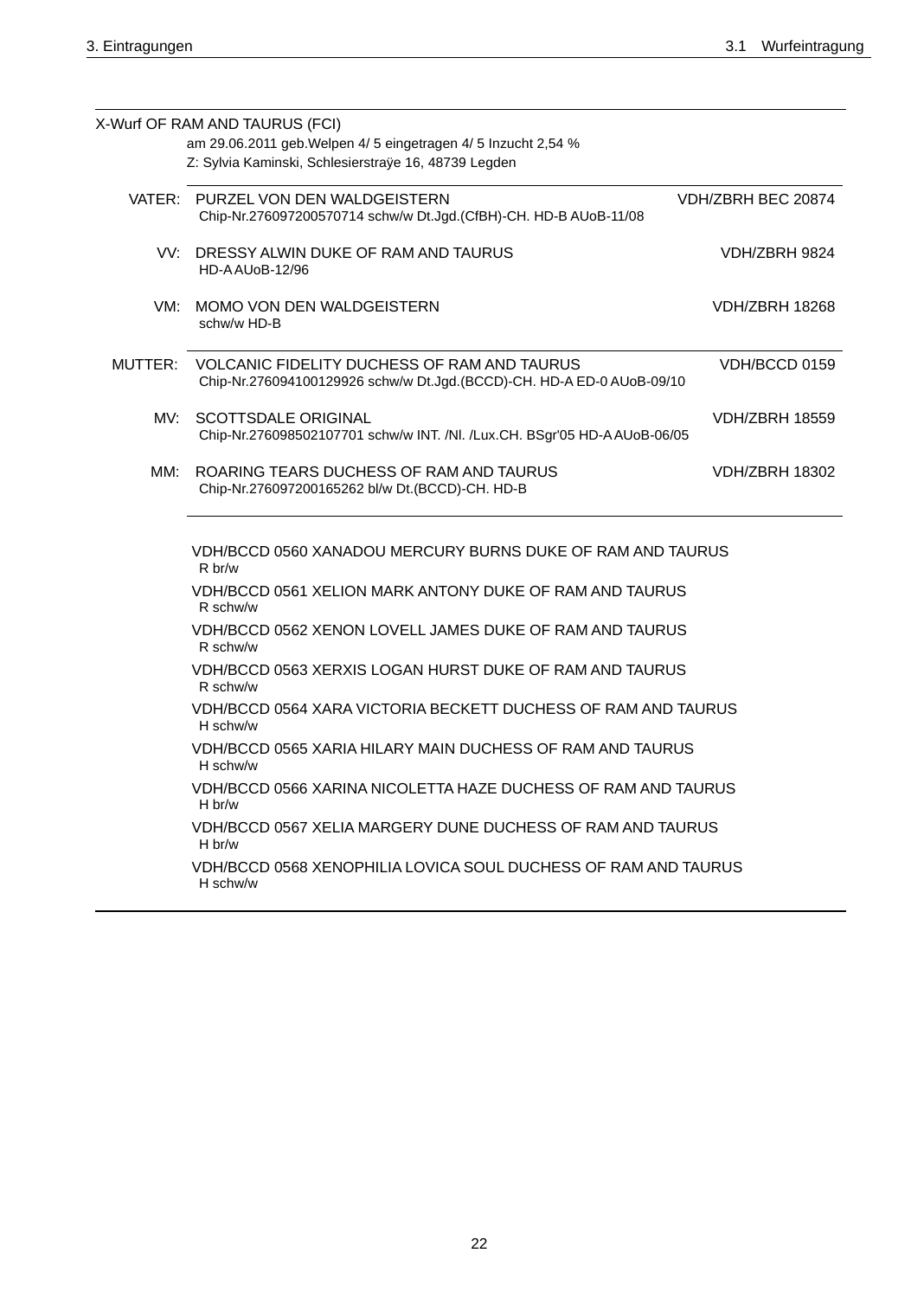| J-Wurf CELTSDALE (FCI) |                                                                                                                                                                                     |                 |
|------------------------|-------------------------------------------------------------------------------------------------------------------------------------------------------------------------------------|-----------------|
|                        | am 21.07.2011 geb. Welpen 4/ 4 eingetragen 4/ 4 Inzucht 0,00 %<br>Z: Diana Ringpfeil, Im Mühlengrund 40, 06188 Braschwitz-Plöÿnitz                                                  |                 |
|                        | VATER: BREAKSEA MAR DI GRAS<br>Chip-Nr.985121005187268 schw/w Tschech. /Tschech.Jgd. /Österr.Jgd. /Slo. /Ukrain. /Bulg. /Balkan<br>/Bulg.Grand /Tschech.(Club)Jgd.CH. HD-A ED-0 HIC | KC AJ03096402   |
|                        | VV: BREAKSEA MASQUERADE<br>schw/w                                                                                                                                                   | KC AG01923804   |
| VM:                    | <b>BREAKSEA BLACK MAGIC</b><br>schw/w                                                                                                                                               | KC AC04568205   |
| MUTTER:                | CELTSDALE WHAT DREAMS MAY COME<br>Chip-Nr.276096900085213 bl/w Dt.(VDH)- /Pl.Jgd. /Dt.(CfBH)-CH. HD-AAUoB-09/05 BH                                                                  | VDH/ZBRH 19345  |
| MV:                    | <b>SCOTTSDALE ESQUIRE</b><br>bl/w CH. ESgr'01 HD-B                                                                                                                                  | CMKU 1825-98/98 |
| MM:                    | PHILEMON TIME TO DREAM<br>Chip-Nr.0977200001666181 schw/w INT. /Dt.(VDH)- Cz.Jgd.CH. HD-AAUoB-12/04 BH-A                                                                            | VDH/ZBRH 17431  |
|                        | VDH/BCCD 0569 CELTSDALE JUST A LITTLE MIRACLE<br>R s/w/überz                                                                                                                        |                 |
|                        | VDH/BCCD 0570 CELTSDALE JUST ADD LOVE<br>R <sub>b</sub> r/w                                                                                                                         |                 |
|                        | VDH/BCCD 0571 CELTSDALE JUST HERE FOR THE FOOD<br>R br/w                                                                                                                            |                 |
|                        | VDH/BCCD 0572 CELTSDALE JUST TO SEE YOU SMILE<br>R schw/w                                                                                                                           |                 |
|                        | VDH/BCCD 0573 CELTSDALE JUST A BEARDIE<br>H schw/w                                                                                                                                  |                 |
|                        | VDH/BCCD 0574 CELTSDALE JUST A DREAM<br>H schw/w                                                                                                                                    |                 |
|                        | VDH/BCCD 0575 CELTSDALE JUST WATCH ME FLY<br>H br/w                                                                                                                                 |                 |
|                        | VDH/BCCD 0576 CELTSDALE JUSTICE N LAW<br>H schw/w                                                                                                                                   |                 |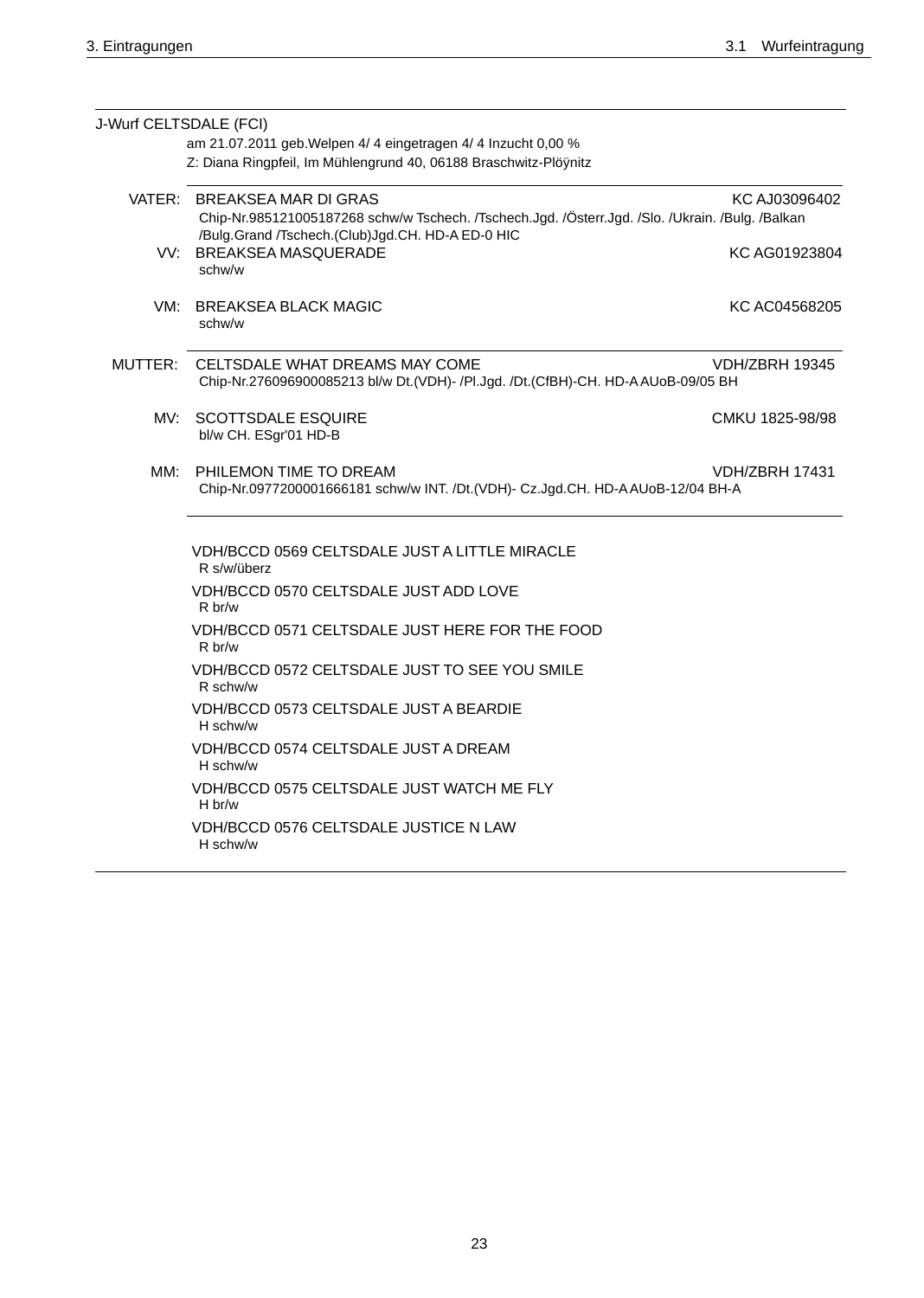|         | E-Wurf VOM THERAPIE HUNDE HOF (FCI)                                                                                                                                           |                       |
|---------|-------------------------------------------------------------------------------------------------------------------------------------------------------------------------------|-----------------------|
|         | am 26.08.2011 geb. Welpen 3/ 3 eingetragen 2/ 2 Inzucht 0,39 %                                                                                                                |                       |
|         | Z: Dieter Friedrich und Karin Kockel, Rönnebecker Weg 5, 16775 Sonnenberg                                                                                                     |                       |
|         | VATER: CELTSDALE SEARCH FOR A STAR<br>Chip-Nr.276097200825545 schw/w Dt.Jgd.(CfBH)- /Dt.(VDH)- /Dt.Jgd.(BCCD)- /Dt.(BCCD)-CH.<br>KJgd.Sgr'09 FCI-Jhd.-Sgr'11 VDH-ESgr'11 HD-A | VDH/BCCD 0025         |
|         | VV: RAMSGROVE ROADRUNNER<br>Chip-Nr.981000000705877 schw/w Dt.Jgd.(CfBH)- /Dt.(VDH)- /Dt.(CfBH)-CH. HD-AAUoB-03/07                                                            | VDH/ZBRH BEC 20879    |
| VM:     | CELTSDALE WHAT DREAMS MAY COME<br>Chip-Nr.276096900085213 bl/w Dt.(VDH)- /Pl.Jgd. /Dt.(CfBH)-CH. HD-AAUoB-09/05 BH                                                            | VDH/ZBRH 19345        |
| MUTTER: | AUGUSTINA VOM THERAPIE HUNDE HOF<br>Chip-Nr.276094100121240 br/w HD-A                                                                                                         | VDH/BCCD 0040         |
| MV:     | KINDLE PASSION OFF THE PEG<br>Chip-Nr.977200001251449 schw/w INT. /Pl. /Dt.(CfBH)- /Österr.CH. ÖBSgr'05 HD-A AUoB-12/02                                                       | <b>VDH/ZBRH 16966</b> |
| MM:     | OLGA VON DEN WALD-GEISTERN<br>Chip-Nr.276097200368900 schw/w HD-AAUoB-08/10                                                                                                   | <b>VDH/ZBRH 19224</b> |
|         | VDH/BCCD 0577 EDWIN VOM THERAPIE HUNDE HOF<br>R schw/w                                                                                                                        |                       |
|         | VDH/BCCD 0578 ERWIN VOM THERAPIE HUNDE HOF<br>R schw/w                                                                                                                        |                       |
|         | VDH/BCCD 0579 EMMA VOM THERAPIE HUNDE HOF<br>H fa/w                                                                                                                           |                       |
|         | VDH/BCCD 0580 ERNA VOM THERAPIE HUNDE HOF<br>H schw/w                                                                                                                         |                       |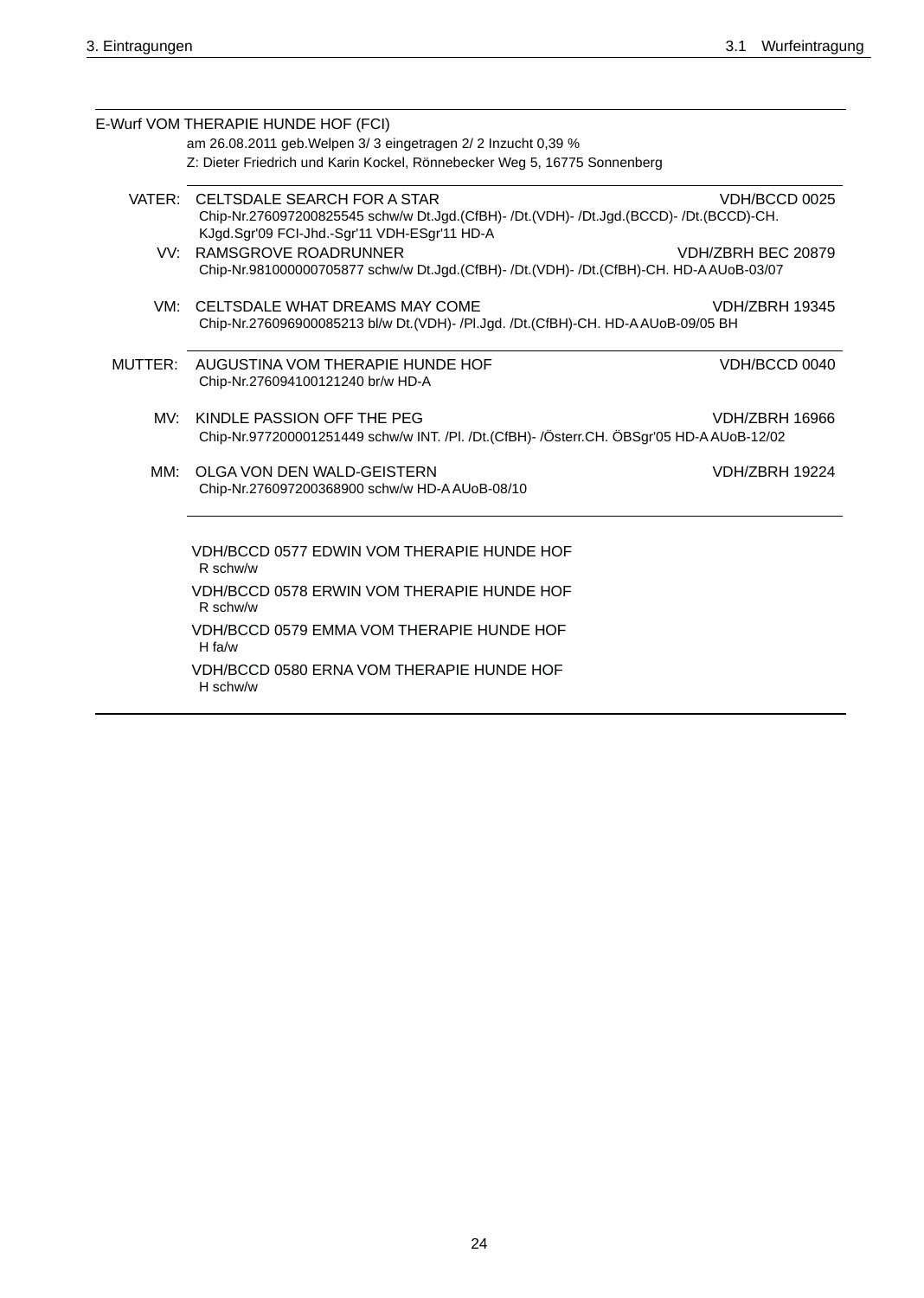|         | B-Wurf PAWS FOR FUN (FCI)<br>am 11.09.2011 geb. Welpen 5/ 3 eingetragen 4/ 3 Inzucht 1,95 %<br>Z: Otto Bertram, Em Trengel 3, 52385 Nideggen                                  |                       |
|---------|-------------------------------------------------------------------------------------------------------------------------------------------------------------------------------|-----------------------|
|         |                                                                                                                                                                               |                       |
|         | VATER: NOBILITY ONE MR. HARRY BROWN<br>Chip-Nr.276096900216068 br/w Dt.(VDH)- /Dt.Jgd.(BCCD)- /Dt.(BCCD)-CH. HD-AAUoB-10/08<br><b>BH/VT</b>                                   | VDH/ZBRH BEC 21490    |
|         | VV: ESSANDSEE OFF THE PEG<br>br/w Pl. /Dt.(VDH)- /Dt.Jgd. /Dt.(CfBH)-CH. HD-AAUoB-12/01                                                                                       | <b>VDH/ZBRH 15620</b> |
| VM:     | NOBILITY DREAMY MISS BEAMY<br>schw/w Dt.(VDH)- /Dt.Jgd. /Dt.(CfBH)-CH. HD-AAUoB-12/02 BH-A/VT                                                                                 | <b>VDH/ZBRH 16093</b> |
| MUTTER: | NOBILITY KOOKY BROWN<br>Chip-Nr.276097200384896 br/w HD-C AUoB-12/06                                                                                                          | VDH/ZBRH BEC 19505    |
|         | MV: NOBILITY ALAMO BAY<br>schw/w INT. /Dt.Jgd.(CfBH)- /Dt.(VDH)-CH. HD-B AUoB-12/00 BH-A/VT                                                                                   | <b>VDH/ZBRH 14751</b> |
| MM:     | NOBILITY FROM ZANDY WITH LOVE<br><b>VDH/ZBRH 16811</b><br>Chip-Nr.977200001502435 br/w INT. /Schwz. /Lux. /Dt.(VDH)- /Dt.Jgd. /Dt.(CfBH)-CH. ÖBSgr'04<br>HD-AAU0B-12/05 BH/VT |                       |
|         | VDH/BCCD 0581 PAWS FOR FUN BEAUTIFUL SUNSHINE<br>R br/w                                                                                                                       |                       |
|         | VDH/BCCD 0582 PAWS FOR FUN BENJI BROWN<br>R <sub>b</sub> r/w                                                                                                                  |                       |
|         | VDH/BCCD 0583 PAWS FOR FUN BRAVEHEART<br>R br/w                                                                                                                               |                       |
|         | VDH/BCCD 0584 PAWS FOR FUN BRIGHT HEART<br>R <sub>b</sub> r/w                                                                                                                 |                       |
|         | VDH/BCCD 0585 PAWS FOR FUN BEAUTY QUEEN<br>H br/w                                                                                                                             |                       |
|         | VDH/BCCD 0586 PAWS FOR FUN BELOVED LITTLE GIRL<br>H br/w                                                                                                                      |                       |
|         | VDH/BCCD 0587 PAWS FOR FUN BLESSED BROWN GIRL<br>H br/w                                                                                                                       |                       |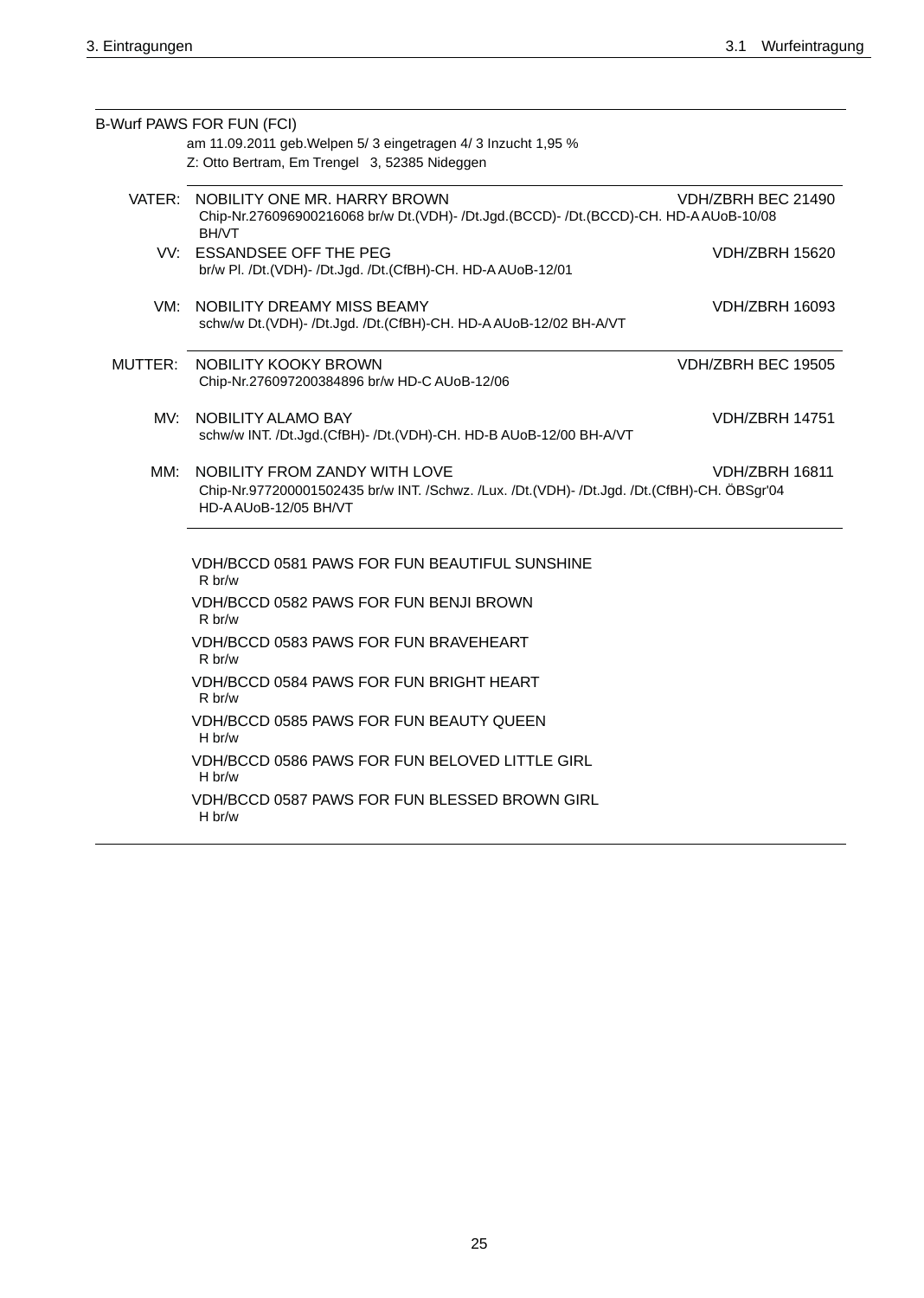| C-Wurf GENTLE SOULS |                                                                                                                 |                       |
|---------------------|-----------------------------------------------------------------------------------------------------------------|-----------------------|
|                     | Kaiserschnitt am 21.09.2011 geb. Welpen 0/ 1 eingetragen 0/ 1 Inzucht 1,95 %                                    |                       |
|                     | Z: Doris Ohsenbrügge, Heideage 32, 21684 Agathenburg                                                            |                       |
| VATER:              | NOBLE LIKE WILHELM VON DER HUMMELWIESE<br>Chip-Nr.276096909010089 br/w Dt.Jgd. (CfBH)-CH. HD-AAUoB-04/11        | VDH/ZBRH BFC 23060    |
|                     | VV: CHARMING RUDOLPH VON DER HUMMELWIESE<br>br/w Dt.(VDH)- /Dt.(CfBH)-CH. HD-A ED-0 OCD-F PL-Frei<br>AUoB-04/07 | VDH/ZBRH BEC 20100    |
| VM:                 | DROVER'S LANE HAZEL MY HONEY<br>br/w Dt.(VDH)- /Dt.(CfBH)-CH. HD-A AUoB-04/07                                   | VDH/ZBRH BEC 19905    |
| MUTTER:             | SHANTI'S QUEEN OF MY HEART<br>Chip-Nr.276098510114667 bl/w HD-B AUoB-09/07                                      | <b>VDH/ZBRH 18593</b> |
| MV:                 | DYLAN O'CONNOR OF THE LOYAL LADS AND LADIES<br>bl/w HD-AAUoB-12/03                                              | <b>VDH/ZBRH 16703</b> |
| MM·                 | SHANTI'S ISN'T SHE LOVELY<br>schw/w HD-A AUoB-12/00                                                             | <b>VDH/ZBRH 14415</b> |
|                     | VDH/BCCD 0588 GENTLE SOULS CALL ME WILMA MY ONE AND ONLY                                                        |                       |

H bl/w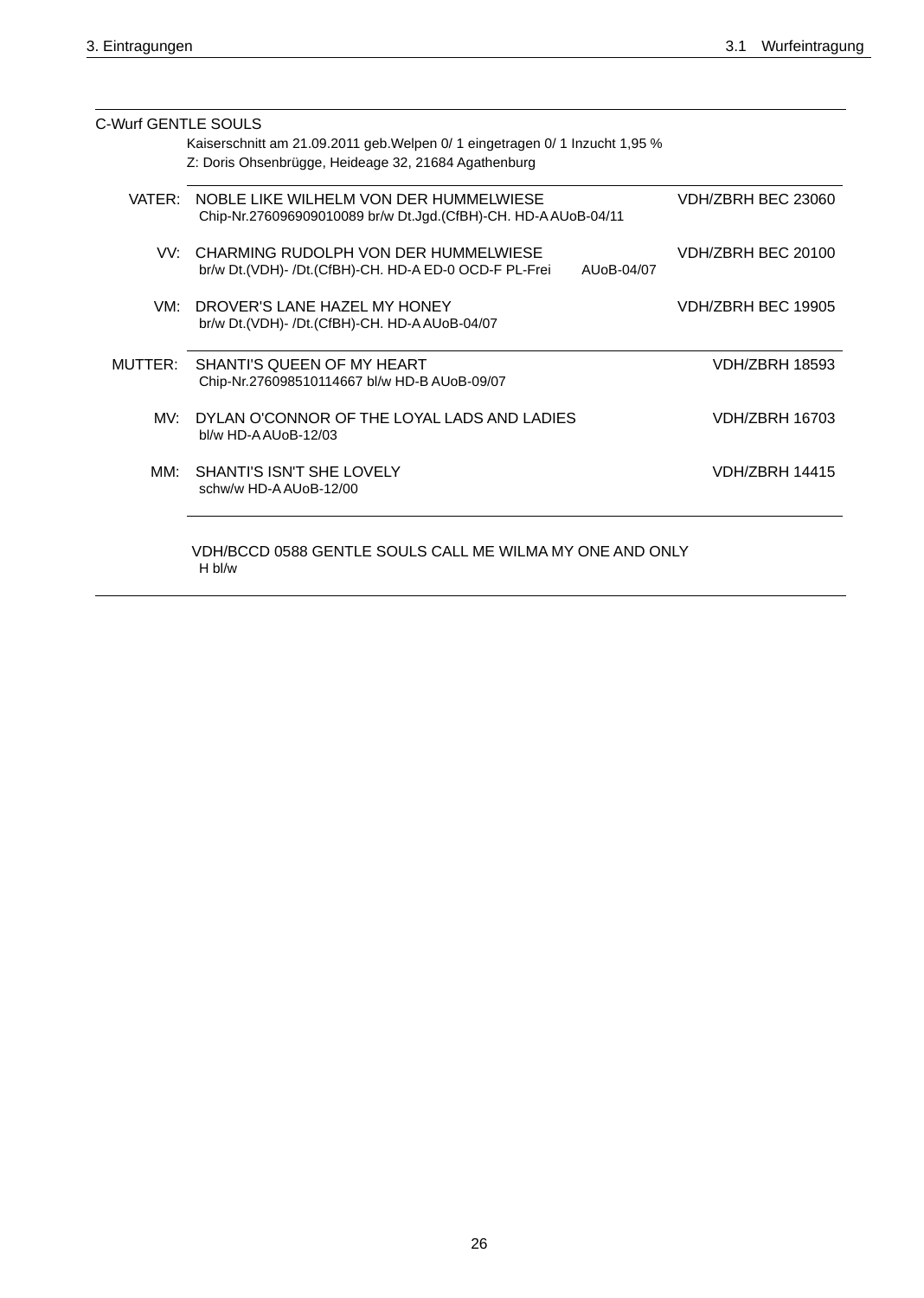|     | D-Wurf VON DER TEUFELSBANDE (FCI)                                                              |                       |
|-----|------------------------------------------------------------------------------------------------|-----------------------|
|     | am 21.09.2011 geb. Welpen 5/ 5 eingetragen 3/ 5 Inzucht 0,00 %                                 |                       |
|     | Z: Gabriele Fox & Rosemarie Stocksieker, Wiesenstr. 1, 46446 Emmerich                          |                       |
|     | VATER: CLAN OF STORK'S HURRICANE<br>Chip-Nr.528140000271113 schw/w Dt.(VDH)-CH. HD-AAUoB-12/10 | NHSB 2651323          |
|     | VV: VICTOR HUGO DES BERGERS DES MILLE ET UNE NUIT<br>Jgd. Winner'05 HD-A                       | LOF 021362/02882      |
|     | VM: CLAN OF STORK'S CHAMPAGNE<br>NI. /Bel. /Lux.CH. HD-A                                       | NHSB 2370267          |
|     | MUTTER: HILLBILLY MOLLY MALONE<br>Chip-Nr.276098510110741 schw/w HD-A ED-0 AUoB-06/08          | <b>VDH/ZBRH 18671</b> |
|     | MV: OSMART ROSIES BLACK BIRD<br>schw/w Dt.(VDH)- /Dt.Jgd.CH. HD-B AUoB-12/98                   | VDH/ZBRH 13908        |
| MM: | SERGEANT PEPPER'S JOYFULL GYLL BILLY<br>schw/w HD-A AUoB-12/02                                 | VDH/ZBRH 16344        |
|     | <b>VDH/BCCD 0589 DAMIAN VON DER TEUFELSBANDE</b><br>R schw/w                                   |                       |
|     | VDH/BCCD 0590 DIABOLO VON DER TEUFELSBANDE<br>R schw/w                                         |                       |
|     | VDH/BCCD 0591 DUNCAN VON DER TEUFELSBANDE<br>R schw/w                                          |                       |
|     | VDH/BCCD 0592 DAEMON VON DER TEUFELSBANDE<br>H schw/w                                          |                       |
|     | VDH/BCCD 0593 DARK DIAMOND VON DER TEUFELSBANDE<br>H schw/w                                    |                       |
|     | VDH/BCCD 0594 DARLING LILLIFEE VON DER TEUFELSBANDE<br>H schw/w                                |                       |
|     | VDH/BCCD 0595 DESTINY VON DER TEUFELSBANDE<br>H schw/w                                         |                       |
|     | VDH/BCCD 0596 DID IT MY WAY VON DER TEUFELSBANDE<br>H schw/w                                   |                       |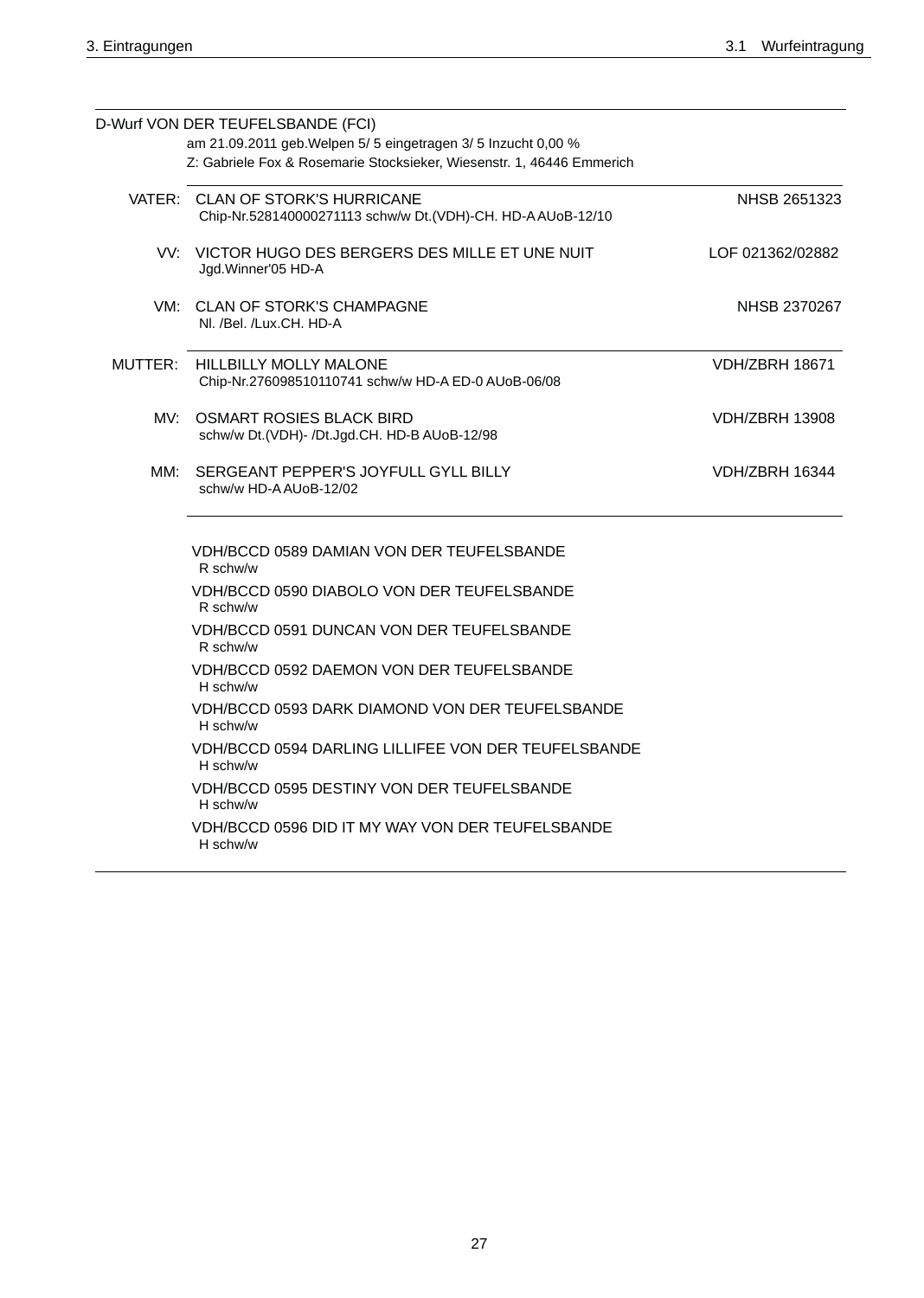|         | L-Wurf OF CALEDONIAN TANNACH (FCI)                                                                     |                       |
|---------|--------------------------------------------------------------------------------------------------------|-----------------------|
|         | am 21.10.2011 geb. Welpen 3/ 4 eingetragen 3/ 4 Inzucht 0,00 %                                         |                       |
|         | Z: Susanne, Anna & Dr. Thomas Martin, Krankenhausstr. 22, 64823 Groÿ-Umstadt                           |                       |
|         | VATER: HIGH JACK YABBA-DOO<br>schw. Dt.Jgd.(CfBH)- /Dt.(VDH)- /Lux.Jgd- /Dt.(CfBH)-CH. HD-A AUoB-11/09 | S 65081/2008          |
|         | VV: BASIE OF SLAVIC CHARM<br>INT. /Pl. /Slowak. /Rus.CH.                                               | PKR 53324             |
|         | VM: PAPAW TAILWIND GONNA GETCHA GOOD<br>Dän.CH.                                                        | S 54375/2007          |
| MUTTER: | <b>GLOSSY GLORY OF CALEDONIAN TANNACH</b><br>schw/w Dt.Jgd.(CfBH)-CH. HD-AAUoB-09/06                   | <b>VDH/ZBRH 18766</b> |
| MV:     | NOBILITY ALAMO BAY<br>schw/w INT. /Dt.Jgd.(CfBH)- /Dt.(VDH)-CH. HD-B AUoB-12/00 BH-A/VT                | <b>VDH/ZBRH 14751</b> |
| MM:     | DESIRABLE DREAM OF CALEDONIAN TANNACH<br>schw/w HD-A AUoB-12/01                                        | <b>VDH/ZBRH 15024</b> |
|         | VDH/BCCD 0597 LAZY SONG OF CALEDONIAN TANNACH<br>R br/w                                                |                       |
|         | VDH/BCCD 0598 LET ME ENTERTAIN YOU OF CALEDONIAN TANNACH<br>R br/w                                     |                       |
|         | VDH/BCCD 0599 LOVE N' HONOUR OF CALEDONIAN TANNACH<br>R br/w                                           |                       |
|         | VDH/BCCD 0600 LITTLE MISS SUNSHINE OF CALEDONIAN TANNACH<br>$H$ br/w                                   |                       |
|         | VDH/BCCD 0601 LIVE YOUR LIFE OF CALEDONIAN TANNACH<br>H schw/w                                         |                       |
|         | VDH/BCCD 0602 LOOK OF LOVE OF CALEDONIAN TANNACH                                                       |                       |

H schw/w VDH/BCCD 0603 LOSE YOUR MIND OF CALEDONIAN TANNACH

H br/w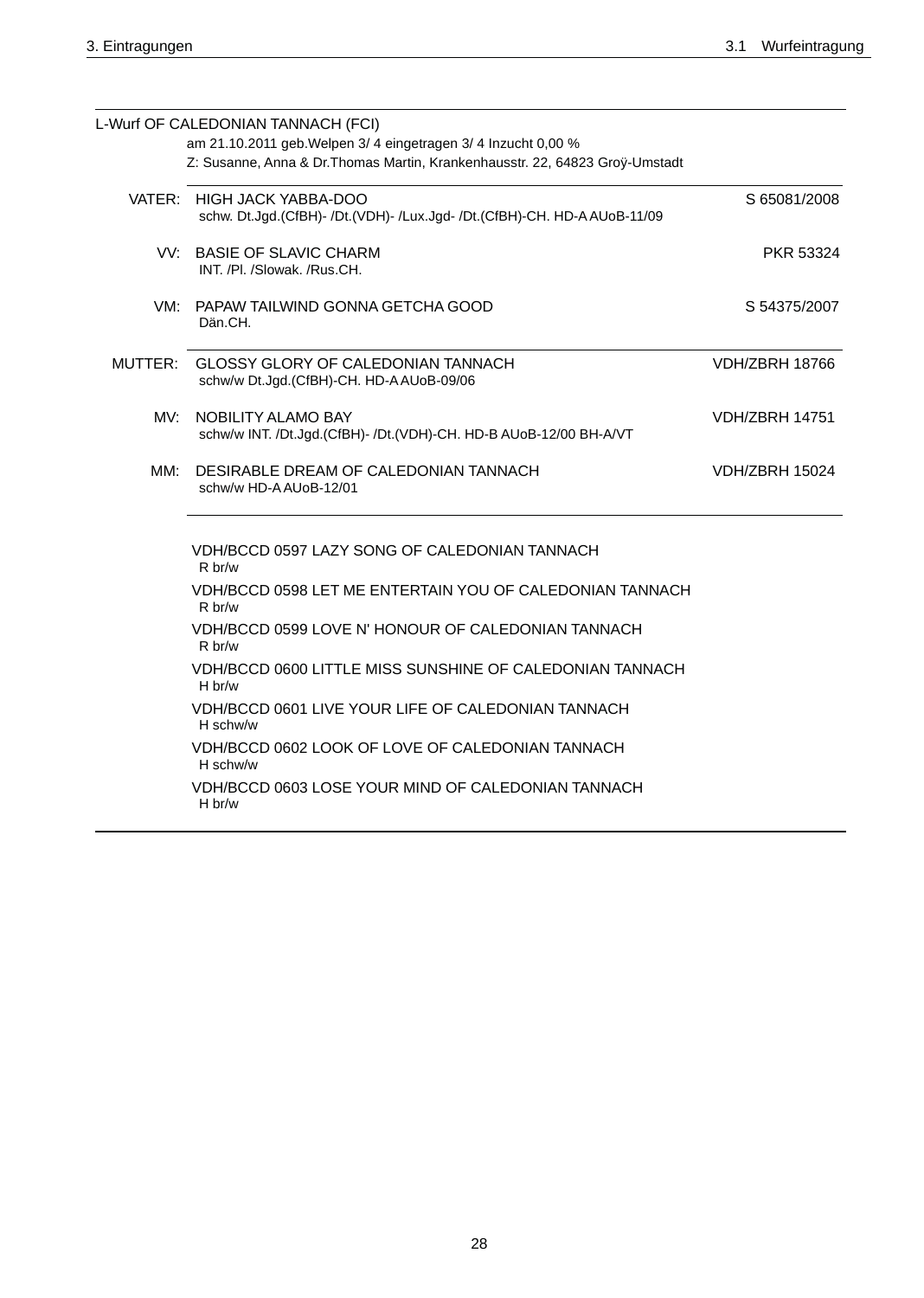|     | R-Wurf OF THE UNIQUE SHADED DREAMS (FCI)                                                    |                           |
|-----|---------------------------------------------------------------------------------------------|---------------------------|
|     | am 21.11.2011 geb. Welpen 5/ 5 eingetragen 5/ 5 Inzucht 0,00 %                              |                           |
|     | Z: Kerstin Kirsch, Fröndenberger Straÿe 55, 59199 Bönen                                     |                           |
|     | VATER: NOTTING HILL-BILLY OF HAPPY ISLAND<br>Täto-Nr.15102 schw/w HD-AAUoB-05/09 MDR(N/N)   | <b>VDH/ZBRH 15102</b>     |
|     | VV: CATO VOM JEETZELER ZWERGENHAUS<br>schw/w HD-A AUoB-12/99                                | <b>VDH/ZBRH 12435</b>     |
|     | VM: HILLBILLY ERNIE'S ERNESTINE<br>schw/w HD-A AUoB-12/94                                   | VDH/ZBRH 8287             |
|     | MUTTER: GATE TO PADWORTH OF THE UNIQUE SHADED DREAMS<br>Chip-Nr.276098100788476 schw/w HD-A | <b>VDH/ZBRH BEC 19575</b> |
|     | MV: STRAWBERRY FIELDS HUGH MACDIARMID<br>schw/w HD-A                                        | VDH/ZBRH 11771            |
| MM: | DARKNESS LANE OF THE UNIQUE SHADED DREAMS<br>Chip-Nr.276097200162152 br/w HD-A AUoB-10/04   | <b>VDH/ZBRH 18011</b>     |
|     | VDH/BCCD 0604 RAVEN BLACK OF THE UNIQUE SHADED DREAMS<br>R schw/w                           |                           |
|     | VDH/BCCD 0605 ROB ROY BROWN OF THE UNIQUE SHADED DREAMS<br>R br/w                           |                           |
|     | VDH/BCCD 0606 ROD HOT TURBO OF THE UNIQUE SHADED DREAMS<br>R schw/w                         |                           |
|     | VDH/BCCD 0607 ROLLING STONES FINN OF THE UNIQUE SHADED DREAMS<br>R schw/w                   |                           |
|     | VDH/BCCD 0608 RONAN BLUE BOY OF THE UNIQUE SHADED DREAMS<br>R bl/w                          |                           |
|     | VDH/BCCD 0609 RAISIN SWEET GIRL OF THE UNIQUE SHADED DREAMS<br>H schw/w                     |                           |
|     | VDH/BCCD 0610 REILY-SKYLA OF THE UNIQUE SHADED DREAMS<br>H schw/w                           |                           |
|     | VDH/BCCD 0611 RIJOU-AHEA-JUNA OF THE UNIQUE SHADED DREAMS<br>H bl/w                         |                           |
|     | VDH/BCCD 0612 ROMY RAINBOW OF THE UNIQUE SHADED DREAMS<br>H bl/w                            |                           |
|     | VDH/BCCD 0613 RYLIE SKYLA OF THE UNIQUE SHADED DREAMS<br>H schw/w                           |                           |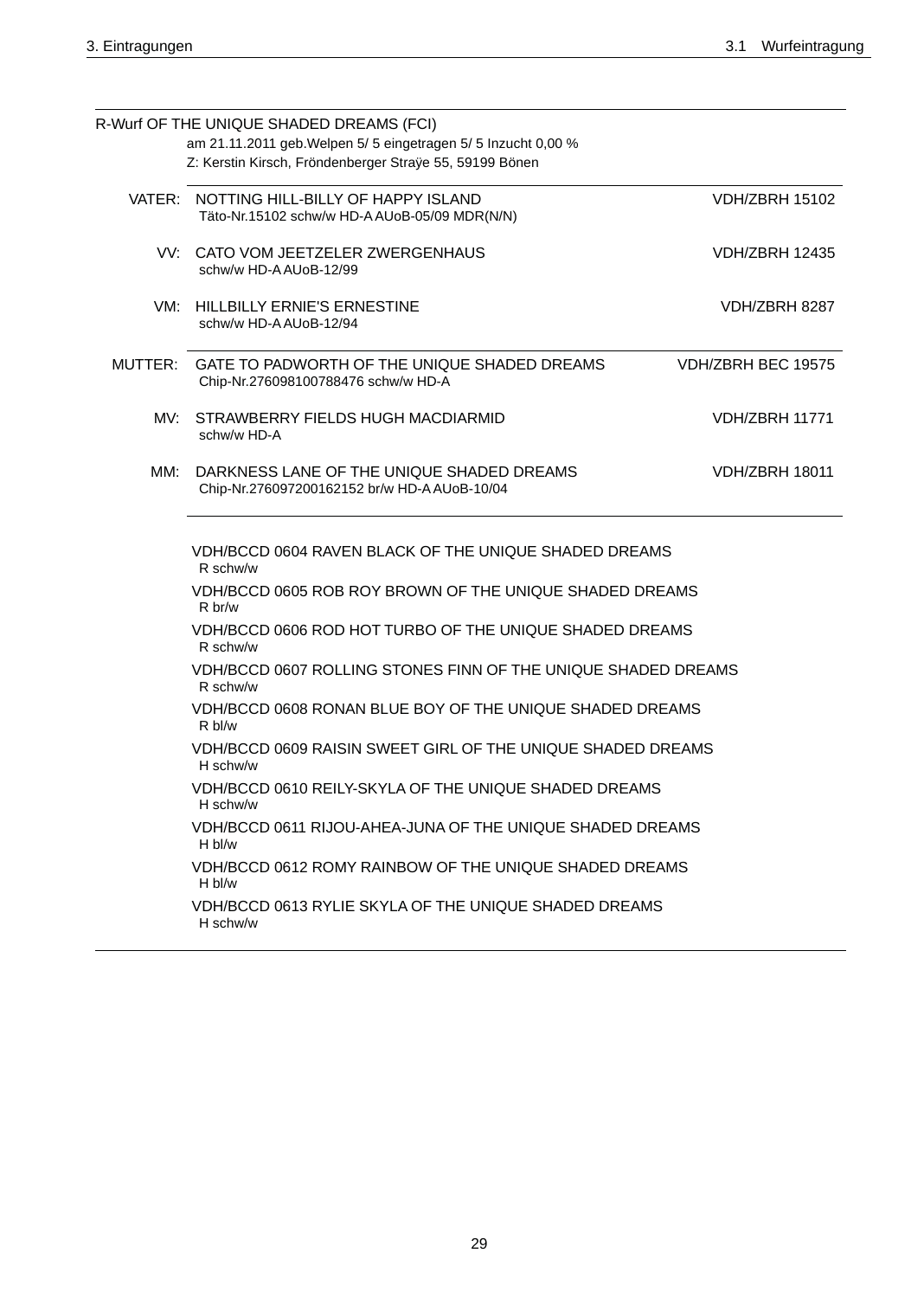| N-Wurf JOLLY JOKER'S |                                                                                                                                                                                       |
|----------------------|---------------------------------------------------------------------------------------------------------------------------------------------------------------------------------------|
|                      | am 08.12.2011 geb. Welpen 4/ 9 eingetragen 4/ 9 Inzucht 2,15 %                                                                                                                        |
|                      | Z: Heike Becher, Rehweg 6, 57223 Kreuztal                                                                                                                                             |
|                      | VATER: NOBILITY KING OF MY HEART<br>VDH/ZBRH BEC 19500<br>Chip-Nr.2760972003871253 schw/w Dt.Jgd.(CfBH)- /Lux. /Dt.(VDH)- /Dt.Jgd.(VDH)- /Dt.(CfBH)-<br>/Schwz.Jgd.CH. HD-AAUoB-05/10 |
|                      | VV: NOBILITY ALAMO BAY<br><b>VDH/ZBRH 14751</b><br>schw/w INT. /Dt.Jgd.(CfBH)- /Dt.(VDH)-CH. HD-B AUoB-12/00 BH-A/VT                                                                  |
| VM:                  | NOBILITY FROM ZANDY WITH LOVE<br><b>VDH/ZBRH 16811</b><br>Chip-Nr.977200001502435 br/w INT. /Schwz. /Lux. /Dt.(VDH)- /Dt.Jgd. /Dt.(CfBH)-CH. ÖBSgr'04<br>HD-AAU0B-12/05 BH/VT         |
| MUTTER:              | VDH/BCCD 0077<br>JOLLY JOKER'S JOINED FROM HEAVEN<br>Chip-Nr.276094190029097 fa/tric. HD-AAUoB-05/09                                                                                  |
| MV:                  | NOBILITY COFFY BAY<br>VDH/ZBRH 15664<br>Täto-Nr.15664 br/w Dt.Jgd.(CfBH)- /Lux. /Dt.(VDH)-CH. KJgd.Sgr'01 ÖBSgr'04 HD-AAUoB-12/03                                                     |
| MM:                  | JOLLY JOKER'S FLOWER FAYE BLUEBELL<br><b>VDH/ZBRH 18074</b><br>Chip-Nr.0977200001732882 bl/w Dt.Jgd.(CfBH)- /Dt.(VDH)- /Dt.(CfBH)-CH. HD-AAUoB-06/04 BH                               |
|                      | VDH/BCCD 0614 JOLLY JOKER'S NIGHT SON OF JOY<br>R schw/w                                                                                                                              |
|                      | VDH/BCCD 0615 JOLLY JOKER'S NIGHT WHISPER OF SHADOW<br>R schw/w                                                                                                                       |
|                      | VDH/BCCD 0616 JOLLY JOKER'S NO MARTINI NO PARTY<br>R br/w                                                                                                                             |
|                      | VDH/BCCD 0617 JOLLY JOKER'S NO RISK NO FUN<br>R br/w                                                                                                                                  |
|                      | VDH/BCCD 0618 JOLLY JOKER'S NEVER SAY NEVER AGAIN<br>H br/w                                                                                                                           |
|                      | VDH/BCCD 0619 JOLLY JOKER'S NEW ANGEL FROM HEAVEN<br>H br/w                                                                                                                           |
|                      | VDH/BCCD 0620 JOLLY JOKER'S NEXT TO MY HEART<br>H br/w                                                                                                                                |
|                      | VDH/BCCD 0621 JOLLY JOKER'S NIGHT DREAM OF PARADISE<br>H schw/w                                                                                                                       |
|                      | VDH/BCCD 0622 JOLLY JOKER'S NIGHT MOMENT OF GLORY<br>H schw/w                                                                                                                         |
|                      | VDH/BCCD 0623 JOLLY JOKER'S NIGHT SHINE OF MOONLIGHT<br>H schw/w                                                                                                                      |
|                      | VDH/BCCD 0624 JOLLY JOKER'S NIGHT WISH OF LOVE<br>H schw/w                                                                                                                            |
|                      | VDH/BCCD 0625 JOLLY JOKER'S NO ONE LIKE MERCY<br>H br/w                                                                                                                               |
|                      | VDH/BCCD 0626 JOLLY JOKER'S NOCHE MAGICA DE LUNA<br>H br/w                                                                                                                            |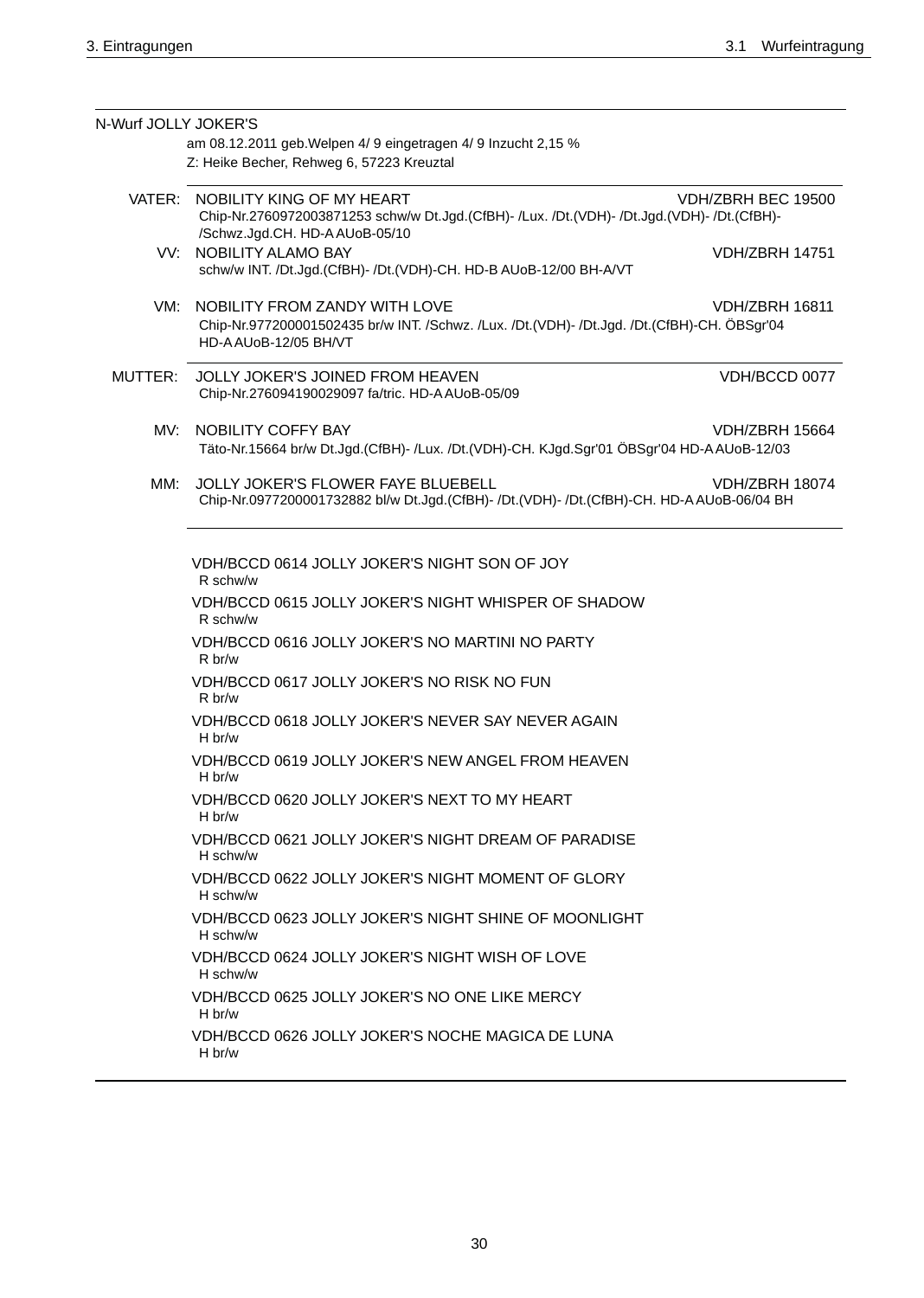|         | E-Wurf CORRALHOBO (FCI)                                                                                                          |                       |
|---------|----------------------------------------------------------------------------------------------------------------------------------|-----------------------|
|         | am 11.12.2011 geb. Welpen 1/4 eingetragen 1/3 Inzucht 7,03 %<br>Z: Marco del Corral & Petra Hähner, Steinweg 10, 34253 Lohfelden |                       |
|         |                                                                                                                                  |                       |
|         | VATER: NOBILITY COFFY BAY<br>Täto-Nr.15664 br/w Dt.Jgd.(CfBH)- /Lux. /Dt.(VDH)-CH. KJgd.Sgr'01 ÖBSgr'04 HD-AAUoB-12/03           | VDH/ZBRH 15664        |
|         |                                                                                                                                  |                       |
|         | VV: NOBILITY O'CONNOR                                                                                                            | <b>VDH/ZBRH 10397</b> |
|         | br/w INT. /Schwz. /Dt.(VDH)- /Dt.Jgd. /Dt.(CfBH)- /Österr.CH. ZESgr'98 '00 ÖBSgr'99 ESgr'98 '00<br>HD-AAUoB-12/96                |                       |
|         | VM: NOBILITY I'M THE I-POINT                                                                                                     | VDH/ZBRH 8644         |
|         | bl/w Dt.Jgd.CH. HD-A AUoB-12/93                                                                                                  |                       |
| MUTTER: | NOBILITY JELLY BELLY                                                                                                             | <b>VDH/ZBRH 18970</b> |
|         | Chip-Nr.276096900004534 br/w HD-A AUoB-05/06                                                                                     |                       |
| MV:     | <b>NOBILITY ALAMO BAY</b>                                                                                                        | <b>VDH/ZBRH 14751</b> |
|         | schw/w INT. /Dt.Jgd.(CfBH)- /Dt.(VDH)-CH. HD-B AUoB-12/00 BH-A/VT                                                                |                       |
| MM:     | NOBILITY DREAMY MISS BEAMY                                                                                                       | <b>VDH/ZBRH 16093</b> |
|         | schw/w Dt.(VDH)- /Dt.Jgd. /Dt.(CfBH)-CH. HD-A AUoB-12/02 BH-A/VT                                                                 |                       |
|         |                                                                                                                                  |                       |
|         | VDH/BCCD 0627 CORRALHOBO EVERYBODY'S DARLING                                                                                     |                       |
|         | $R$ fa/w                                                                                                                         |                       |
|         | VDH/BCCD 0628 CORRALHOBO EVERYBODY'S DREAMGIRL<br>H br/w                                                                         |                       |
|         | VDH/BCCD 0629 CORRALHOBO EVERYBODY'S SUNSHINE<br>H br/w                                                                          |                       |
|         | VDH/BCCD 0630 CORRALHOBO EVERYBODY'S SWEETHEART<br>$H$ br/w                                                                      |                       |
|         |                                                                                                                                  |                       |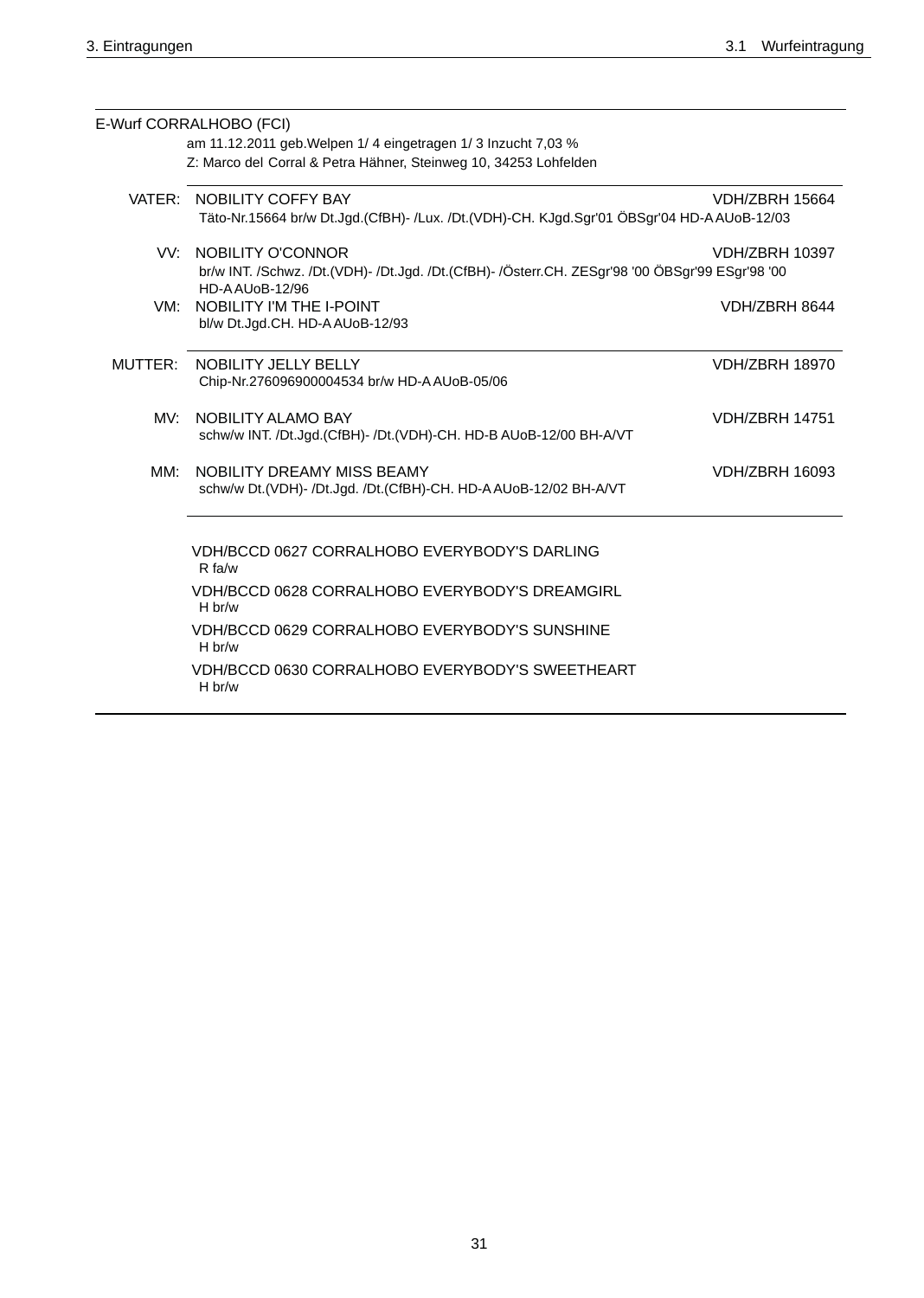|         | Z-Wurf HAPPY BEARDED'S (FCI)                                      |                       |
|---------|-------------------------------------------------------------------|-----------------------|
|         | am 11.12.2011 geb. Welpen 6/ 4 eingetragen 6/ 4 Inzucht 0,00 %    |                       |
|         | Z: Renate Grelka, Unterdorfstraÿe 17a, 50389 Wesseling            |                       |
|         |                                                                   |                       |
|         | VATER: MIDLANDS-CORNER ENCORE                                     | <b>VDH/ZBRH 19293</b> |
|         | Chip-Nr.276098100485770 schw/w HD-A AUoB-03/06                    |                       |
|         |                                                                   |                       |
|         | VV: MOONHILL PHILEMON'S CHOICE                                    | <b>VDH/ZBRH 10000</b> |
|         | bl/w INT. /Dt.(VDH)- /Dt.(CfBH)-CH. CSgr'96 HD-AAUoB-02/95        |                       |
|         | VM: SCOTTSDALE CELEBRATION                                        | <b>VDH/ZBRH 13113</b> |
|         | schw/w HD-B                                                       |                       |
|         |                                                                   |                       |
| MUTTER: | HAPPY BEARDED'S QUALITY SWEETY                                    | VDH/ZBRH 19094        |
|         | Chip-Nr.276098101469316 fa/w HD-A                                 |                       |
|         |                                                                   |                       |
|         | MV: NOBILITY ALAMO BAY                                            | <b>VDH/ZBRH 14751</b> |
|         | schw/w INT. /Dt.Jgd.(CfBH)- /Dt.(VDH)-CH. HD-B AUoB-12/00 BH-A/VT |                       |
|         |                                                                   |                       |
|         | MM: HAPPY BEARDED'S NEW TINKLE BELL                               | <b>VDH/ZBRH 16862</b> |
|         | br/w HD-AAUoB-12/03                                               |                       |
|         |                                                                   |                       |
|         |                                                                   |                       |
|         | VDH/BCCD 0631 HAPPY BEARDED'S ZAUBERHAFTER ANDY<br>R schw/w       |                       |
|         |                                                                   |                       |
|         | VDH/BCCD 0632 HAPPY BEARDED'S ZAUBERHAFTER EINSTEIN<br>R fa/w     |                       |
|         |                                                                   |                       |
|         | VDH/BCCD 0633 HAPPY BEARDED'S ZAUBERHAFTER FLORIAN<br>R br/w      |                       |
|         |                                                                   |                       |
|         | VDH/BCCD 0634 HAPPY BEARDED'S ZAUBERHAFTER RICKY<br>$R$ fa/w      |                       |
|         | VDH/BCCD 0635 HAPPY BEARDED'S ZAUBERHAFTER ROCCO                  |                       |
|         | R fa/w                                                            |                       |
|         | VDH/BCCD 0636 HAPPY BEARDED'S ZAUBERHAFTER ROY                    |                       |
|         | R br/w                                                            |                       |
|         | VDH/BCCD 0637 HAPPY BEARDED'S ZAUBERHAFTE CANDY                   |                       |
|         | H s/w/überz                                                       |                       |
|         | VDH/BCCD 0638 HAPPY BEARDED'S ZAUBERHAFTE DEBBY                   |                       |
|         | H bl/w                                                            |                       |
|         | VDH/BCCD 0639 HAPPY BEARDED'S ZAUBERHAFTE LARA                    |                       |
|         | H schw/w                                                          |                       |
|         | VDH/BCCD 0640 HAPPY BEARDED'S ZAUBERHAFTE ZETA                    |                       |
|         | H br/w/überz                                                      |                       |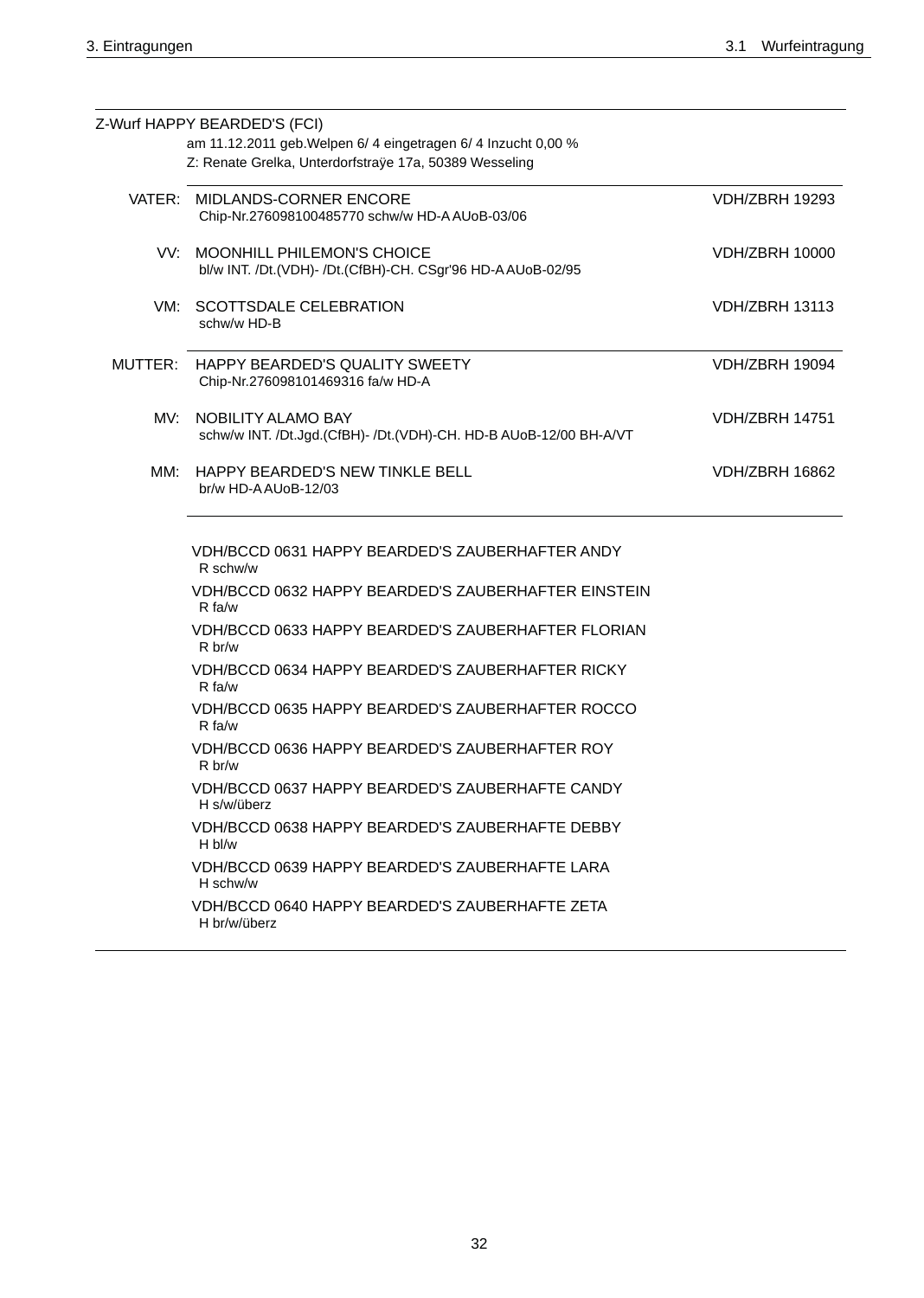|         | J-Wurf STROKE OF LUCK (FCI)                                                                                                                                   |                       |
|---------|---------------------------------------------------------------------------------------------------------------------------------------------------------------|-----------------------|
|         | am 14.12.2011 geb. Welpen 4/ 4 eingetragen 4/ 4 Inzucht 0,39 %                                                                                                |                       |
|         | Z: Andrea Welsch, Kranenburger Straÿe 218, 47574 Goch                                                                                                         |                       |
|         | VATER: NOBILITY NICE TO LOOK LIKE DADDY<br>Chip-Nr.270697200364561 br/w Dt.Jgd.(CfBH)- /Dt.(VDH)- /Dt.Jgd.(VDH)- /Dt.(BCCD)-CH.<br>BJgd.Sgr'07 HD-AAUoB-08/09 | VDH/ZBRH BEC 20765    |
|         | VV: MOONSPELL MOTIVATION<br>br/w Hipscore 1/1                                                                                                                 | <b>KCSB 0406CN</b>    |
| VM:     | NOBILITY ZINDERELLA ZANDY<br>schw/w INT. /Dt.(VDH)- /Dt.Jgd. /Österr. /Dt.-CH. BSgr'00 (I/II) ZESgr ÖBSgr CSgr ESgr HD-A<br>AUoB-12/01                        | <b>VDH/ZBRH 14229</b> |
| MUTTER: | STROKE OF LUCK BLACK AND TAN FAREEDA<br>Chip-Nr.276098102045993 schw/tric. Dt.Jgd.(CfBH)-CH. KJgd.Sgr'07 HD-AAUmB-04/12                                       | VDH/ZBRH BEC 20358    |
| MV:     | <b>STROKE OF LUCK ASHLEY</b><br>schw/w Dt.Jgd.(CfBH)-CH. HD-AAUoB-12/97                                                                                       | <b>VDH/ZBRH 12284</b> |
| MM:     | STROKE OF LUCK EMELY BROWN<br>Chip-Nr.276098100434246 br/w HD-B AUoB-12/04                                                                                    | <b>VDH/ZBRH 18354</b> |
|         | VDH/BCCD 0641 STROKE OF LUCK JOLLY GOOD FELLOW<br>R schw/w                                                                                                    |                       |
|         | VDH/BCCD 0642 STROKE OF LUCK JOYFUL JOKER<br>R schw/w                                                                                                         |                       |
|         | VDH/BCCD 0643 STROKE OF LUCK JUMPIN' JACK FLASH<br>R schw/w                                                                                                   |                       |
|         | VDH/BCCD 0644 STROKE OF LUCK JUST A JIM DANDY<br>R <sub>br/w</sub>                                                                                            |                       |
|         | VDH/BCCD 0645 STROKE OF LUCK JUST A SMILE JAMINI<br>H schw/w                                                                                                  |                       |
|         | VDH/BCCD 0646 STROKE OF LUCK JUST CHARMING JEANNIE<br>H br/w                                                                                                  |                       |
|         | VDH/BCCD 0647 STROKE OF LUCK JUST CUTE JOSIE<br>H schw/w                                                                                                      |                       |
|         | VDH/BCCD 0648 STROKE OF LUCK JUST IN TIME JACKY<br>H schw/w                                                                                                   |                       |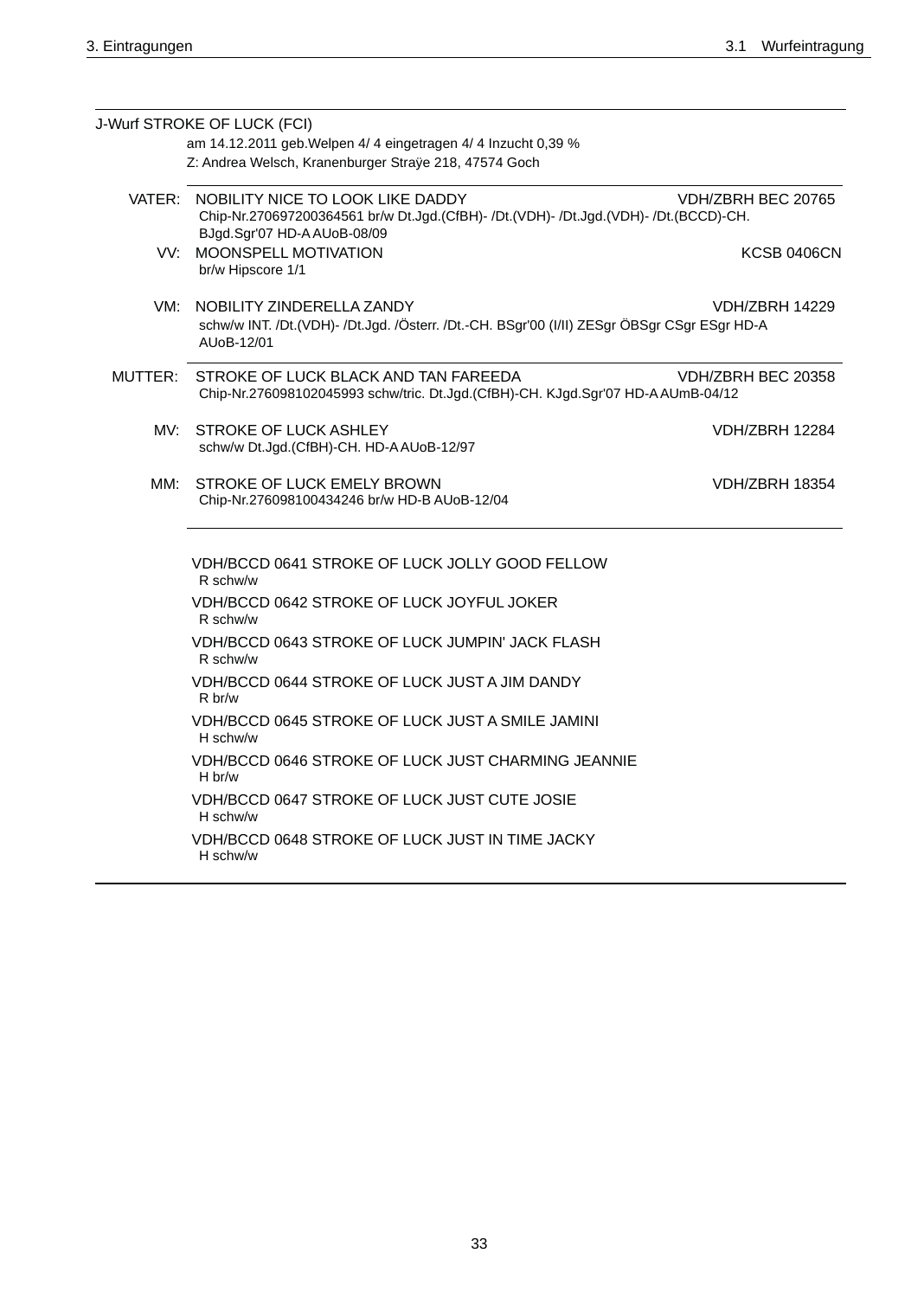| V-Wurf NOBILITY                                                |                                                                                                                                                      |                       |  |  |
|----------------------------------------------------------------|------------------------------------------------------------------------------------------------------------------------------------------------------|-----------------------|--|--|
| am 19.12.2011 geb. Welpen 2/ 2 eingetragen 2/ 2 Inzucht 1,95 % |                                                                                                                                                      |                       |  |  |
|                                                                | Z: Birgit und Manfred Ufer, Am Steeger Berg 12, 51674 Wiehl                                                                                          |                       |  |  |
| VATER:                                                         | NOBILITY ONE MR. HARRY BROWN<br>Chip-Nr.276096900216068 br/w Dt.(VDH)- /Dt.Jgd.(BCCD)- /Dt.(BCCD)-CH. HD-AAUoB-10/08<br><b>BH/VT</b>                 | VDH/ZBRH BEC 21490    |  |  |
|                                                                | VV: ESSANDSEE OFF THE PEG<br>br/w Pl. /Dt.(VDH)- /Dt.Jgd. /Dt.(CfBH)-CH. HD-AAUoB-12/01                                                              | <b>VDH/ZBRH 15620</b> |  |  |
| VM:                                                            | NOBILITY DREAMY MISS BEAMY<br>schw/w Dt.(VDH)- /Dt.Jgd. /Dt.(CfBH)-CH. HD-AAUoB-12/02 BH-A/VT                                                        | <b>VDH/ZBRH 16093</b> |  |  |
| MUTTER:                                                        | <b>NOBILITY KATHY LEE</b><br>Chip-Nr.276097200380006 fa/w Dt.Jgd.(CfBH)- /Dt.(VDH)- /Dt.Jgd.(VDH)-CH. HD-B AUoB-09/06                                | VDH/ZBRH BEC 19504    |  |  |
| MV:                                                            | NOBILITY ALAMO BAY<br>schw/w INT. /Dt.Jgd.(CfBH)- /Dt.(VDH)-CH. HD-B AUoB-12/00 BH-A/VT                                                              | <b>VDH/ZBRH 14751</b> |  |  |
| MM:                                                            | NOBILITY FROM ZANDY WITH LOVE<br>Chip-Nr.977200001502435 br/w INT. /Schwz. /Lux. /Dt.(VDH)- /Dt.Jgd. /Dt.(CfBH)-CH. ÖBSgr'04<br>HD-AAU0B-12/05 BH/VT | <b>VDH/ZBRH 16811</b> |  |  |
|                                                                | VDH/BCCD 0649 NOBILITY VOICE OF TIMMYLEE<br>R fa/w                                                                                                   |                       |  |  |
|                                                                | VDH/BCCD 0650 NOBILITY VOTE FOR HARRYBO<br>R br/w                                                                                                    |                       |  |  |
|                                                                | <b>VDH/BCCD 0651 NOBILITY VANILLA SMILLA</b><br>$H \text{fa/w}$                                                                                      |                       |  |  |
|                                                                | VDH/BCCD 0652 NOBILITY VIVA LA LOTTA<br>H br/w                                                                                                       |                       |  |  |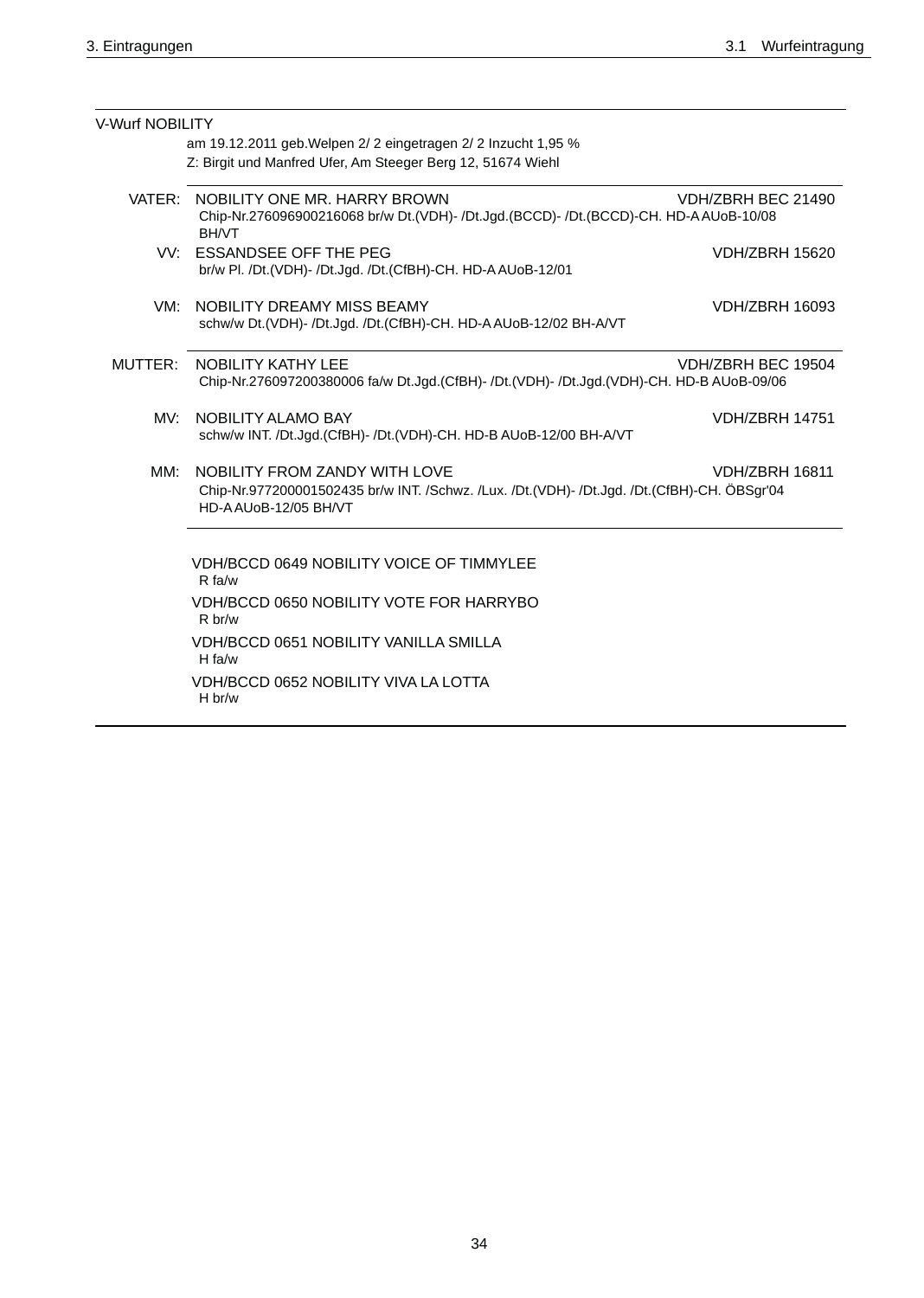## 3.2 Wurfstatistik

| Zahl der Würfe                | 27   |
|-------------------------------|------|
| Zahl der eingetragenen Welpen | 182  |
| Welpen (tot)                  | 9    |
| eingetragene Rüden            | 95   |
| Rüden (tot)                   | 6    |
| eingetragene Hündinnen        | 87   |
| Hündinnen (tot)               | 3    |
|                               |      |
| durchschnittliche Wurfgrösse  | 7,07 |
| durchschnittliche Eintragung  | 6,74 |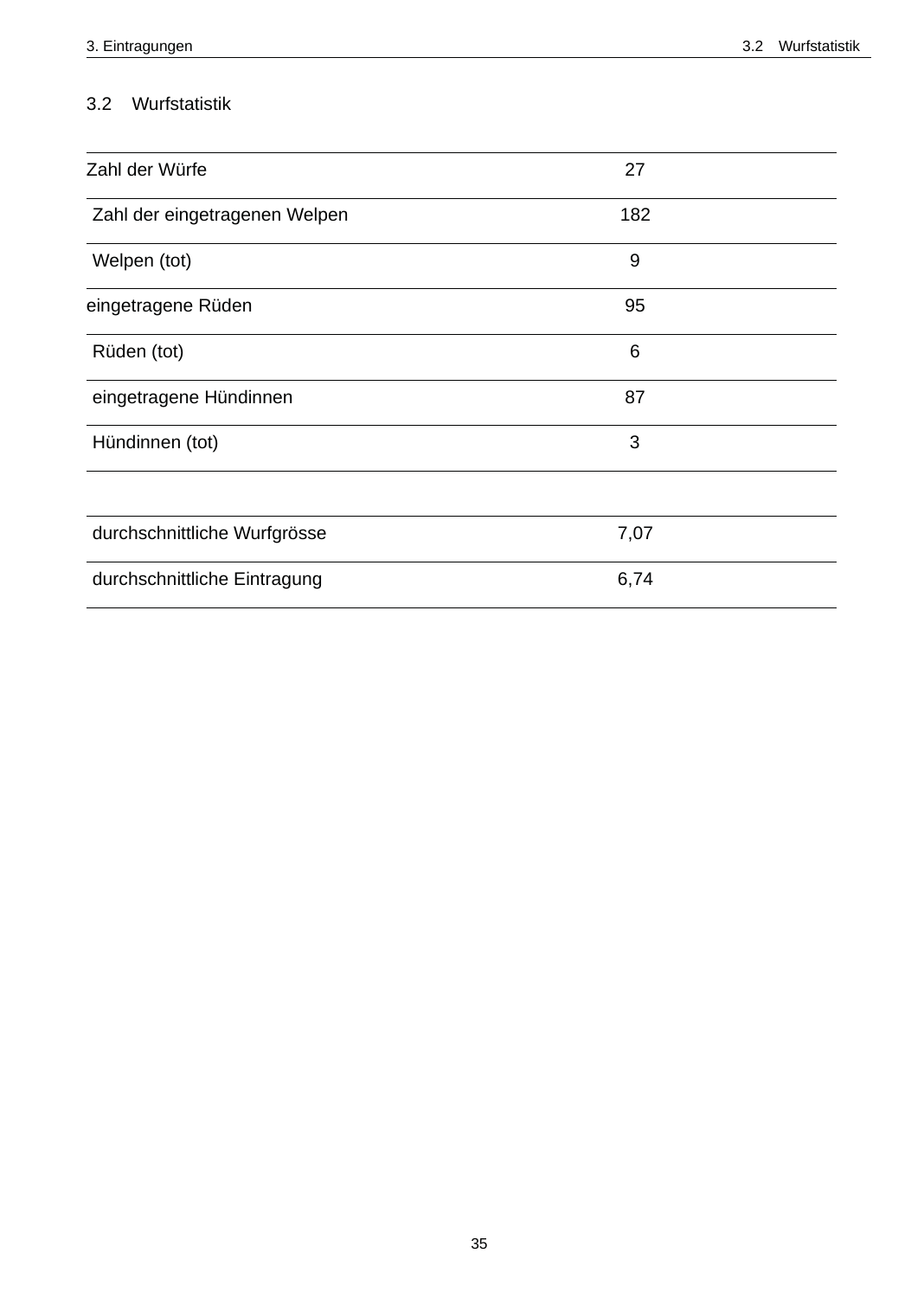### Ergebnisse  $\overline{4}$

4.1 Phänotypisierte Hunde

ANNIE, R-0010 (IRJGV 08-64614), Hündin Eigentümer: Joachim Weiÿ, 51381 Leverkusen

06.05.2011 Dortmund

Phänotypisiert durch Herrn Josef Hartich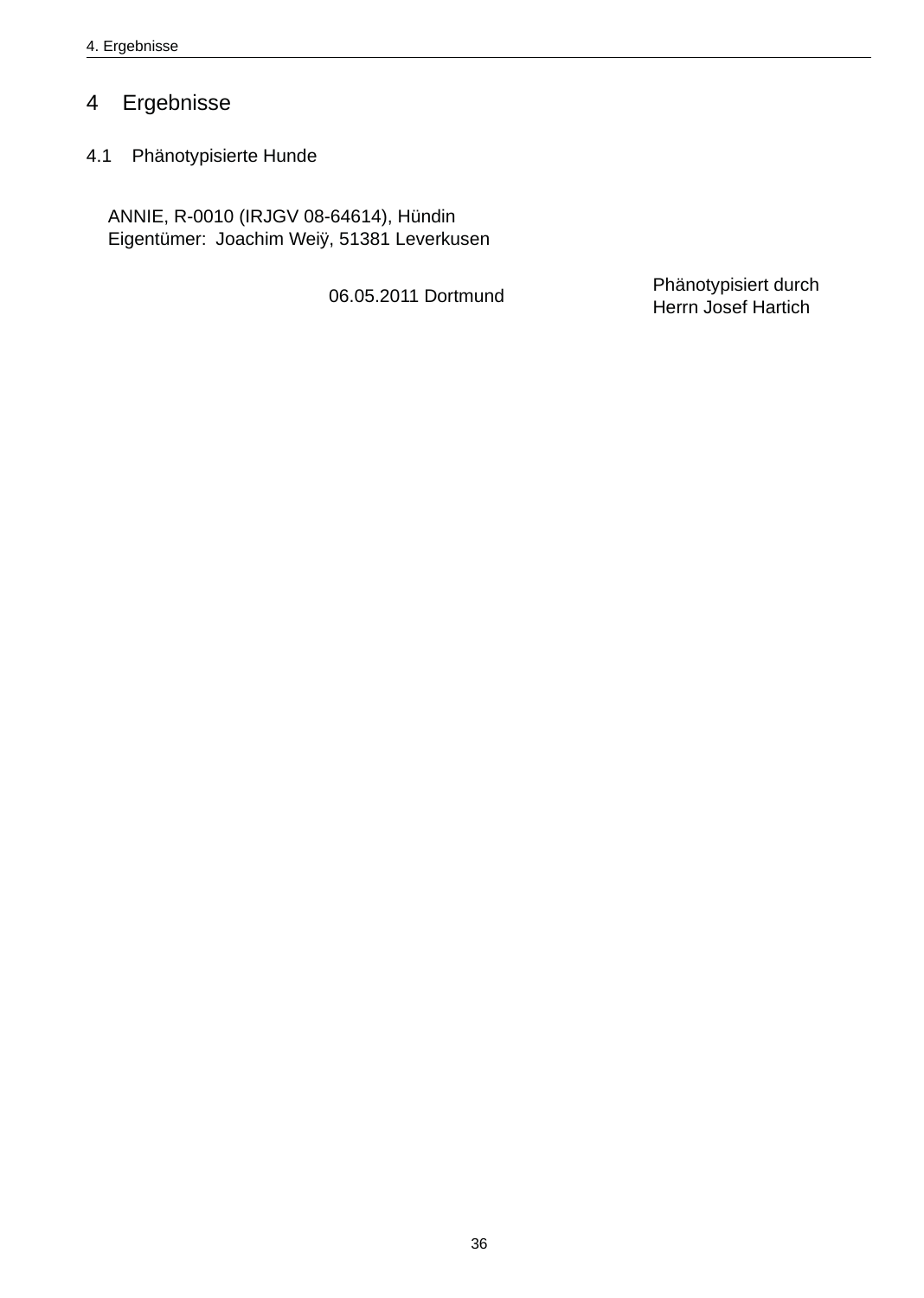#### 5 Liste der Vatertiere

## ARCHIBALD BEATNIK FROM MAGPIE VALLEY

br/w Dt.(VDH)- /Tschech.CH. HD-AAUoB-06/00

B: Diana Ringpfeil, Im Mühlengrund 40, 06188 Plövnitz

**J-Wurf TOLKIEN'S DREAM** 

A-Wurf GLENLYRIC

#### **BABBACOMBE IMAGINATION NHSB 2266577**

Chip-Nr.528140001075985 schw/w HD-TC

B: M.J.J. Volkers, VerbindingskanaalNZ 32, NL-7895 TD Roswinkel

C-Wurf BABBACOMBE

#### **BREAKSEA MAR DI GRAS** KC AJ03096402

Chip-Nr.985121005187268 schw/w Tschech. /Tschech.Jgd. /Österr.Jgd. /Slo. /Ukrain. /Bulg. /Balkan /Bulg.Grand /Tschech.(Club)Jgd.CH. HD-A ED-0 HIC<br>B: Dagmar Netolicka, Blanhoslavova 5, CZ-37004 Cesce Budejovice

**J-Wurf CELTSDALE** 

#### CELTSDALE SEARCH FOR A STAR VDH/BCCD 0025

Chip-Nr.276097200825545 schw/w Dt.Jgd.(CfBH)- /Dt.(VDH)- /Dt.Jgd.(BCCD)- /Dt.(BCCD)-CH. KJgd.Sgr'09 FCI-Jhd.-Sgr'11 VDH-ESgr'11 HD-A B: Diana Ringpfeil, Im Mühlengrund 40, 06188 Plöynitz

E-Wurf THERAPIE HUNDE HOF

## **CINNAMON CID OF FOOLSGARDEN**

Täto-Nr.16118 schw/w HD-A AUoB-12/02

B: Evelyn Liebe, Rosental3, 06642 Reinsdorf

D-Wurf THERAPIE HUNDE HOF

#### **CLAN OF STORK'S HURRICANE NHSB 2651323**

Chip-Nr.528140000271113 schw/w Dt.(VDH)-CH. HD-AAUoB-12/10

B: Maria & Marc Eilers-Ojevaar, Klinkersbos 19, B-2470 Retie

### **C-Wurf TEUFELSBANDE** D-Wurf TEUFELSBANDE

#### **HIGH JACK YABBA-DOO** S 65081/2008

schw. Dt.Jgd.(CfBH)- /Dt.(VDH)- /Lux.Jgd- /Dt.(CfBH)-CH. HD-AAUoB-11/09

B: Claudia Diegelmann, Herforster Pfad 8, 54647 Dudeldorf

L-Wurf CALEDONIAN TANNACH

VDH/BCCD 0597 - VDH/BCCD 0603

VDH/BCCD 0478 - VDH/BCCD 0483

VDH/BCCD 0589 - VDH/BCCD 0596

#### MIDLANDS-CORNER ENCORE **VDH/ZBRH 19293**

Chip-Nr.276098100485770 schw/w HD-A AUoB-03/06

B: Birgit & Uwe Wagner, Am Seltenreich 25b, 47259 Duisburg

Y-Wurf HAPPY BEARDED'S Z-Wurf HAPPY BEARDED'S VDH/BCCD 0521 - VDH/BCCD 0528 VDH/BCCD 0631 - VDH/BCCD 0640

37

**VDH/ZBRH 13389** 

VDH/BCCD 0491 - VDH/BCCD 0496

VDH/BCCD 0498 - VDH/BCCD 0506

VDH/BCCD 0507 - VDH/BCCD 0514

VDH/BCCD 0569 - VDH/BCCD 0576

VDH/BCCD 0577 - VDH/BCCD 0580

**VDH/7BRH 16118** 

VDH/BCCD 0539 - VDH/BCCD 0541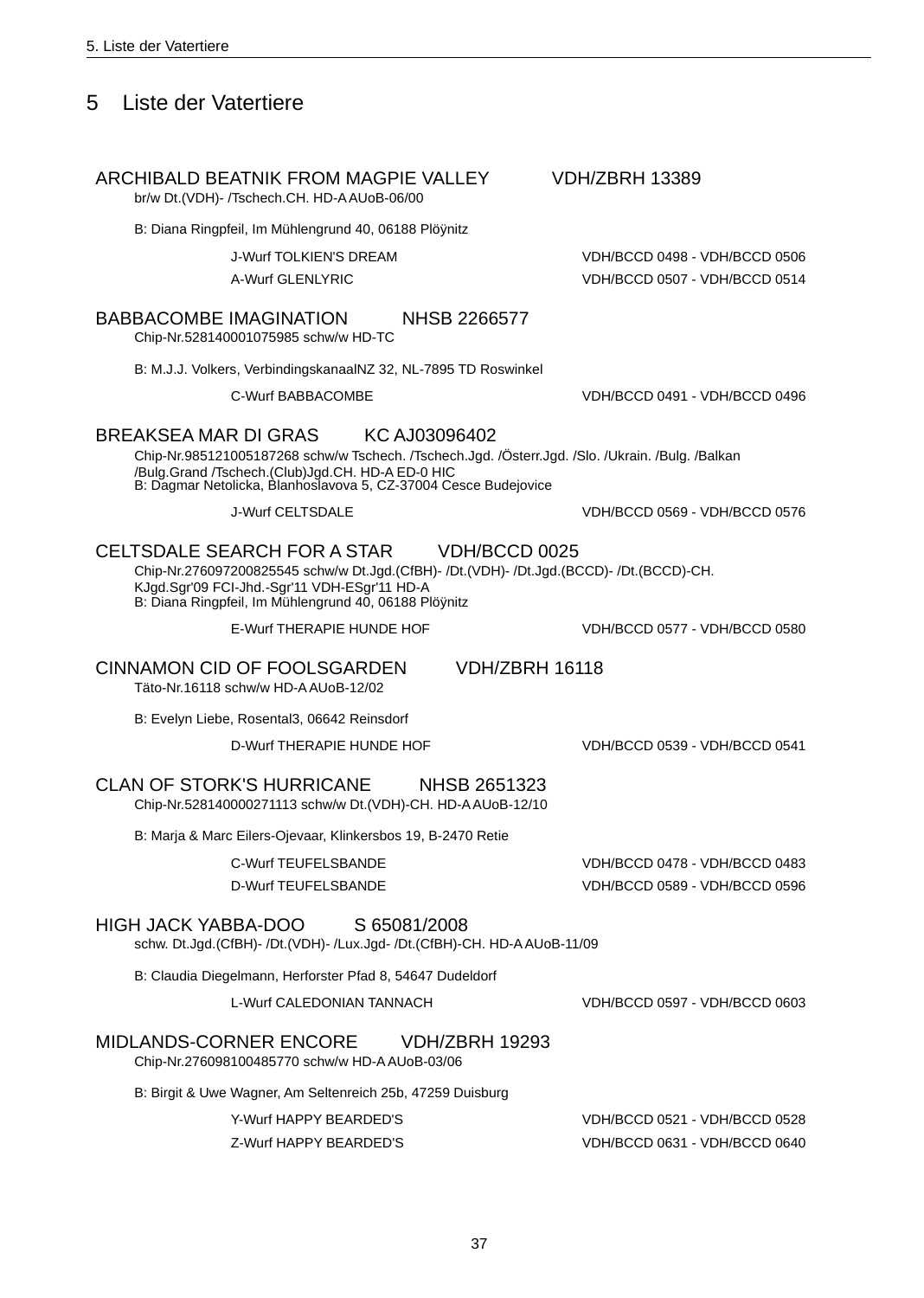#### NOBIL ITY COFFY BAY **VDH/7BRH 15664**

Täto-Nr.15664 br/w Dt.Jgd.(CfBH)- /Lux. /Dt.(VDH)-CH. KJgd.Sgr'01 ÖBSgr'04 HD-AAUoB-12/03

B: Armin Dieckho, Hülsbergstr. 66c, 44797 Bochum

D-Wurf CORRALHOBO

F-Wurf CORRAI HOBO

### NOBILITY KING OF MY HEART

Chip-Nr.2760972003871253 schw/w Dt.Jgd.(CfBH)- /Lux. /Dt.(VDH)- /Dt.Jgd.(VDH)- /Dt.(CfBH)-/Schwz.Jgd.CH. HD-AAUoB-05/10

B: Manuela Dieckho & Birgit Ufer, Sirrenbergstr, 27, 45549 Sprockhövel

N-Wurf JOLLY JOKER'S

#### **NOBILITY NICE TO LOOK LIKE DADDY** VDH/ZBRH BEC 20765

Chip-Nr.270697200364561 br/w Dt.Jgd.(CfBH)- /Dt.(VDH)- /Dt.Jgd.(VDH)- /Dt.(BCCD)-CH. BJgd.Sgr'07 HD-A AU 0B-08/09

VDH/ZBRH BEC 19500

B: Birgit und Manfred Ufer, Am Steeger Berg 12, 51674 Wiehl

C-Wurf MY LIGHT-HEARTED FRIEND **U-Wurf NOBILITY** J-Wurf STROKE OF LUCK

VDH/BCCD 0529 - VDH/BCCD 0538 VDH/BCCD 0550 - VDH/BCCD 0559 VDH/BCCD 0641 - VDH/BCCD 0648

VDH/BCCD 0581 - VDH/BCCD 0587

VDH/BCCD 0649 - VDH/BCCD 0652

VDH/ZBRH BEC 23060

VDH/BCCD 0515 - VDH/BCCD 0520

VDH/BCCD 0627 - VDH/BCCD 0630

VDH/BCCD 0614 - VDH/BCCD 0626

#### NOBILITY ONE MR. HARRY BROWN **VDH/7BRH BFC 21490**

Chip-Nr.276096900216068 br/w Dt.(VDH)- /Dt.Jgd.(BCCD)- /Dt.(BCCD)-CH. HD-AAUoB-10/08 BH/VT

B: Marita Liss, Gustavstr. 23, 44651 Herne

**B-Wurf PAWS FOR FUN** 

V-Wurf NORIL ITY

### NOBLE LIKE WILHELM VON DER HUMMELWIESE Chip-Nr.276096909010089 br/w Dt.Jgd.(CfBH)-CH. HD-AAUoB-04/11

B: Roswitha & Adolf Ploen, Beekhold 6, 24855 Bollingstedt

C-Wurf GENTLE SOULS

VDH/BCCD 0588

### NOTTING HILL-BILLY OF HAPPY ISLAND Täto-Nr.15102 schw/w HD-AAUoB-05/09 MDR(N/N)

B: Dr. Doris Baumgarten, Sulzmühle, 56290 Buch

R-Wurf UNIOUE SHADED DREAMS

#### PAPAWS YANKEE DOODLE VDH/ZBRH 17147

bl/w Pl. /Dt.(VDH)- /Dt.Jgd. /Pl.Jgd. /Dt.(CfBH)-CH. KJgd.Sgr BJgd.Sgr HD-AAUoB-12/02

B: Silke Sander, Jahnstr. 47a, 06507 Gernrode

A-Wurf LITTLEBIGFOOTS

#### PURZEL VON DEN WALDGEISTERN VDH/ZBRH BEC 20874

Chip-Nr.276097200570714 schw/w Dt.Jgd.(CfBH)-CH. HD-B AUoB-11/08

B: Fam. Matthies, Am Biemker Bach 13, 32429 Minden

**I-Wurf TOLKIEN'S DREAM X-Wurf RAM AND TAURUS**  VDH/BCCD 0471 - VDH/BCCD 0477 VDH/BCCD 0560 - VDH/BCCD 0568

## **VDH/7BRH 15102**

VDH/BCCD 0604 - VDH/BCCD 0613

5. Liste der Vatertiere

VDH/BCCD 0484 - VDH/BCCD 0490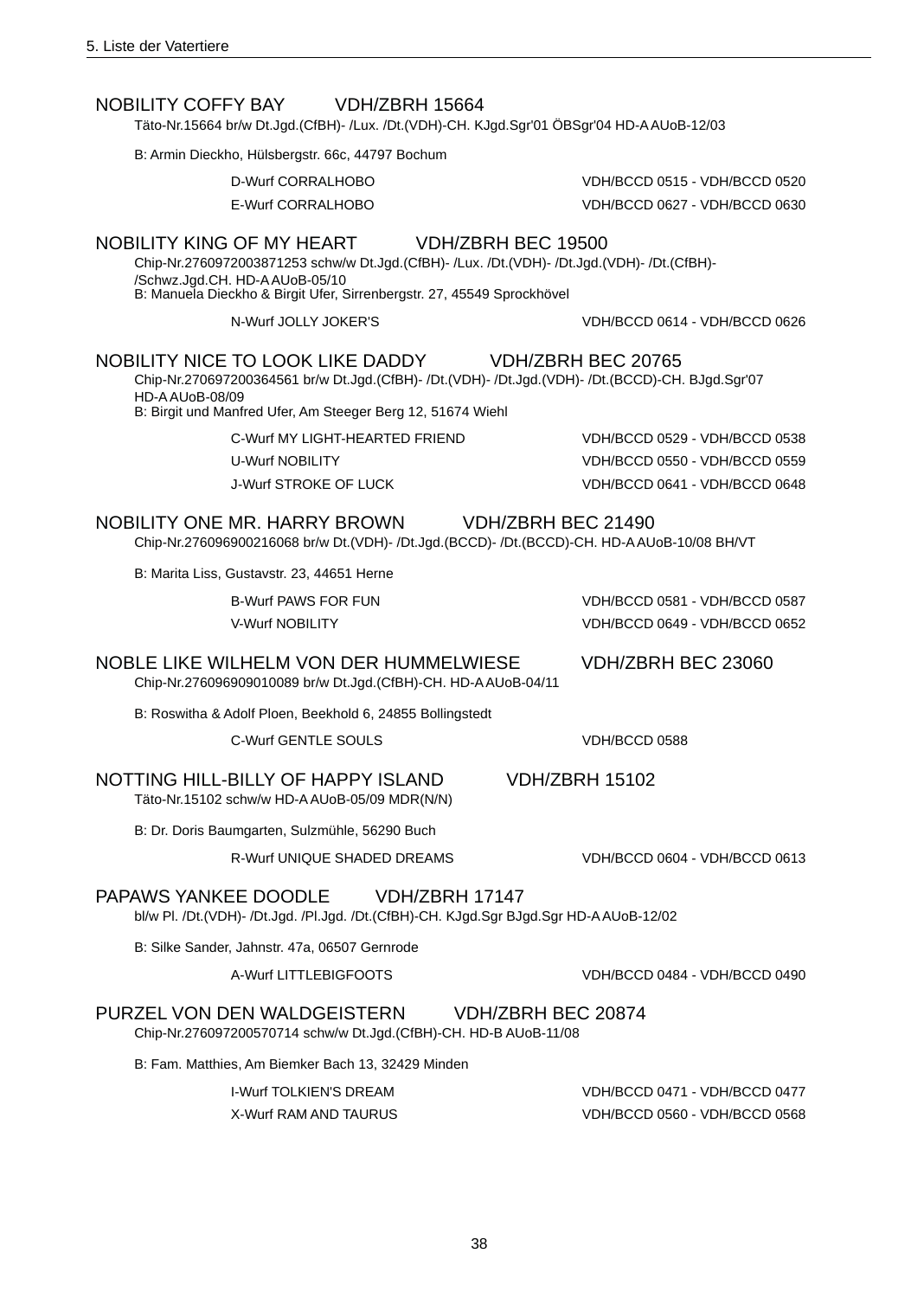### **SHANTI'S O'MALLEY VDH/ZBRH 18157**

Chip-Nr.276098506094726 bl/w HD-A AUoB-09/04

B: Birgit Klement, Hollernstraÿe 143, 21723 Hollern

V-Wurf SHANTI'S

VDH/BCCD 0542 - VDH/BCCD 0548

#### WHISTBRAE VENTURE SCOUT VDH/ZBRH BEC 21100

Chip-Nr.981000000834557 schw/w Dt.Jgd.(CfBH)-CH. HD-A ED-0 OCD-F AUoB-10/11 MDR(N/N)

B: Dr. Doris Baumgarten, Sulzmühle, 56290 Buch

| O-Wurf UNIOUE SHADED DREAMS      | VDH/BCCD 0497 |
|----------------------------------|---------------|
| A-Wurf BARNYARDS BEARDED BANDITS | VDH/BCCD 0549 |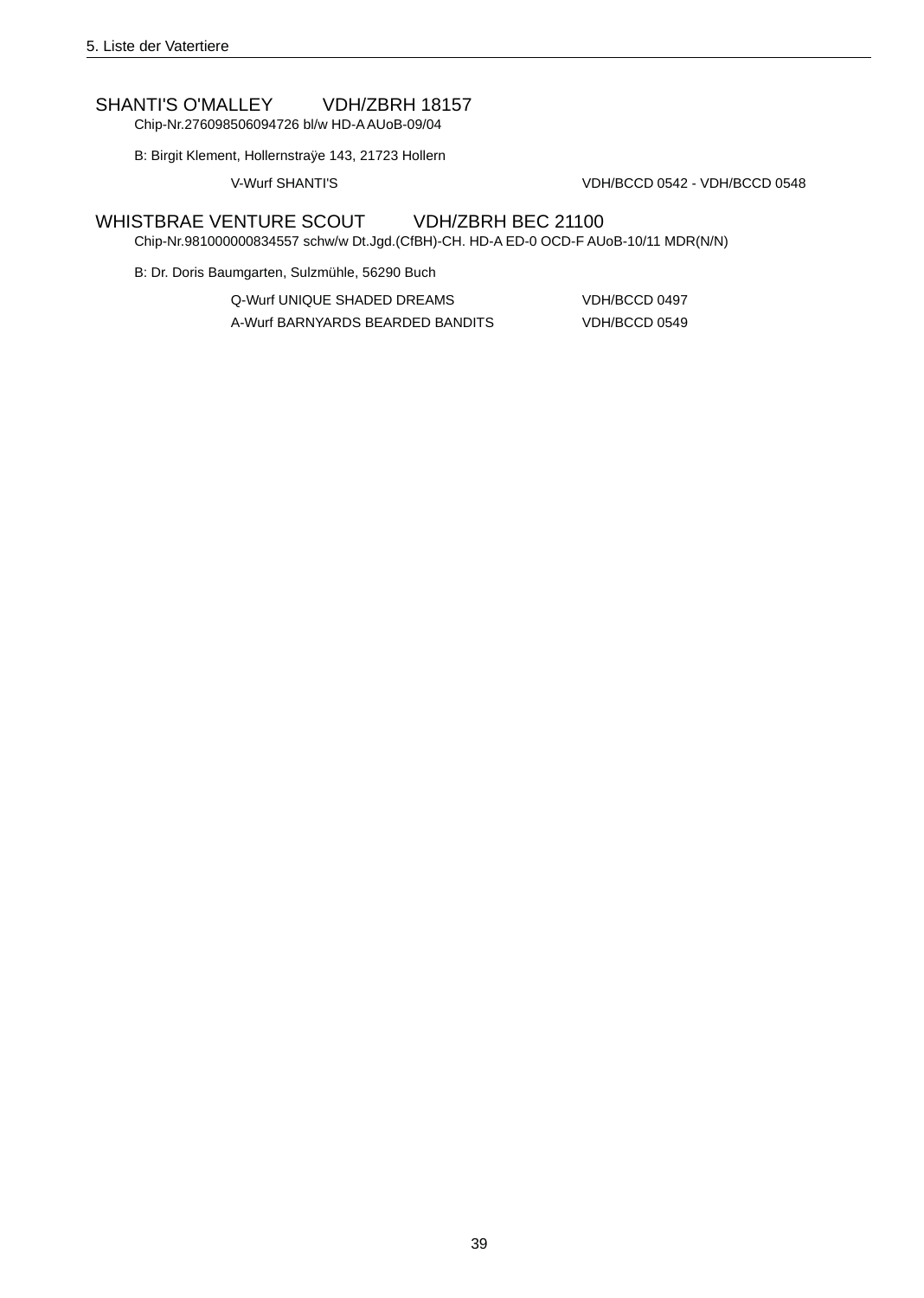#### $\,$  6  $\,$ **Statistik**

## 6.1 HD-Auswertung

| VDH/BCCD 0118      | A RISING STAR FROM SOULSIDE OF NATURE                    | HD-A   |
|--------------------|----------------------------------------------------------|--------|
| NHSB 2704476       | <b>BABBACOMBE SONGBIRD</b>                               | HD-C   |
| VDH/BCCD 0284      | CELTSDALE GLAD ALL OVER                                  | HD-A   |
| VDH/BCCD 0237      | CHARLET VOM SAALE UNSTRUT TAL                            | HD-A   |
| VDH/ZBRH BEC 20100 | CHARMING RUDOLPH VON DER HUMMELWIESE                     | HD-A   |
| VDH/BCCD 0331      | CORRALHOBO CHOCOLATE CANDY                               | HD-A   |
| VDH/BCCD 0363      | DELA VON DEN STUTZÄCKERN                                 | HD-A   |
|                    | VDH/ZBRH BEC 21667 DEVILISH ANGELS EASY GOING BROWN STAR | HD-A   |
|                    | VDH/ZBRH BEC 23132 FABIENNE VON DER STEINSKLÖBE          | HD-A   |
| VDH/BCCD 0317      | JOLLY JOKER'S MARLEY AND ME                              | HD-A   |
|                    | VDH/ZBRH BEC 22654 LISBETH VON DER HUMMELWIESE           | HD-A   |
| VDH/BCCD 0182      | NIGRA SMILLA OF THE UNIQUE SHADED DREAMS                 | HD-A   |
| VDH/ZBRH BEC 21618 | NOBILITY PEARLYS PEPPER                                  | $HD-B$ |
| VDH/ZBRH BEC 23060 | NOBLE LIKE WILHELM VON DER HUMMELWIESE                   | HD-A   |
| VDH/BCCD 0359      | STROKE OF LUCK HOT 'N' SPICY HATARI                      | HD-A   |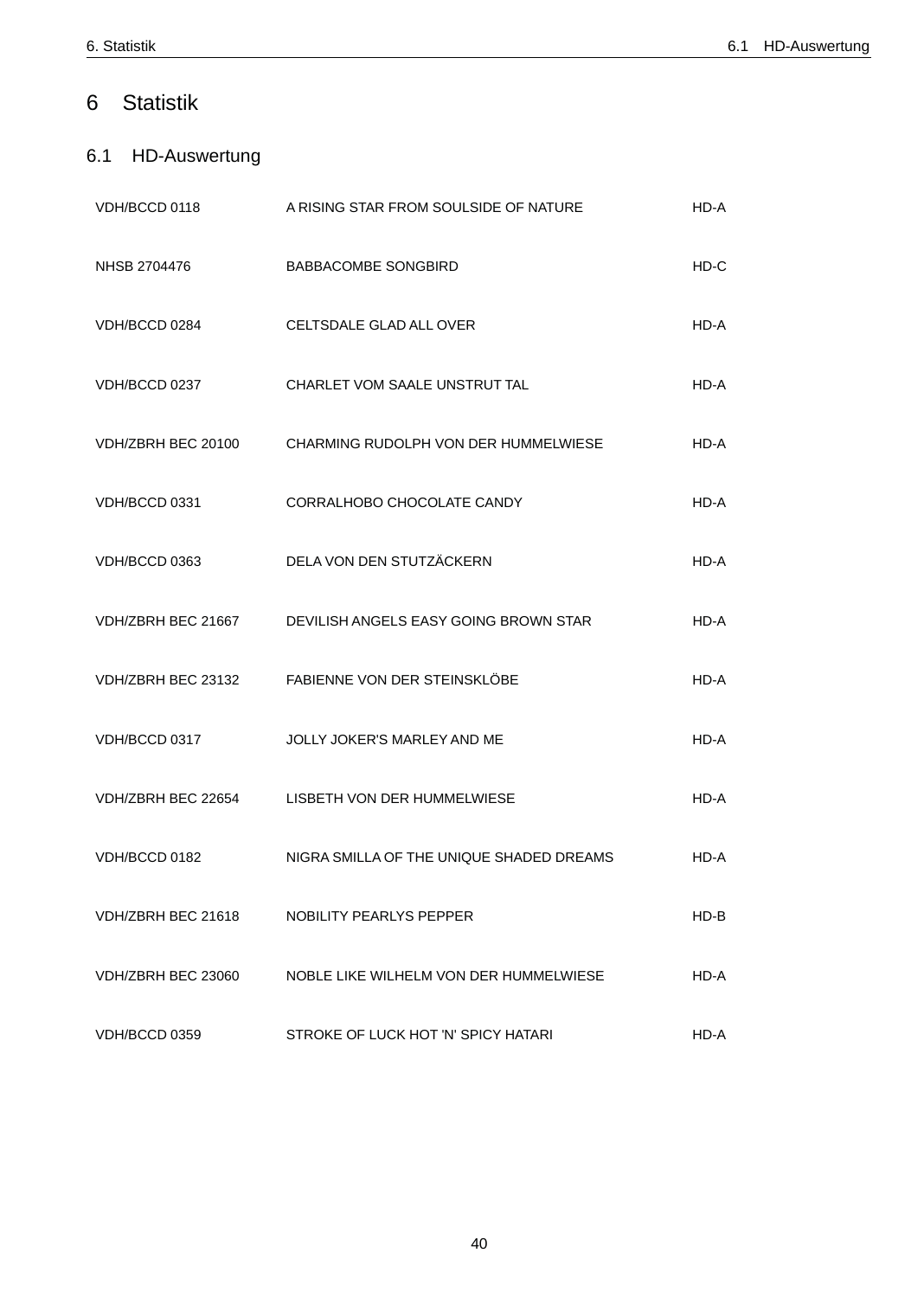## 6.2 ED-Auswertung

VDH/ZBRH BEC 21667 DEVILISH ANGELS EASY GOING BROWN STAR  $ED-0$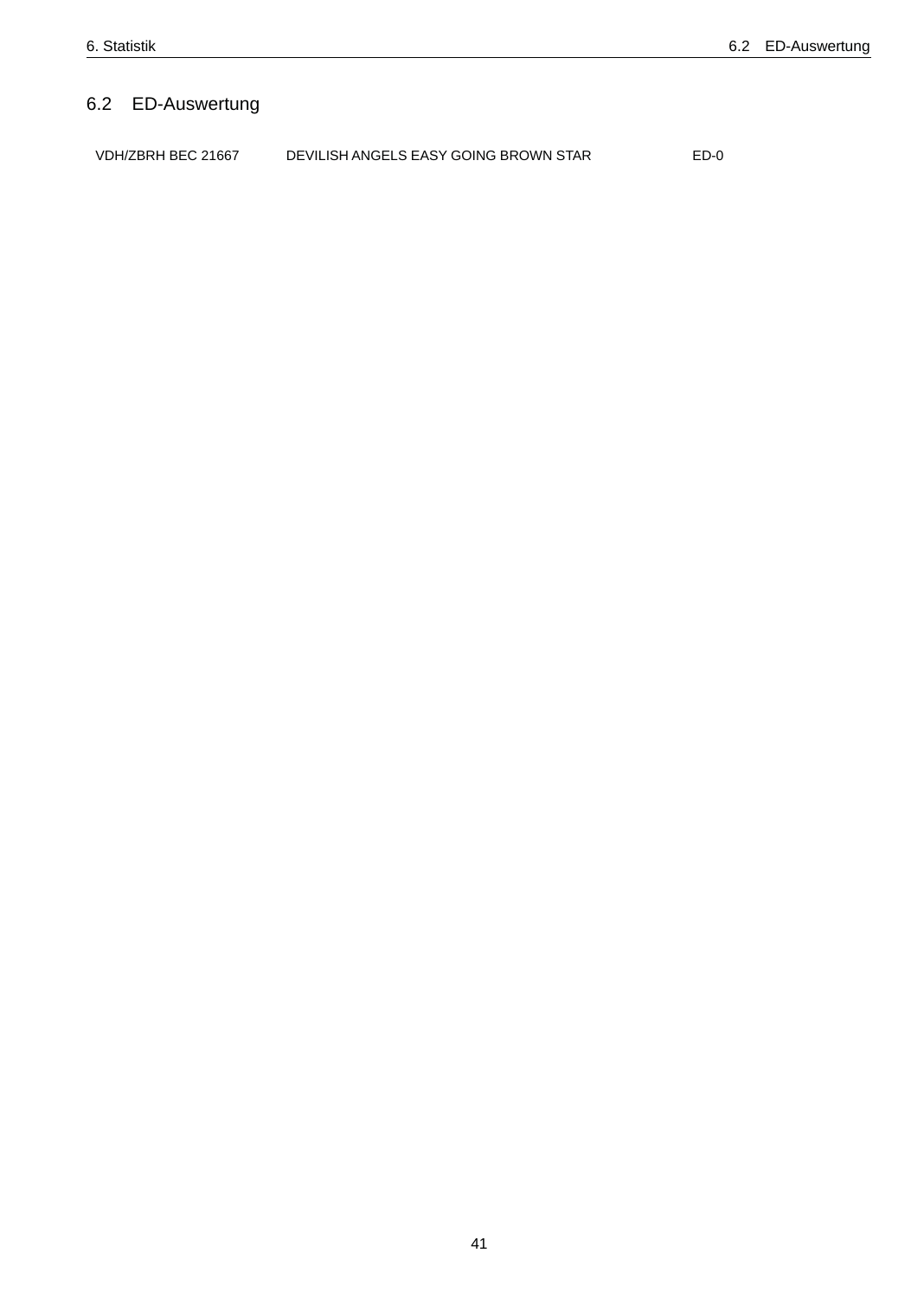# 6.3 OCD-Auswertung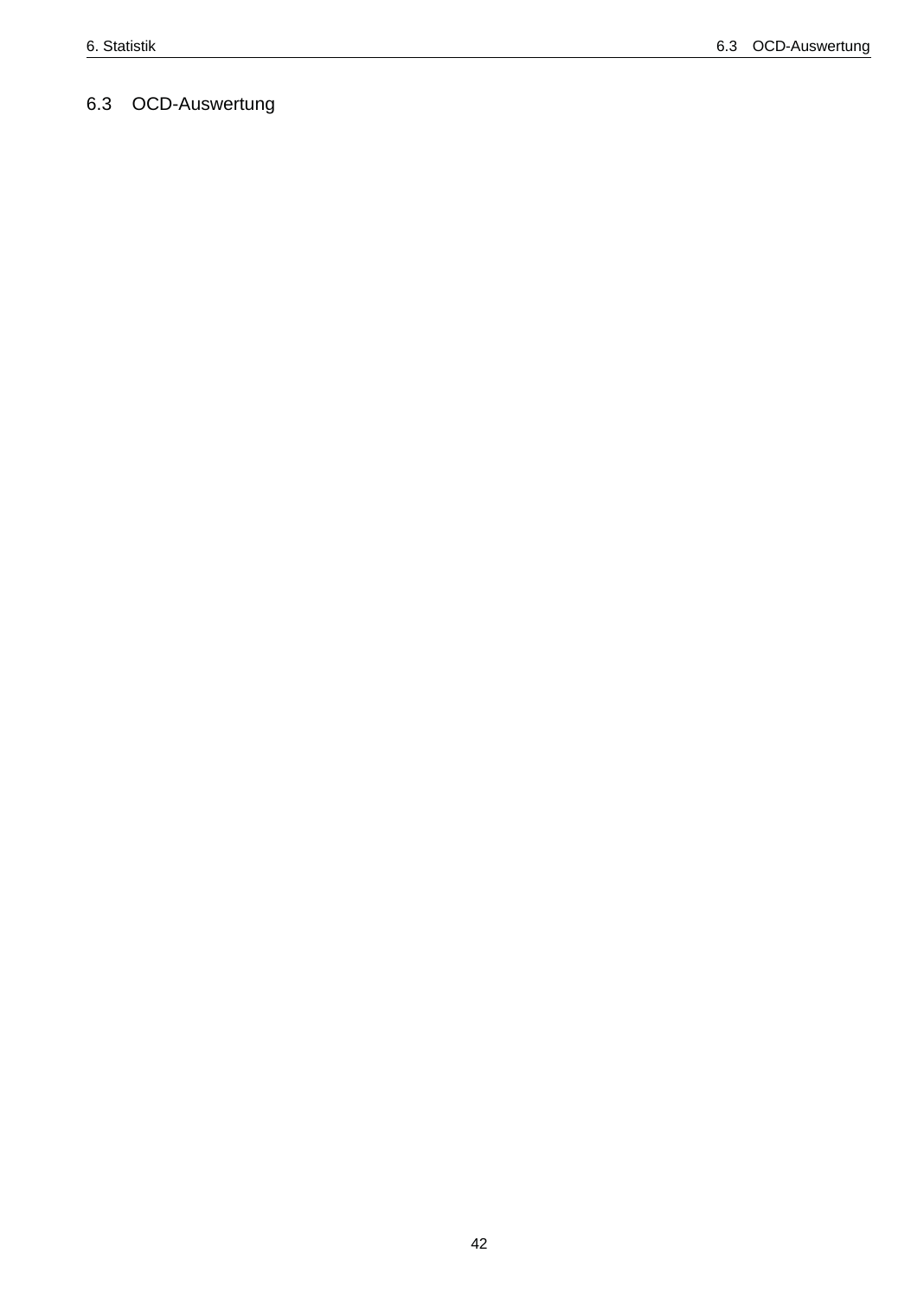## 6.4 Augen

| VDH/BCCD 0118      | A RISING STAR FROM SOULSIDE OF NATURE                    | Katarakt-Verdacht |
|--------------------|----------------------------------------------------------|-------------------|
| VDH/BCCD 0271      | <b>BLACK AGNI KONNA VON DER TEUFELSBANDE</b>             | Katarakt          |
| VDH/BCCD 0237      | CHARLET VOM SAALE UNSTRUT TAL                            | $AU$ $o.B.$       |
| VDH/BCCD 0331      | CORRALHOBO CHOCOLATE CANDY                               | AU o.B.           |
| VDH/BCCD 0363      | DELA VON DEN STUTZÄCKERN                                 | AU o.B.           |
| VDH/ZBRH BEC 21667 | DEVILISH ANGELS EASY GOING BROWN STAR                    | AU o.B.           |
| VDH/BCCD 0416      | DOWNTOWN'S VICO                                          | AU o.B.           |
| VDH/BCCD 0317      | JOLLY JOKER'S MARLEY AND ME                              | $AU$ $O.B.$       |
| VDH/ZBRH BEC 21483 | KIARA HYPNOSE GIRL OF THE UNIQUE SHADED<br><b>DREAMS</b> | $AU$ $O.B.$       |
| VDH/ZBRH BEC 22654 | LISBETH VON DER HUMMELWIESE                              | AU o.B.           |
| VDH/ZBRH BEC 23060 | NOBLE LIKE WILHELM VON DER HUMMELWIESE                   | $AU$ $O.B.$       |
| VDH/BCCD 0158      | VOCALIZE BONNY DUCHESS OF RAM AND TAURUS                 | $AU$ $O.B.$       |
| VDH/ZBRH BEC 21100 | WHISTBRAE VENTURE SCOUT                                  | AU o.B.           |